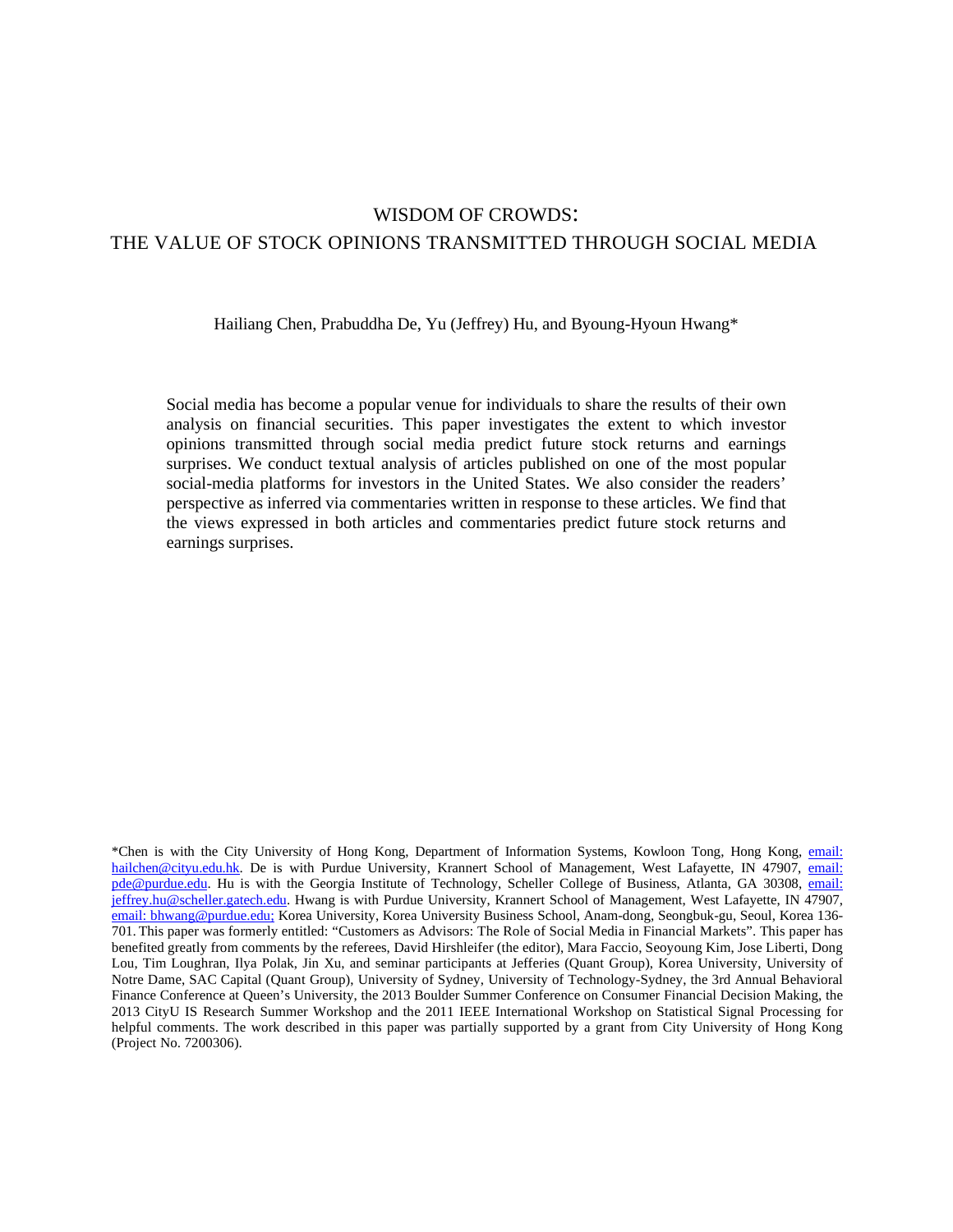### **1. Introduction**

"*The issue for the pros is that the institution of [financial] analysis risks becoming de-professionalized. In the same way many jobs … became commoditized by the use of new tools or access to information, the era of DIY [do-it-yourself] financial analysis is dawning*."<sup>1</sup>

Instead of relying on expert advice, consumers increasingly turn to fellow customers when choosing among products, a trend facilitated by the emergence of social media and the associated creation and consumption of user-generated content (e.g., Chen and Xie 2008, Gartner 2010). Deloitte (2007), for instance, finds that 82% of US Internet consumers report to be directly influenced by peer reviews in their purchasing decisions. Empirical evidence suggests that the influence of peer-based advice, such as usergenerated ratings on Yelp.com or Amazon.com, is increasing, while the influence of traditional advice sources, such as the Michelin star guide or the Consumer Report, is decreasing (Datamonitor 2010).

Peer opinions also have begun to play a greater role in financial markets. Traditionally the domain of professional forecasters, financial analysis is increasingly being performed and broadcast by investors themselves. As of 2008, nearly one in four adults in the US reports to directly rely on investment advice transmitted via social media outlets (Cogent Research 2008) and regulators conclude that "*social media is landscape-shifting*," with its relevance to financial markets only growing (SEC 2012, p.1). But do peer opinions actually impart value-relevant news? Or do they merely constitute "random chatter" in a task best left to professional analysts? Or worse, are some users taking advantage of the lack of regulation inherent in social media outlets and attempting to intentionally spread false "information" and mislead fellow market participants? The goal of this study is to assess the performance of investors-turned-advisors and to test whether investors can turn to their peers for genuine, useful investment advice.

To examine the role of peer-based advice, we extract user-generated opinions from Seeking Alpha (hereafter, SA[; http://seekingalpha.com\)](http://seekingalpha.com/). Our choice of SA as the focus of this study was motivated

<sup>&</sup>lt;sup>1</sup> Quote by Horace Dediu, former analyst, now blogger at Asymco, January 19th 2011.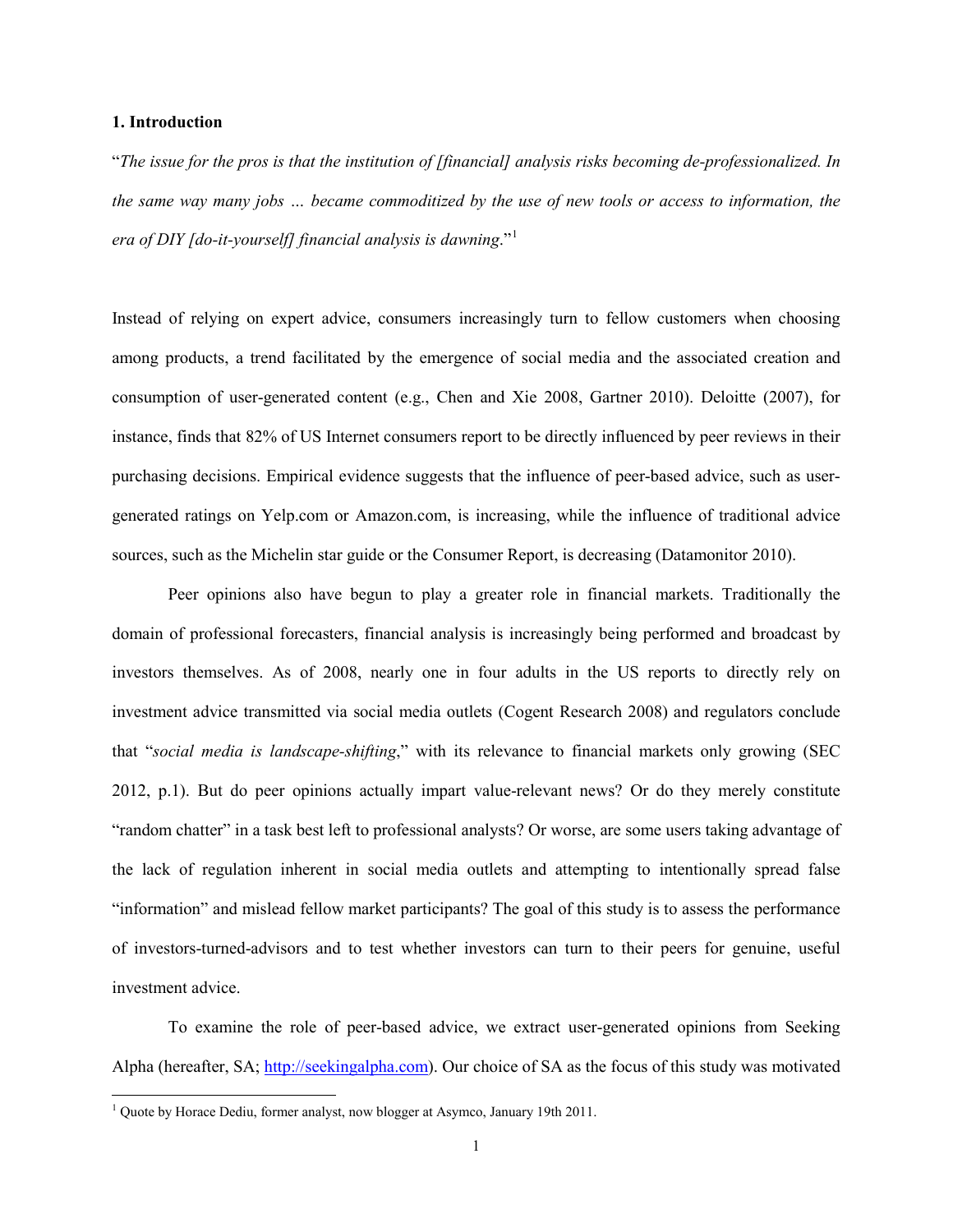by its popularity. As of August 2013, SA had between 500,000 to 1 million unique visitors per day (comScore - ScorecardResearch) and, as such, was one of the biggest investment-related social-media websites in the United States. The website's goal is to provide "*opinion and analysis rather than news, and [it] is primarily written by investors who describe their personal approach to stock picking and portfolio management, rather than by journalists*" (Seeking Alpha 2012). The channels through which investors can voice their opinions and exchange investment ideas are twofold: (a) Users can submit opinion articles to SA, which are generally reviewed by a panel and subject to editorial changes. If deemed of adequate quality, these articles are then published on the SA website. (b) In response to these articles, any interested user can write a commentary, sharing his or her own view, which may agree or disagree with the author's view on the company in question. Over our 2005-2012 sample period, SA articles and SA commentaries were written by around 6,500 and 180,000 different users, respectively, and cover more than 7,000 firms.

To quantify and study the views disseminated through SA, we employ textual analysis. Specifically, we build on prior literature suggesting that the frequency of negative words used in an article captures the tone of the report (e.g., Das and Chen 2007; Tetlock 2007; Tetlock et al. 2008; Li 2008; Davis et al. 2011; Loughran and McDonald 2011).<sup>2</sup>

To preview our findings, we observe that the fraction of negative words contained in SA articles and the fraction of negative words in SA comments both negatively predict stock returns over the ensuing three months. 3 In our analysis, we only consider comments posted in the first two days of article publication, which comprise roughly 80% of all comments posted. We move the beginning of the threemonth-holding period forward to ensure that the days over which abnormal returns and SA views are computed do not overlap. The predictability arising from SA comments is particularly evident when the number of comments over which the fraction of negative words is computed is relatively high. Our results

 $2$  We use the negative word list compiled by Loughran and McDonald (2011) to characterize the views expressed in SA articles and SA commentaries

<sup>&</sup>lt;sup>3</sup> The views expressed in SA articles and SA commentaries also predict returns over a one-month, six-month, one-year and threeyear horizon.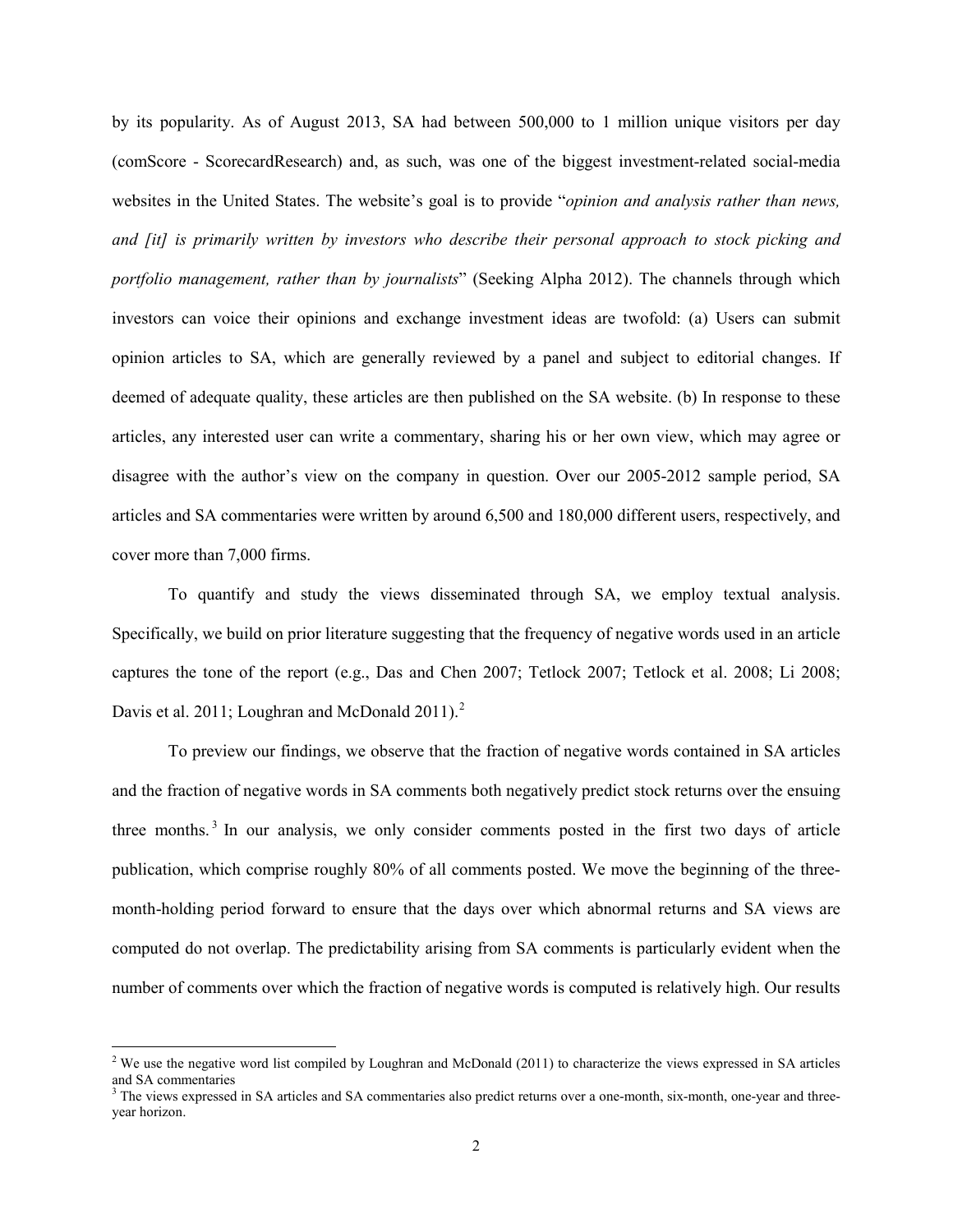are robust to the inclusion of control variables reflecting analyst recommendation upgrades/downgrades, positive/negative earnings surprises, and the average fraction of negative words in Dow Jones News Services (DJNS) articles.

One interpretation of our findings is that views expressed in SA articles and SA commentaries contain pieces of value-relevant information, which, as of the article publication date, are not fully factored into the price. As investors subsequently adopt the SA view, either through the SA platform itself or through news that arrives following the article publication, prices gradually adjust. As a result, SA views predict future stock market performance. Such an interpretation would point to the usefulness of social media outlets as a source of genuine, value-relevant advice.

An alternative perspective is that SA views incite naïve investor reaction. That is, SA views reflect false or spurious information yet still cause investors to trade in the direction of the underlying articles and comments and move prices accordingly. Our methodology (skipping the first two days after article publication and focusing on a three-month horizon) and our observed lack of a return reversal are somewhat at odds with this interpretation. Moreover, whether followers of SA have enough capital by themselves to cause market prices to move in the manner that we document in this study is unclear.

To further differentiate between the "value relevance-" and the "naïve investor reaction-" interpretations of the data, we examine whether SA views predict subsequent earnings surprises. Specifically, we regress a measure of price-scaled earnings surprise on the fraction of negative words in SA articles from thirty days to three days prior to the earnings announcement, as well as the fraction of negative words in the corresponding SA comments. Earnings surprise is the difference between the reported earnings-per-share (EPS) and the average of financial analysts' EPS forecasts issued/updated within thirty days prior to the earnings announcement.

If opinions expressed through SA were unrelated to firms' fundamentals, or if the information was spurious and already fully incorporated by financial analysts into their reported EPS forecasts, then no association should be observed between our earnings-surprise variable and our measure of peer-based advice. In contrast to this view, we find that the fraction of negative words in SA articles and comments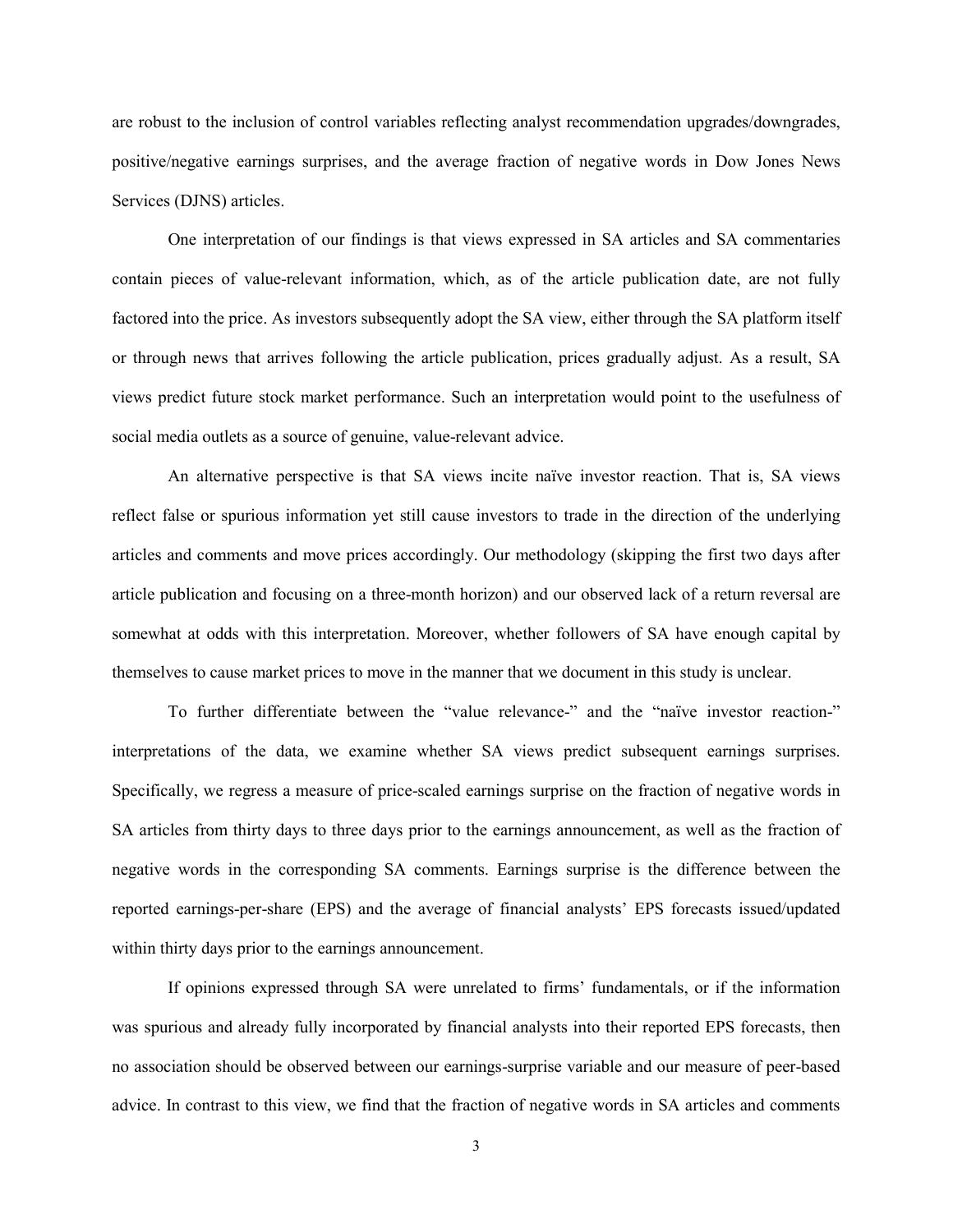strongly predict subsequent scaled earnings surprises. Given that earnings are unlikely to be caused by SA users' opinions, the earnings-surprise predictability suggests that the opinions expressed in SA articles and comments indeed provide value-relevant information (beyond that provided by financial analysts).

What are the mechanisms behind this predictability? Ex ante, it is unclear that social media platforms should work in the domain of financial markets. In particular, the openness and lack of regulation inherent in social media outlets implies that uninformed actors can easily spread erroneous "information" among market participants.<sup>4</sup> Moreover, it is not obvious what incentives truly informed actors would have to share their value-relevant insights with others.

Several factors might play a role. (1) Users can derive significant utility from the attention and recognition that they receive from posting opinions that subsequently are confirmed by the stock market. On occasions, SA contributors and their articles are referred to and discussed in prominent outlets such as Forbes, WSJ-Marketwatch, and Morningstar (press clips are available upon request), and based on anecdotal accounts, many users strive to become online celebrities. (2) In addition, each SA contributor earns \$10 per 1,000 page views that his/her article receives.<sup>5</sup> An article deemed to be of particularly high quality by the SA editors earns the contributor at least \$500 and potentially more depending on the number of page views the article receives. Concurrently, articles are reviewed by an editorial board. If SA editors are educated and if the crowd allocates more attention to authors that, historically, have produced good articles, this creates an incentive to share good advice. It would also discourage authors from posting uninformative content (for benign or not-so-benign reasons) as by doing so, authors risk being rejected by the editorial board; even if allowed to publish, they may receive less attention and suffer both monetary and non-monetary consequences.<sup>6</sup> (3) In a related vein, social media platforms are unique in allowing users to directly interact with each other and to provide immediate and publicly visible feedback

 $\overline{\phantom{0}}$ 

<sup>4</sup> Please see Boehme et al. (2006), Frieder and Zittrain (2008), and Hanke and Hauser (2008) for related evidence.

<sup>&</sup>lt;sup>5</sup> In order to receive compensation, SA contributors have to give SA exclusive rights to their articles. More specifically, SA contributors are not allowed to re-post their SA articles on other for-free websites. Should SA contributors have their own subscriber-based blogs, they are only allowed to post headlines and an excerpt of no more than 1/3 of the total article on their blog; they have to include a link to the full SA article.

<sup>&</sup>lt;sup>6</sup> Relatedly, many authors maintain their own subscriber-based financial blogs. These authors would appear to have a genuine interest in producing consistent, high-quality research reports, which would increase their network of clients and paying subscribers.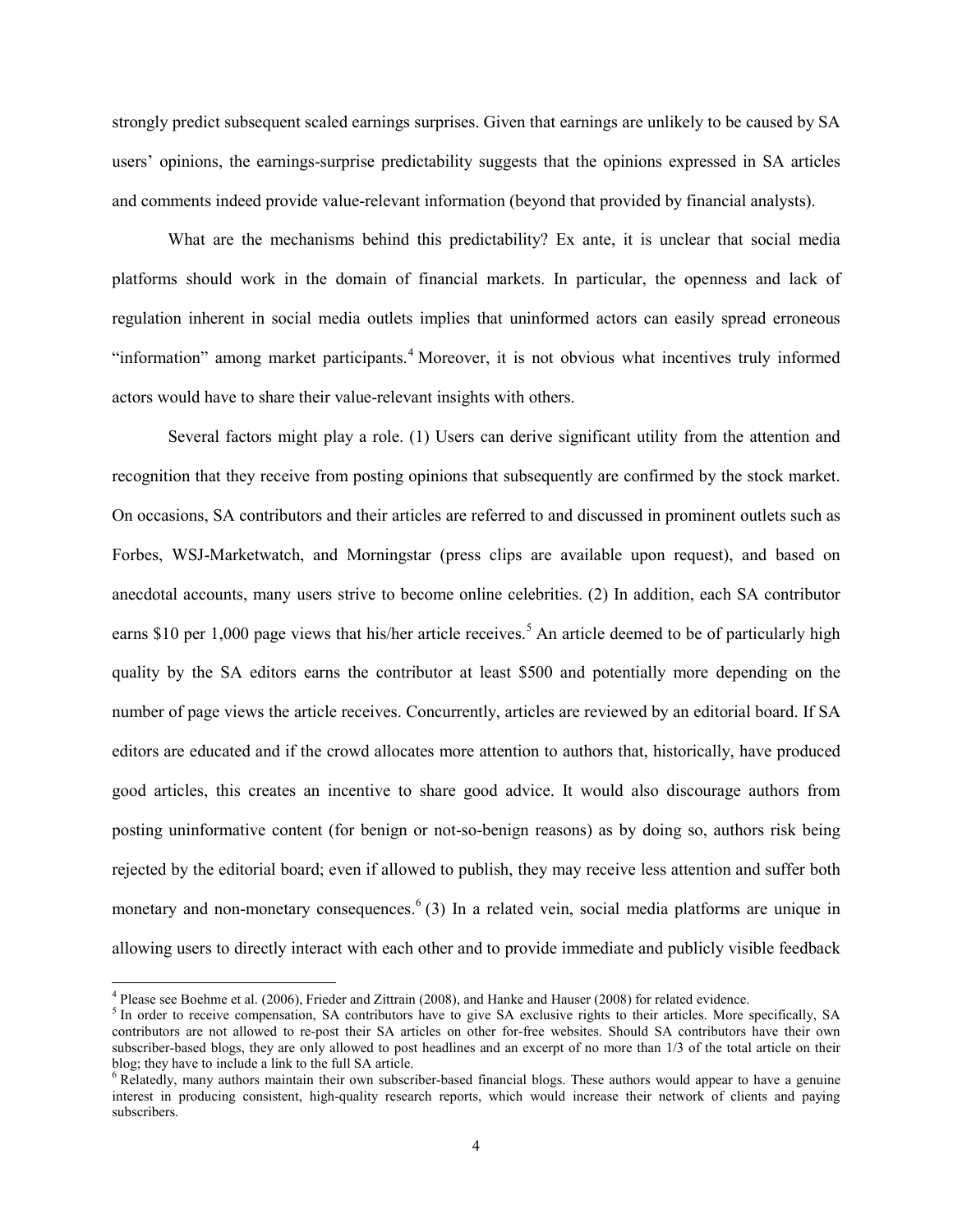on the author's view on a company. This feature enables users to intervene and correct bad articles, which, on the assumption that the crowd is educated, increases the informativeness of social media outlets and further discourages the involvement of malignant contributors.

Finally, (4) to the degree that SA users' reading an article and trading on it can have *some* price impact and expedite the convergence of market prices to what authors perceive to be the fair fundamental value, informed actors have an incentive to contribute to SA to publicize their investment ideas and to convince other investors to follow their investment approach.

The relative importance of some of the aforementioned mechanisms is difficult to assess empirically. In this study, we attempt to examine the relevance of mechanisms (2) and (3) by utilizing data provided by SA. For each article published in the second half of 2012, our data contains the number of page views each article receives and the number of times each article is read-to-end. We construct a measure of article-level consistency, which equals one if a more positive (more negative) article, subsequently, is followed by positive (negative) abnormal returns, and zero otherwise. We then compute the average article-level consistency for each author across all the articles that the author publishes in the three-year period prior to 2012 and relate this variable to measures of attention that the author receives in the second half of 2012.

Our first analysis shows that both the number of page views, which directly impacts the level of monetary compensation the author receives from SA, and the number of times an article is read-to-end increase with the author's historical level of consistency. This pattern is in line with the argument that followers can differentiate between authors that offer historically good versus bad advice and the "popularity" of these authors changes accordingly.

Our second analysis computes to what degree SA commentaries are of a different tone than the underlying SA article and we relate this measure of author/follower-disagreement to the author's historical track record. Our evidence implies that followers disagree with authors more when the authors' articles have been inconsistent. For these historically inconsistent authors, our evidence also suggests that in instances where the tone of comments is in disagreement with the tone of the underlying article, it is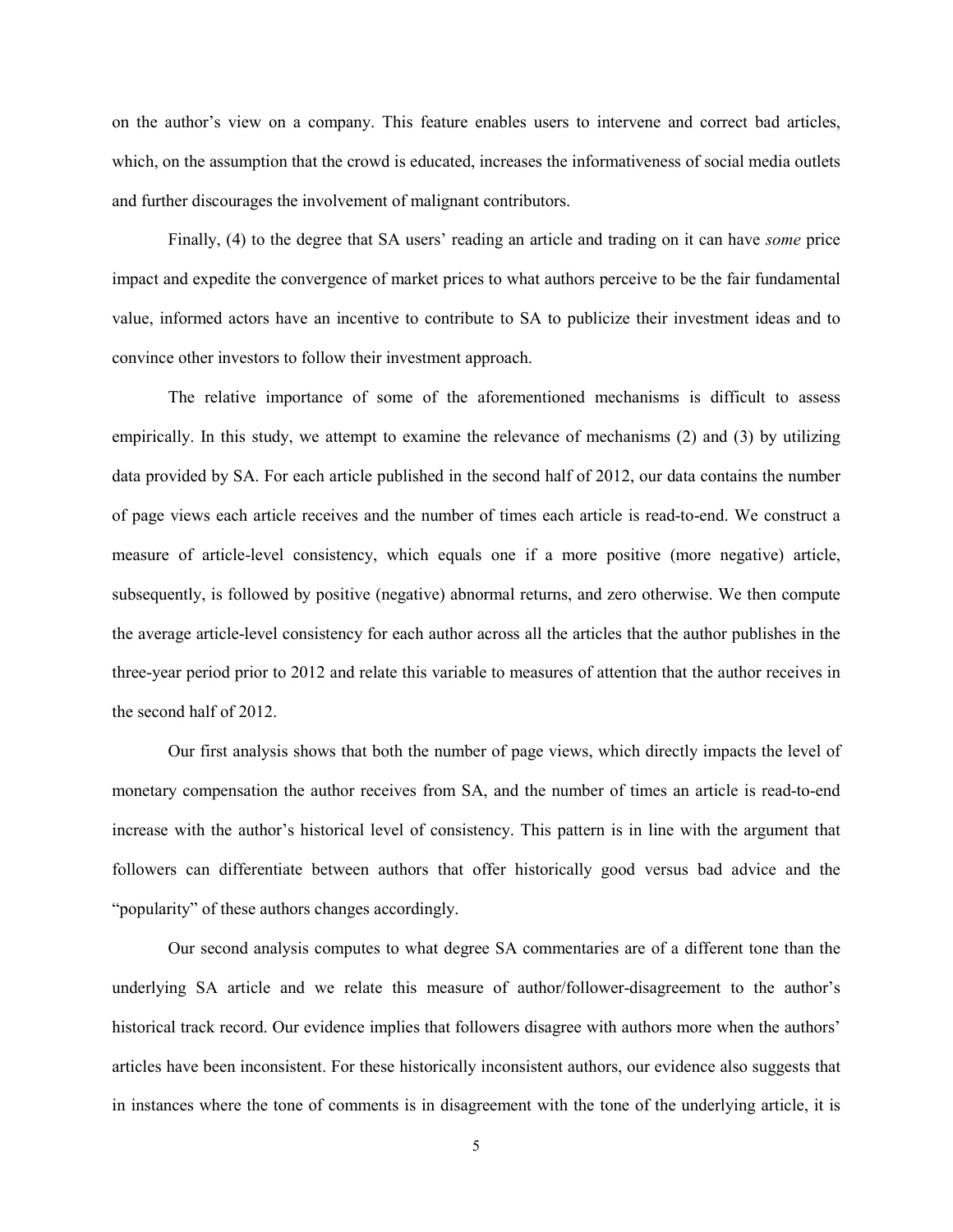the tone of the comments that, statistically speaking, more reliably predicts subsequent stock market performance.

In the end, all of the findings presented in this study point to the usefulness and value relevance of peer-based advice in the investment domain, and they hint at the possibility that social-media outlets specializing in financial markets may eventually mirror the development of other "bottom-up knowledge generators" such as Wikipedia and the way they have changed how information is produced, evaluated, and disseminated (Tyckoson et al. 2011). The popular press has broached this issue when reporting that social media outlets, through their growing influence among the investor population, are already creating a rivalry with traditional advice sources, such as professional sell-side analysts<sup>7</sup>, with far-reaching implications for financial market participants (SEC 2012).

Our study speaks to several lines of research. First, our paper relates to the literature on the usefulness of peer-based advice (e.g., Chevalier and Mayzlin 2006; Liu 2006; Chen and Xie 2008; Zhu and Zhang 2010). In particular, we provide initial evidence that social media outlets also play a valuable role in the domain of financial markets.

By showing that our measure of views expressed in SA articles and SA commentaries predicts earnings above and beyond those forecasted by sell-side analysts, we also add to the literature on professional forecasters (e.g., Womack 1996; Barber et al. 2006). Arguably, financial securities are complicated products and perhaps best analyzed by investment professionals. At the same time, it is plausible that large crowds (in our case, close to two-hundred thousand users) sometimes possess pieces of insight that are not fully factored into the earnings forecasts of sell side analysts (who number fewer than one thousand). <sup>8</sup> Moreover, financial analysts' jobs are fraught with built-in conflicts of interest and competing pressures (e.g., Daniel et al. 2002).

<sup>7</sup> Examples include: "*Apple's `Underdog' Analysts Outperform Wall Street From Helsinki, Caracas*," Bloomberg, Jan 19th 2011; "*Apple and Wall Street: Six quarters of lousy estimates*," CNN, Sep 26th 2011.

<sup>&</sup>lt;sup>8</sup> The notion is akin to the one proposed in a study on a popular game show called "Who wants to be a Millionaire?" (James Surowiecki 2005: "*The Wisdom Of Crowds: Why the Many Are Smarter Than the Few*"). In this show, the participant is asked a question and given four answers to choose from. As a lifeline, the participant can ask the audience which of the four answers the audience thinks is the correct answer. The study finds that, when asked, the audience has the right answer 91% of times,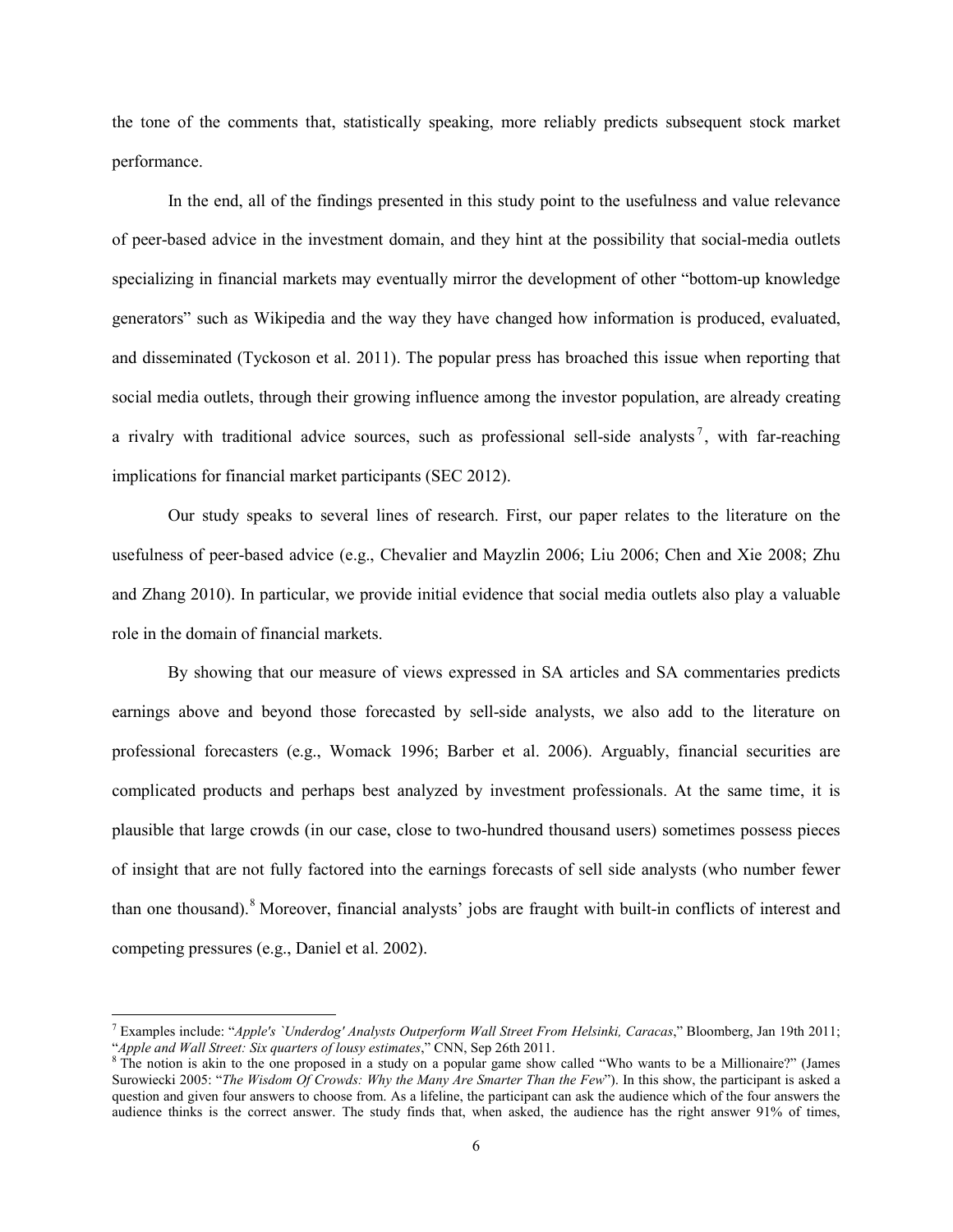Our study also contributes to the literature analyzing the media's effect on the stock market (e.g., Barber and Loeffler 1993; Huberman and Regev 2001; Busse and Green 2002; Tetlock 2007; Engelberg 2008; Tetlock et al. 2008; Fang and Peress 2009; Engelberg and Parsons 2011; Dougal et al. 2012, Gurun and Butler 2012, Solomon 2012). Our study distinguishes itself from the aforementioned studies through its focus on a social media platform. Social media outlets are unique in the sense that they enable direct and immediate interaction among users. As alluded to above, these interactions, combined with the seeming intelligence of the "crowd", may be one of the primary reasons social media platforms are able to produce value-relevant content that is incremental to that revealed through traditional news channels.

Finally, this study proposes a new laboratory for investigating questions about social interactions and investing. Social interactions among investors and the information so transmitted are generally unobservable to researchers. Recent studies rely on proxies such as geographic distance to capture wordof-mouth effects (e.g., Feng and Seasholes 2004; Hong et al. 2004; Ivkovic and Weisbenner 2007).<sup>9</sup> Social media websites make information shared among investors accessible and, as such, pose an interesting setting to conduct further research on social interactions, information exchange and diffusion, and their implications for financial markets. $10$ 

By utilizing a social media outlet to examine the value relevance of peer opinions, our study is perhaps most closely related to those of Tumarkin and Whitelaw (2001), Antweiler and Frank (2004) and Das and Chen (2007), who examine how conversations on Internet message boards associate with stock returns. Tumarkin and Whitelaw (2001) detect no association; Das and Chen (2007) find "*no strong relationship from sentiment to stock prices on average across the individual stocks*" (page 1385); and Antweiler and Frank (2004) find a statistically significant, yet economically meaningless, association. Together, the results presented in these studies suggest that social media outlets cannot predict stock

presumably, not because the individual people in the audience are more knowledgeable than the participant, but because, as a

 $9$  For an overview of the literature on social interactions and investing, please see Hirshleifer and Teoh (2009) and Seasholes (2010), among others.

 $10$  For related evidence, please see Giannini (2011) who studies how information about the stock market flows among users of Twitter.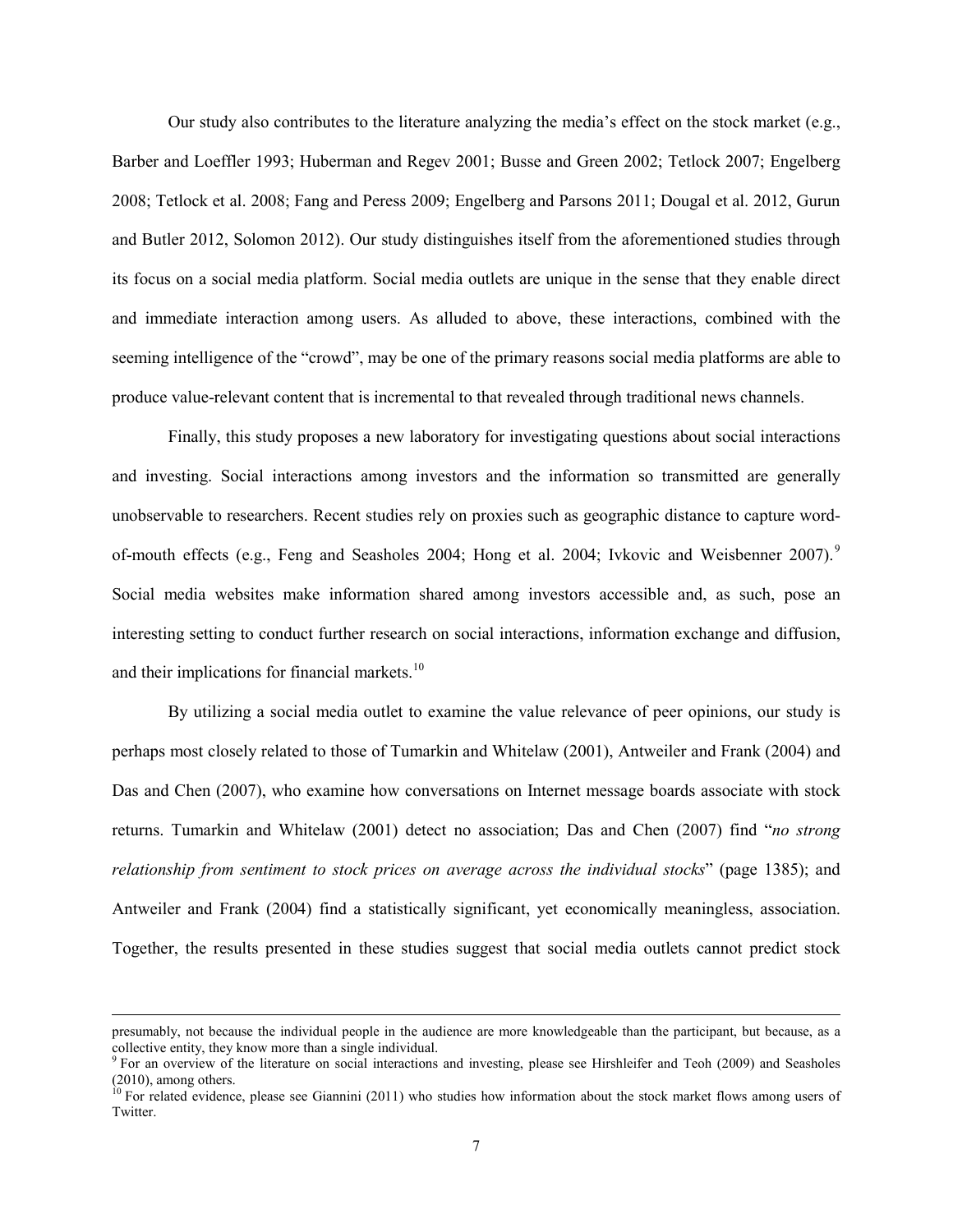returns. In sharp contrast, the pattern documented here is both statistically significant and economically meaningful.

This difference in results may, in part, be explained by our broader sample: Tumarkin and Whitelaw (2001) study 73 internet service companies from April 1999 to February 2000; Antweiler and Frank (2004) consider 45 large-cap companies in the year 2000; and Das and Chen (2007) study 24 techsector stocks from July 2001 to August 2001. In comparison, our analysis encompasses more than 7,000 companies from 2005 to 2012. More crucially, social-media outlets have evolved dramatically since the late 1990s, providing a substantially greater and more meaningful channel through which users share information and ideas (e.g., Boyd and Ellison 2007; Chapman 2009). In particular, all of the aforementioned studies examine the usefulness of message boards, which, by design, are open, unstructured, and characterized by very short messages ("*chatter*"). SA and other related social media outlets represent the more recent phenomenon of allowing interested investors to share the results of their own financial analysis with peers. The reports summarizing the results of their analysis are relatively long and similar in format to those of professional sell-side analysts. Fellow users can respond via commentaries, which themselves are substantially longer than the average message-board post (please see Figures 1 and 2 for sample SA articles and comments). Combined with the editorial board and some of the other aforementioned features, this setup is perhaps more conducive to a focused and structured debate.

### **2. Data**

This section describes the sample construction and introduces our main variables of interest. Our study uses data collected from SA articles, SA commentaries and DJNS articles, as well as financial-analyst data from the Institutional Brokers' Estimate System (IBES), and financial-statement- and financial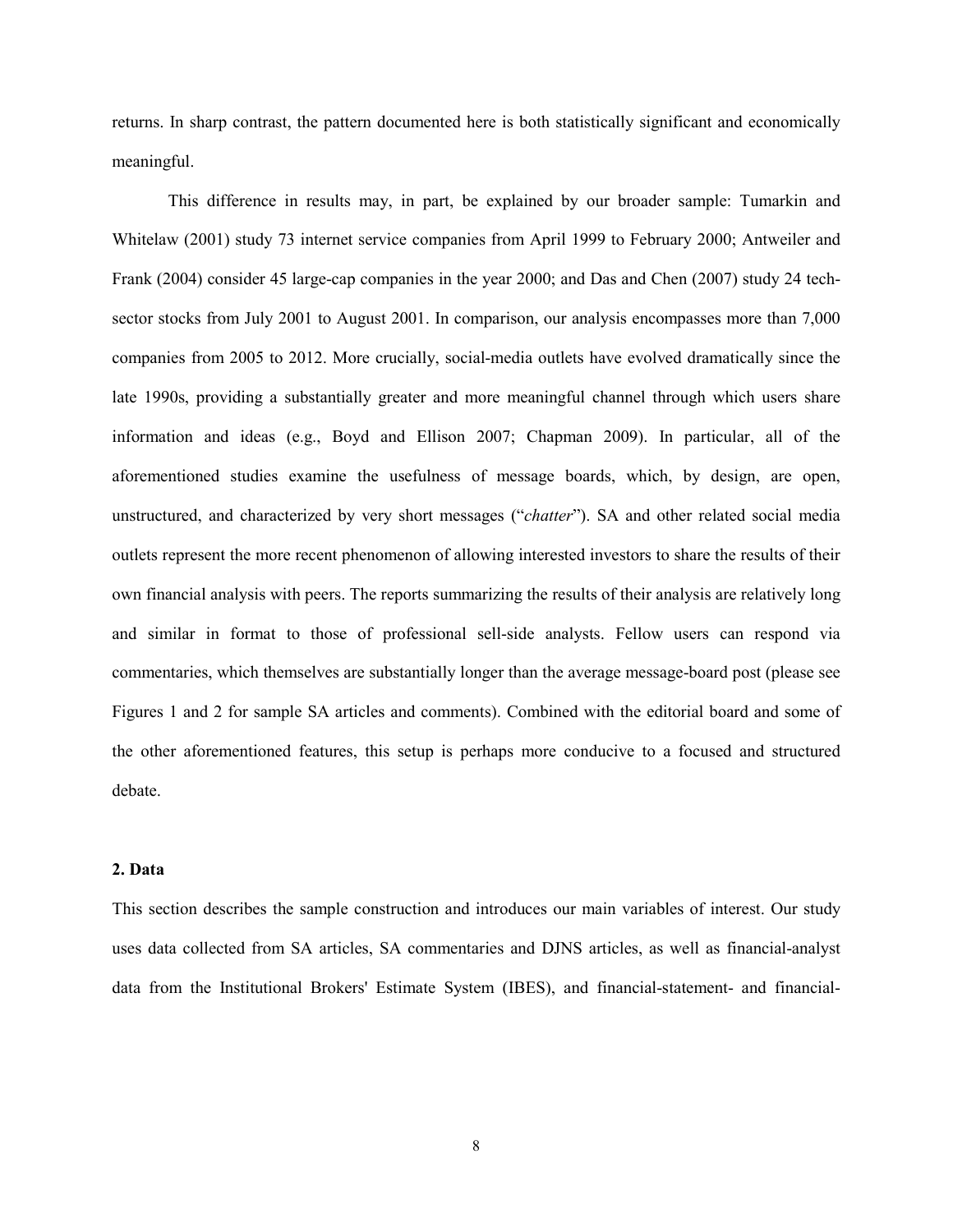market data from COMPUSTAT and the Center for Research in Security Prices (CRSP), respectively. The sample period spans from 2005 to 2012 and is determined by the availability of SA data.<sup>11</sup>

#### **2.1 Seeking Alpha (SA)**

ı

As of August 2013, SA is one of the biggest investment-related social-media websites in the United States (comScore – ScorecardResearch). Articles submitted to SA are generally reviewed by a panel and are subject to editorial changes. The review process is intended to improve the quality of published articles without interfering with the author's original opinion. Authors are required to disclose their identity and, as of 2010, have to report their holdings on the stocks they discuss. Beginning in January 2011, SA started paying contributors based on the number of page views their articles receive (\$10 per 1,000 page views). An article selected to be of particularly high quality by the SA editors earns the contributor at least \$500 and potentially more, depending on the number of page views the article receives.

We download all opinion articles that were published between 2005 and 2012 on the SA website. Specifically, we write a computer program to automate the process of downloading articles from SA and extracting relevant information from the downloaded HTML files. The program can directly access a MySQL database and store the extracted information in database tables.<sup>12</sup> The SA website has a separate section containing news announcements; these news announcements are not part of our analysis.

SA assigns a unique id to each article. In addition, SA editors tag each article with one or more stock tickers prior to publication. Single-ticker articles focus solely on one stock, making it relatively easy to extract the author's opinion on that company. Multiple-ticker articles discuss more than one stock in the same article, rendering extraction of the author's various opinions for each of the tagged stocks difficult, if not impossible. We therefore focus our analysis on the 97,070 single-ticker articles, which

<sup>&</sup>lt;sup>11</sup> SA was founded in 2003. However, there were only a total of 241 articles published from 2003 to 2004. 4,796 articles were published in 2005 alone, and the number continuously increased over the years thereafter.

<sup>12</sup> One potential situation that we cannot rule out entirely is that SA editors remove articles that, *ex post*, turn out to be wrong. When re-downloading SA articles at different points in time, we do not notice that any of the articles from our previous download are missing, suggesting that ex-post removals are not common. At the same time, it is difficult to reject this scenario with absolute certainty and we acknowledge that it might possibly play a role.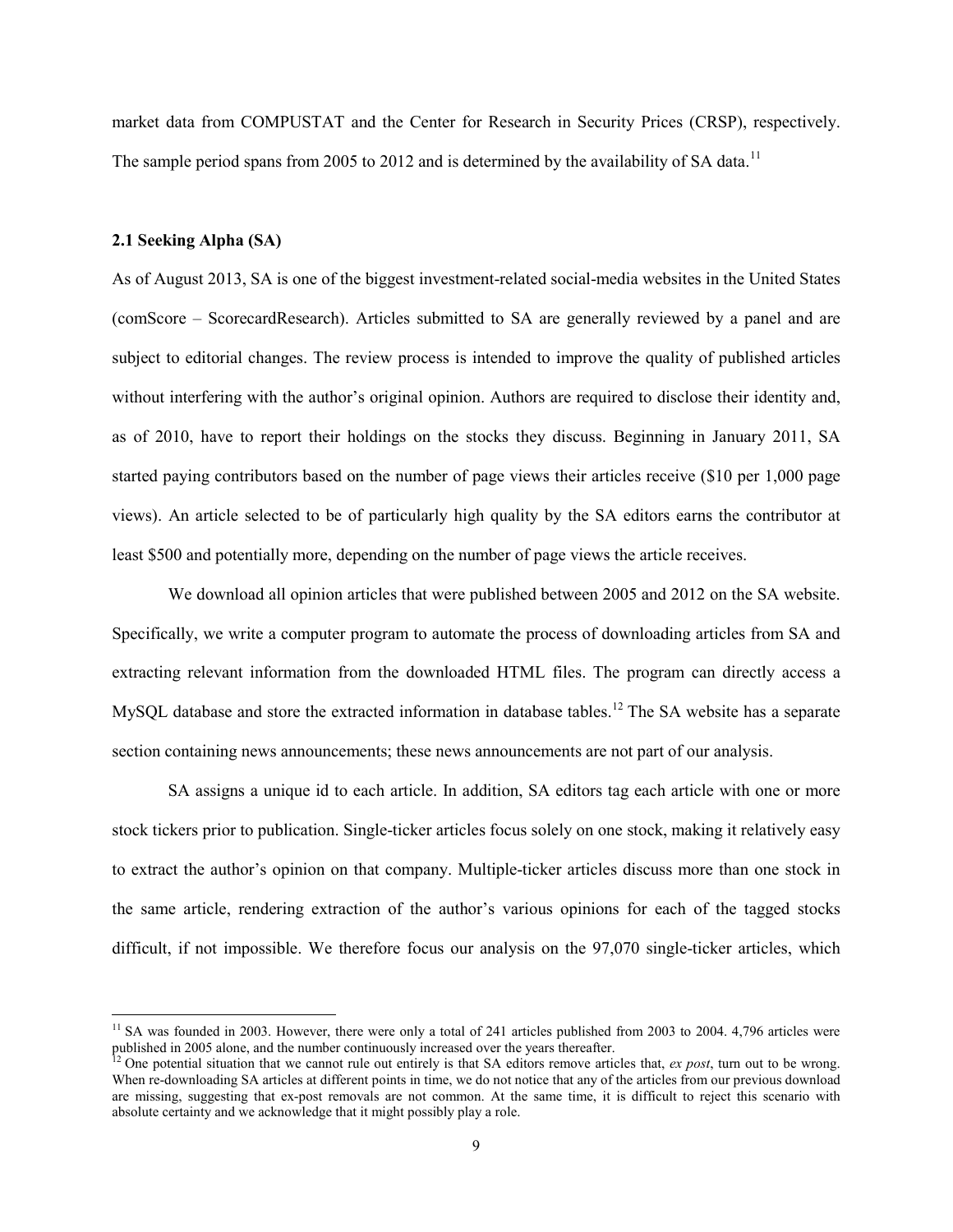comprise roughly one third of all articles published on SA. The information we collect about each article includes the following items: article id, title, main text, date of publication, author name, and stock ticker.

SA allows any interested investor to not only write and read articles, but also to post commentaries in response to an article. We download all commentaries written in response to the 97,070 single-ticker articles in our sample. 60% of the commentaries are posted on the day of article publication, an additional 20% are posted on the ensuing calendar day, and the remaining 20% are posted sporadically over the ensuing weeks.<sup>13</sup> In our analysis, we focus on the 459,679 commentaries written within the first two days of article publication. We assume that most commentaries written in response to a single-ticker article pertain to that article and the company discussed in that article. The information we collect about each commentary includes the following items: article id, comment id, main text, date the comment is made, and author name. Figures 1 and 2 provide sample SA articles and sample SA commentaries.

To extract authors' opinions, we build on prior literature, which suggests that the frequency of negative words used in an article captures the tone of the report (e.g., Das and Chen (2007); Tetlock (2007); Tetlock et al. (2008); Li (2008); Davis et al. (2011); Loughran and McDonald (2011)). We use the negative words list compiled by Loughran and McDonald (2011), which they designed specifically for use in studies on financial markets ([http://www.nd.edu/~mcdonald/Word\\_Lists.html\)](http://www.nd.edu/~mcdonald/Word_Lists.html). *NegSA<sub>it</sub>* is the average fraction of negative words across all single-ticker articles published on SA about company *i* on day *t*. *NegSA-Comment<sub>it</sub>* is the average fraction of negative words across all SA comments posted over days *t* to *t*+1 in response to single-ticker articles about company *i* on day *t*, if there were any such comments, and zero otherwise. In our regression analysis, we include *NegSA-Comment<sub>it</sub>*, as well as an indicator variable, *I*(*NegSA-Comment<sub>i,t</sub>*), denoting whether there were any comments posted in response to SA articles discussing company *i* on day *t*.

Following prior literature, we focus on the fraction of negative words rather than the fraction of positive words as positive words are often negated to convey negative feelings (e.g., not perfect).

 $\overline{\phantom{0}}$ 

<sup>&</sup>lt;sup>13</sup> Based on our reading of a random sample of 200 commentaries, comments posted sporadically over the ensuing weeks generally do not bear much relevance to the article and the company in question.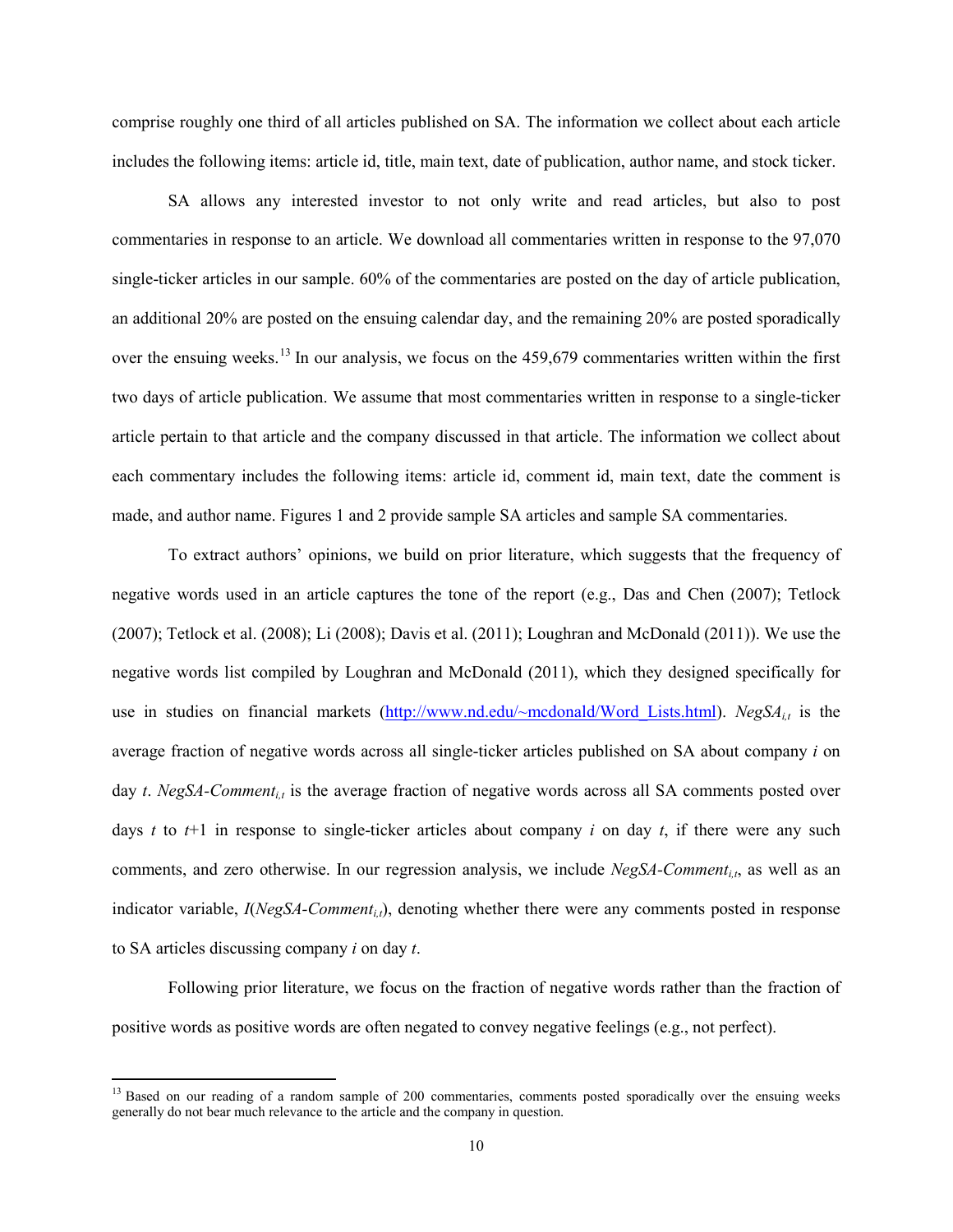In separate tests, we examine whether other word categories also predict future stock market performance. In particular, we count the fraction of words in SA articles and SA commentaries that fall into the positive, uncertain, litigious, strong modal, or weak modal word categories as defined by Loughran and McDonald (2011) and we correlate these variables with future abnormal returns (to be defined below). In short, we observe no reliable predictability for any of these word categories (results are available upon request).

#### **2.2 Dow Jones News Service (DJNS)**

To explore whether views expressed in SA articles and SA commentaries have an effect above and beyond news released in more traditional media outlets, we construct a measure of information revelation through DJNS articles. We access DJNS articles for the stocks covered by single-ticker SA articles via the Factiva database. Since DJNS articles are not tagged by company name or stock ticker, we formulate a search query to find matched news articles for each stock from 2005 to 2012. We start with each company's name as it appears in the CRSP database and require the CRSP company name to show up at least once in the first 50 words of the DJNS news article.<sup>14</sup> To improve the query performance, we adjust the CRSP company names to match Factiva's coding of company names. For example, we change "Svcs" to "Services", "Tech" to "Technology", and "Intl" to "International" in our queries. If a company changes its name during our sample period, we query all possible names and combine the search results for that stock.

Despite our best effort, the matching of SA articles with the corresponding DJNS articles is not perfect. In particular, if a DJNS article discusses Cadbury (a subsidiary of Kraft Foods), but does not mention Kraft Foods itself, our search query will treat the Kraft Foods SA-article as not having a matching DJNS article. Similarly, if a DJNS article only uses the product/brand (e.g., Camry) without mentioning the underlying company (e.g., Toyota), we will treat the Toyota SA-article as not having a matching DJNS article. We acknowledge the noise in our matching procedure. At the same time, we

<sup>&</sup>lt;sup>14</sup> We observe similar results using 25-word and 100-word cutoff points.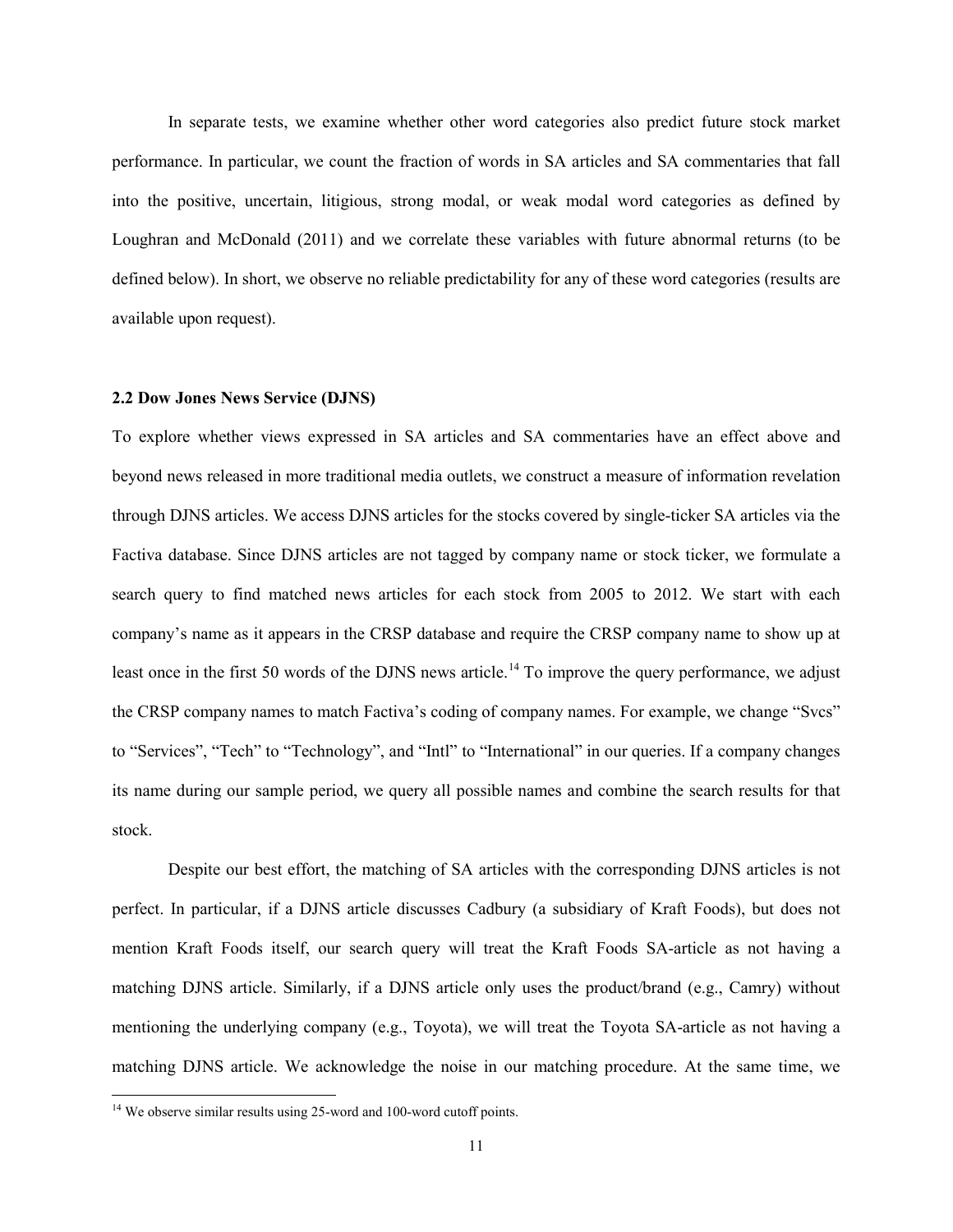suspect that most DJNS articles of relevance would mention the underlying company, which renders our DJNS variable still informative.

In addition to the matched company name, we collect the following information about each DJNS article: article title, main text, and date of publication. The DJNS-variable,  $NegDJNS_{i,t}$ , is the average fraction of negative words across all articles published in the DJNS about company *i* on day *t*, if there were any such articles, and zero otherwise. In our regression analysis, we include *NegDJNS<sub>i,t</sub>*, as well as an indicator variable, *I*(*DJNS<sub>it</sub>*), denoting whether there were articles published in the DJNS about company *i* on day *t*.

Table 1 illustrates a few features of our data. The average length of an SA article is 675 words, which is longer than the average length of a DJNS article (380 words). The average length of comments posted in response to SA articles is 82 words. This length is meaningful and significantly longer than that of messages posted on Internet message boards studied by prior literature, which, according to Antweiler and Frank (2004), "*is most frequently between 20 and 50 [words]*." (p. 1263). The average fraction of negative words used in SA articles is 1.25%; and the average fraction of negative words used in SA comments is 1.75%. In comparison, the average fraction of negative words used in DJNS articles is 1.48%. The correlation between *NegSA* and *NegSA-Comment* within the subset of observations with comments posted to an SA article is 0.170. In section 4, we examine what factors determine the magnitude of the correlation between *NegSA* and *NegSA-Comment* and the degree to which readers appear to challenge the author's viewpoint on the company in question.

# **2.3 Abnormal Returns and Other Variables**

We obtain financial-statement and financial-market data from COMPUSTAT and CRSP, respectively. Following prior literature, we compute abnormal returns as the difference between raw returns minus returns on a value-weighted portfolio of firms with simila r size, book-to-market ratio and past returns (Daniel et al. 1997). Because our main variable of interest, *NegSA-Commenti,t*, is the average fraction of negative words across SA comments posted over days *t* to *t*+1, we compute three-month-holding-period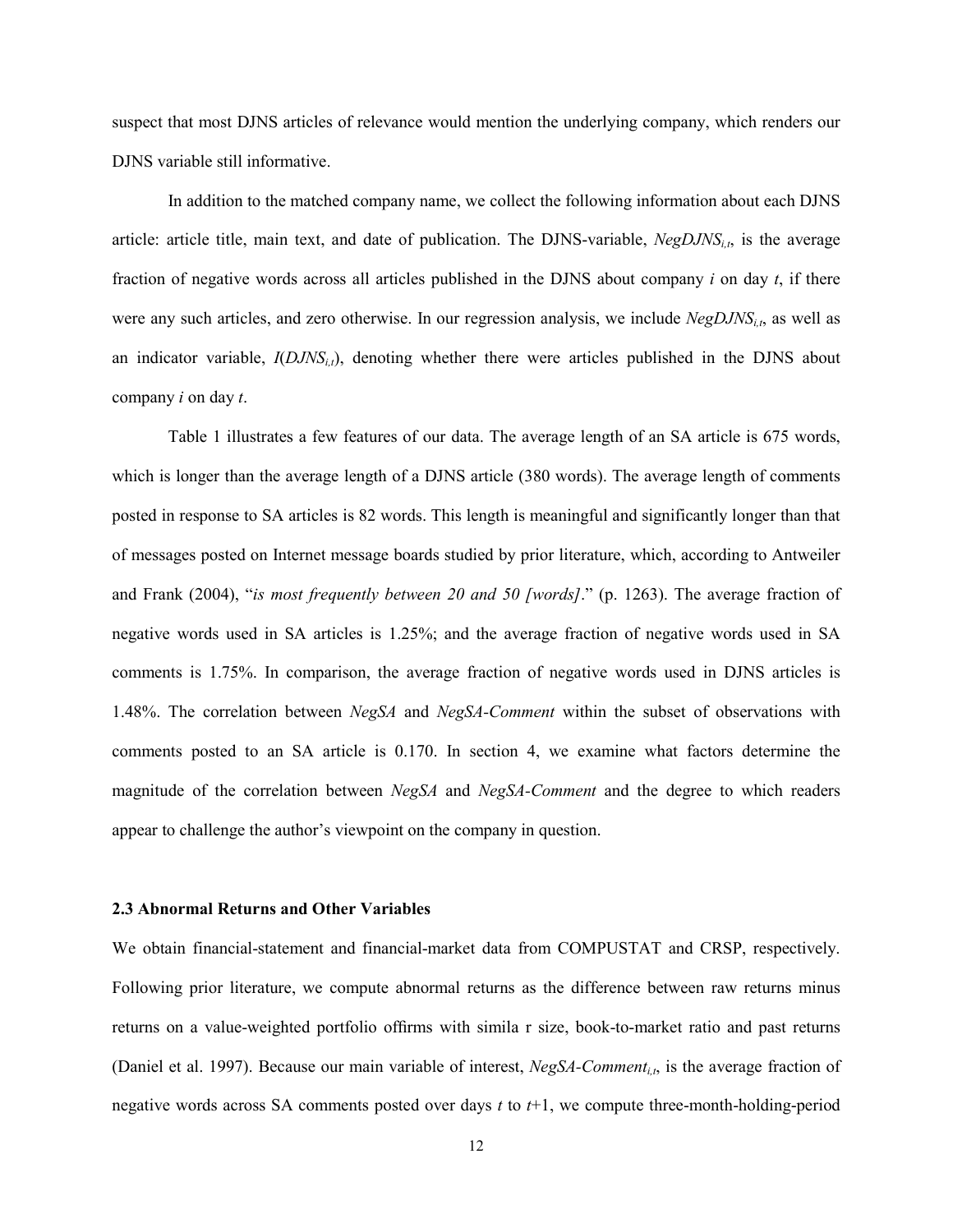returns from trading day  $t+3$  to  $t+60$ , *ARet<sub>i,t+3,t+60*. If the SA article is published on a non-trading day, we</sub> move the beginning of the three-month-holding period forward to ensure that the days over which abnormal returns and SA views are computed do not overlap.

Our choice of a three-month holding period is motivated by the literature on financial analysts and whether their recommendations have investment value (Womack 1996). Womack considers onemonth-post-event returns, three-month-post-event returns and six-month-post-event returns; we choose three months as the "middle ground" of these timeframes. In later analyses, we also report results for alternate holding periods.

Other variables include: *Volatility<sub>i, b</sub>* which is the sum of squared daily returns in the calendar month prior to day *t*; and *AReti,t, AReti,t-1, AReti,t-2,* and *AReti,t-60,t-3,* which are abnormal returns on day *t*, day *t*-1, day *t*-2 and cumulative abnormal returns over the three calendar months prior to day *t*, respectively.

We obtain data on sell-side analyst recommendations and earnings forecasts from the IBES detail recommendation file and the IBES unadjusted U.S. detail history file, respectively. The IBES recommendation file tracks each recommendation made by each analyst, where recommendations are standardized and converted to numerical scores ranging from 1 (strong buy) to 5 (strong sell). We use the recommendation file to compute the number of recommendation upgrades/downgrades for company *i* on day *t* (*Upgrade<sub>it</sub>*, *Downgrade<sub>it</sub>*). The IBES unadjusted detail-history file tracks each EPS forecast made by each analyst. We use this dataset to compute our earnings-surprise measure, which is the difference between the reported EPS and the average quarterly EPS forecast. In our regression analysis, we include two binary variables indicating whether a positive earnings surprise was announced (*PosESi,t*) and whether a negative earnings surprise was announced  $(NegES_{i,t})$ .

Table 2 presents the descriptive statistics of the main variables used in this study. The mean and the median of our abnormal return measure are slightly negative, which is the result of larger firms outperforming smaller firms during our sample period and the use of a *value-weighted* portfolio return in our abnormal return calculation.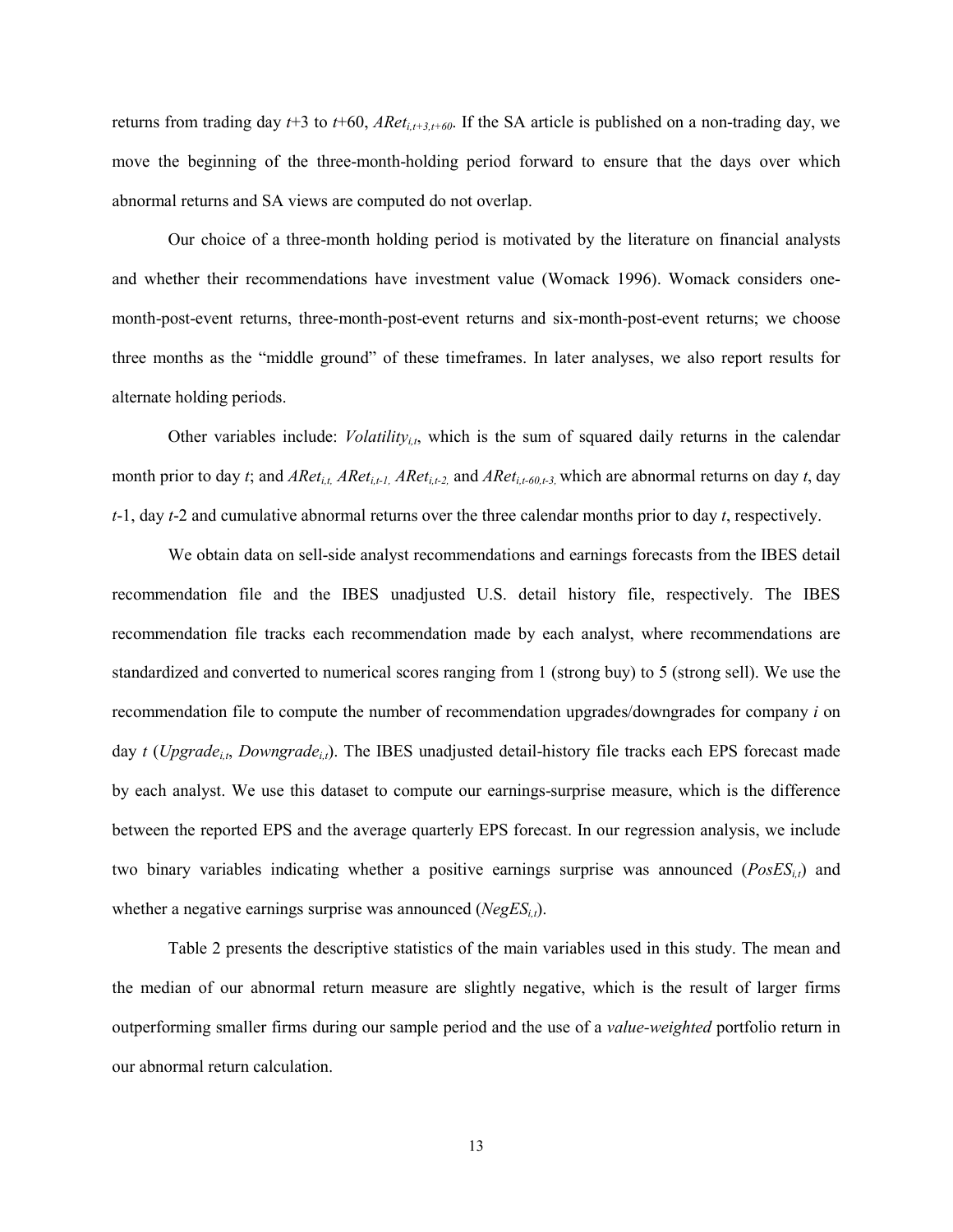Table 3 reports characteristics of the firms in our sample. The average market capitalization is \$10.3 billion, the average book-to-market ratio is 0.640, the average one-year holding period return is 14%, the average analyst coverage is 10.9, and the average retail holdings are 26%. In comparison, the average firm in the full CRSP/Compustat sample from 2005 to 2012 has a market capitalization of \$3.3 billion, a book-to-market ratio of 0.820, one-year holding period returns of 7.7%, an analyst coverage of 5.5, and retail holdings of 45%. Compared to the average CRSP/Compustat firm, our average sample firm is, therefore, larger, has a higher market-to-book ratio and has higher past stock returns.

# **3. Main Results**

We organize our main analysis around the following regression specification:

$$
ARet_{i,t+3,t+60} = \alpha + \beta_1 NegSA_{i,t} + \beta_2 NegSA-Comment_{i,t} + X\delta + \varepsilon_{i,t} \tag{1}
$$

The dependent variable is our measure of abnormal returns,  $ARet_{i,t+3,t+60}$ , where *i* indexes firms and *t* denotes the day on which the article appears on the SA website or the ensuing trading day if the article is published on a non-trading day.

Our two key independent variables are:  $NegSA_{i,t}$ , which is the average fraction of negative words across all single-ticker articles published on SA about company *i* on day *t*, and *NegSA-Comment<sub>it</sub>*, which is the average fraction of negative words across SA comments posted over days *t* to *t*+1 in response to single-ticker SA articles, if there were any such comments (and zero otherwise). In other words, the observations in our regression specification are on a firm-day level. That is, if, in a given week, there were 18 SA articles on Apple and the articles were all published on Monday, we would have one observation for Apple in that week; if the 18 articles were spread across Monday, Tuesday, and Wednesday, we would have three observations. In total, our regression analysis encompasses 40,946 firm-days (and as such 40,946 observations) with SA articles and with the data necessary to construct our dependent and independent variables.

X includes the following variables, all of which are described in Section 2:  $I(SA-Comment_{i,t})$ , *NegDJNSi,t*, *I*(*DJNSi,t*), *Upgradei,t*, *Downgradei,t*, *PosESi,t*, *NegESi,t*, *Volatilityi,t*, *AReti,t, AReti,t-1, AReti,t-2,*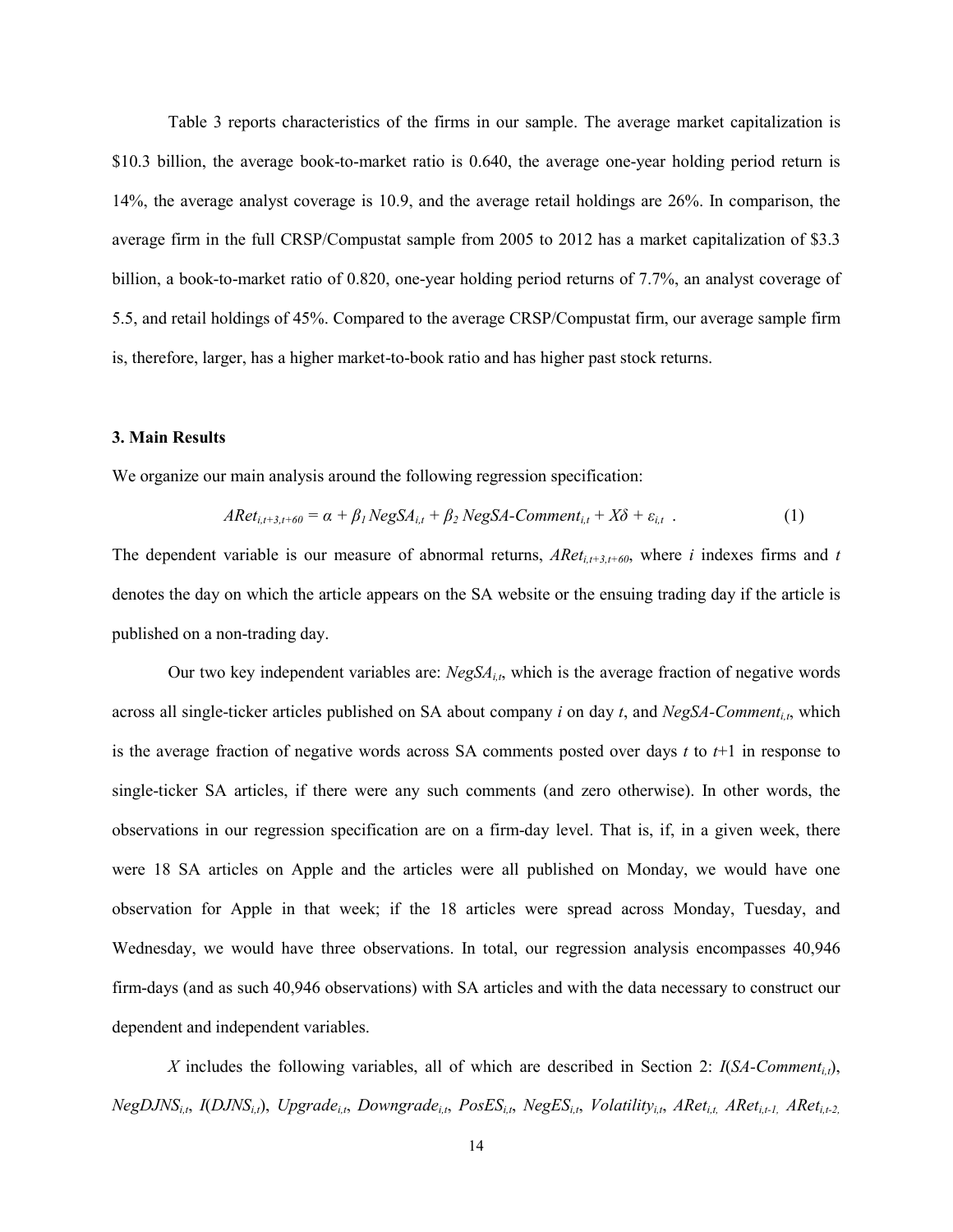and *AReti,t-60,t-3*. *X* also contains year-month fixed effects. *T*-statistics are computed using standard errors clustered by firm and year-month to account for serial- and cross-correlation as well as heteroskedasticity.

The regression results in Table 4 indicate that the views expressed on SA are generally confirmed by subsequent stock market performance. The coefficient estimate on  $NegSA_{i,t}$ , by itself, equals -0.379 (*t*statistic=-2.24), suggesting that future abnormal returns are 0.379% lower when the fraction of negative words in SA articles is 1% higher. When including *NegSA-Comment<sub>it</sub>* as an additional independent variable, the coefficient estimate on  $NegSA_{i,t}$  is -0.332 (*t*-statistic=-2.03). The coefficient estimate on *NegSA-Comment<sub>i,t</sub>* equals -0.194 (*t*-statistic=-3.44), which implies that future abnormal returns are 0.194% lower when the fraction of negative words in SA comments is 1% higher.

Our results are robust to the inclusion of variables reflecting earnings surprises and analyst upgrades/downgrades. Our results also hold whether we control for views in DJNS articles (column 3) or not (column 2). Including leads and lags of the average fraction of negative words in DJNS articles does not alter this observation (results are available upon request). In untabulated analyses, we experiment with controlling for the tone in WSJ articles and our results continue to hold. We further note that we obtain similar results when including day-of-the-week fixed effects. We also obtain similar results when including firm-fixed effects, albeit in this specification we require firms to be above the median in terms of number of days discussed on SA; we impose this restriction to ensure that we have meaningful withinfirm variation (all results are available upon request).

The coefficient estimates on the control variables are generally consistent with expectations. The estimates on *Upgrade<sub>i,t</sub>* and  $PosES_{i,t}$  are positive and the estimates on *Downgrade<sub>i,t</sub>* and  $NegES_{i,t}$  are negative, albeit not statistically significantly so. The estimates on  $ARet_{i,t}$  and  $ARet_{i,t-1}$  are negative, consistent with the presence of a short-term reversal. The estimate on *NegDJNS<sub>i,t</sub>* is negative, but with a *t*statistic of -1.44 not reliably different from zero. The difference in results compared to prior literature (Tetlock 2007, Tetlock et al. 2008) is due to the difference in the return window over which the value relevance of DJNS and SA is assessed. DJNS articles are news articles and, as such, can be expected to have more of an immediate impact on prices. SA articles, on the other hand, resemble analyst reports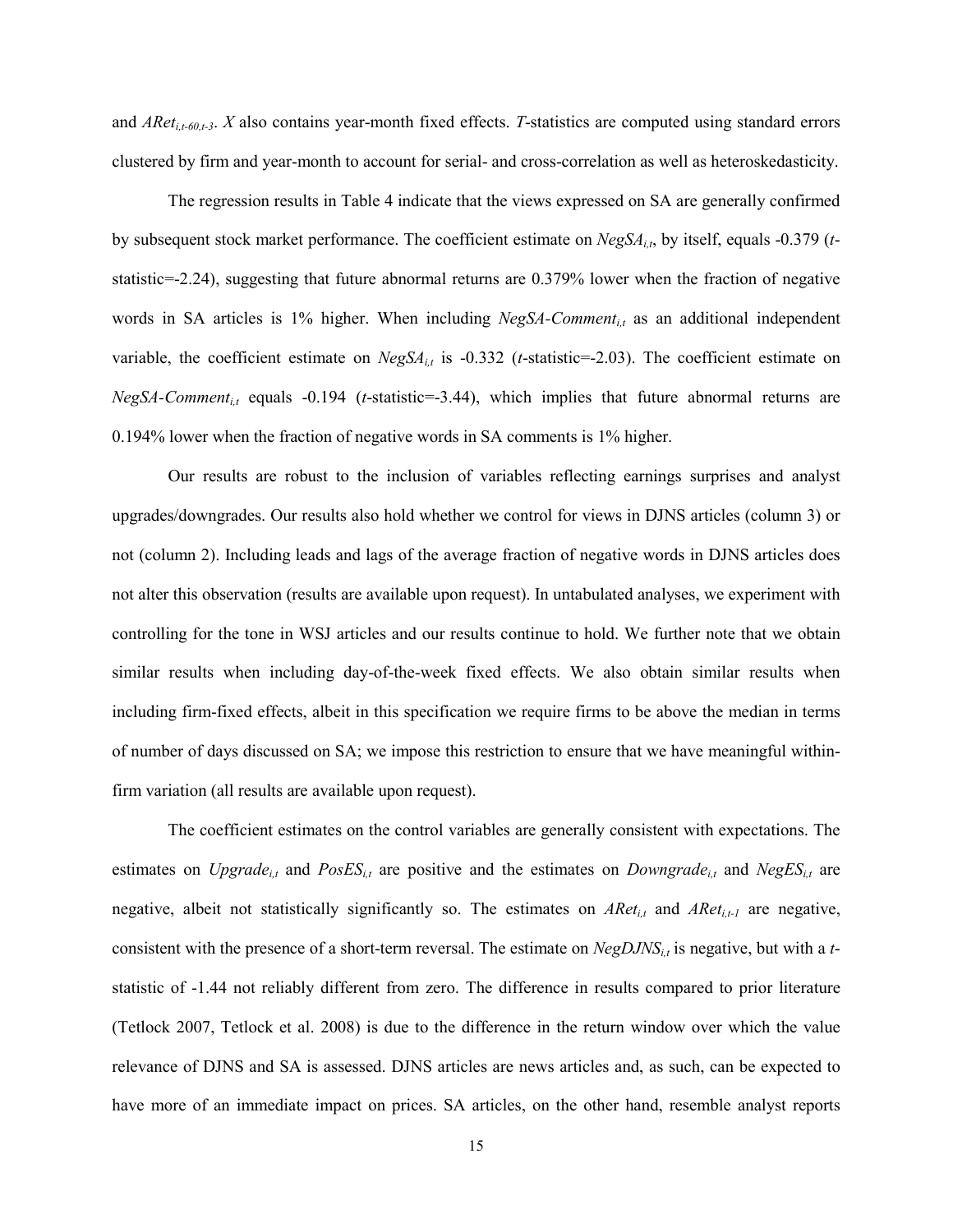(both in terms of format and character) and reflect more of a medium- and long-term view. Given the focus of this study, we choose our return window to match the window typically employed in the literature on the investment value of analyst recommendations. We note that when shortening the return window to a week as in Tetlock (2007) or to a day as in Tetlock et al. (2008) and when not skipping the first two days after article publication, the coefficient estimate on *NegDJNS<sub>it</sub>* becomes statistically significant.<sup>15</sup>

In general, we observe that SA articles and comments predict returns over various horizons. Figure 3 plots the coefficient estimates on *NegSA<sub>it</sub>* and *NegSA-Comment<sub>it</sub>* and the associated 95% confidence intervals for the following holding periods: one month, three months, six months, one year and three years. We observe that the coefficient estimates, generally, are reliably different from zero; they also tend to increase with the length of the holding period. This finding is somewhat distinct from the observation made in the financial analyst literature that most of the abnormal performance after a recommendation upgrade/downgrade accrues around the date of the recommendation change. One potential explanation for this difference in results is that despite SA's growing popularity, financial analysts receive substantially more attention among investors; their opinions are therefore incorporated into the market price at a faster pace. If views reflected in social media outlets are indeed value relevant and if social media continues to grow in popularity, one may speculate that, in the future, more of the abnormal performance predicted through social media platforms will accrue around the initial article's publication date.

Much of the literature on financial analysts examines whether stocks followed by analysts that receive a recommendation upgrade subsequently outperform stocks that receive a recommendation downgrade. In a similar fashion, we focus on the subset of firms receiving a SA recommendation in the form of SA articles and test whether stocks discussed more favorably on SA subsequently outperform those that receive less favorable coverage.

<sup>&</sup>lt;sup>15</sup> The coefficient estimate on  $NegDJNS_{i,t}$  is similar to the one reported in this study, but the standard error decreases noticeably.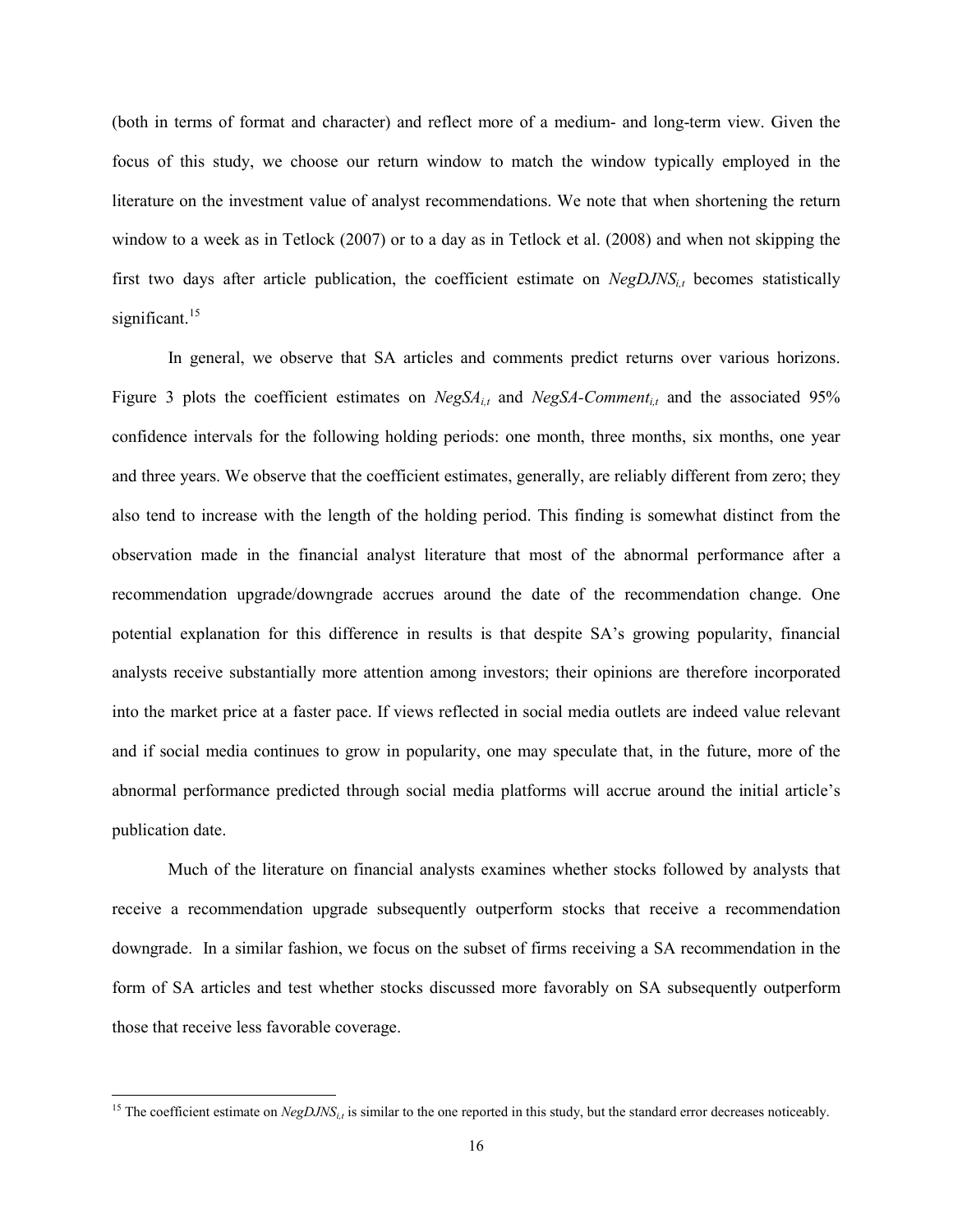While not the focus of this study, in separate analyses, we test whether the selection of stocks, also is associated with abnormal stock market performance. Put differently, our previous tests show that stocks with SA articles that have a high fraction of negative words subsequently underperform those that have SA articles with a low fraction of negative words. What remains unanswered is whether the more negatively viewed securities actually earn negative abnormal returns, or if they, instead, simply earn less positive abnormal returns as SA contributors tend to cover stocks that, on average, earn abnormally high returns. An analogous statement would apply if SA contributors tended to cover stocks that, on average, earn abnormally low returns.

To examine this question, we re-estimate our regression equations on the full CRSP/Compustat sample and add an indicator variable that equals one if the stock is covered by SA on a particular trading day, and zero otherwise. The combination of the slope on the indicator variable and the slope on the fraction of negative words in SA articles and commentaries provides an estimate of the *net* SA effect within a regression framework.

In untabulated results, we observe that the coefficient estimate on *NegSA<sub>i,t</sub>* ranges from -0.245 (*t*statistic  $= -2.21$ ) to  $-0.278$  (*t*-statistic  $= -2.43$ ), depending on the regression specification, indicating that future abnormal returns are 0.25% to 0.28% lower when the fraction of negative words in SA articles is 1% higher; the estimate on *NegSA-Commenti,t* ranges from -0.161 (*t*-statistic = -2.07) to -0.162 (*t*-statistic  $= -2.11$ ), indicating that future abnormal returns are 0.16% lower when the fraction of negative words in SA comments is 1% higher. In comparison, the estimate on the indicator variable ranges from 0.008 (*t*statistic = 1.46) to 0.009 (*t*-statistic = 1.92) or less than +0.01% over a three-month-holding period. The net SA effect, therefore, is dominated by the estimates on *NegSAi,t* and *NegSA-Commenti,t*.

Our result holds within a calendar-time framework. In particular, we assign, at the end of each trading day *t*, stocks into quintile (quartile) portfolios based on  $NegSA_{i,t}$ . We skip two days and hold each stock in its respective portfolio for three months. We compute the spread between the daily average abnormal return for the bottom quintile (quartile) portfolio and the top quintile (quartile) portfolio,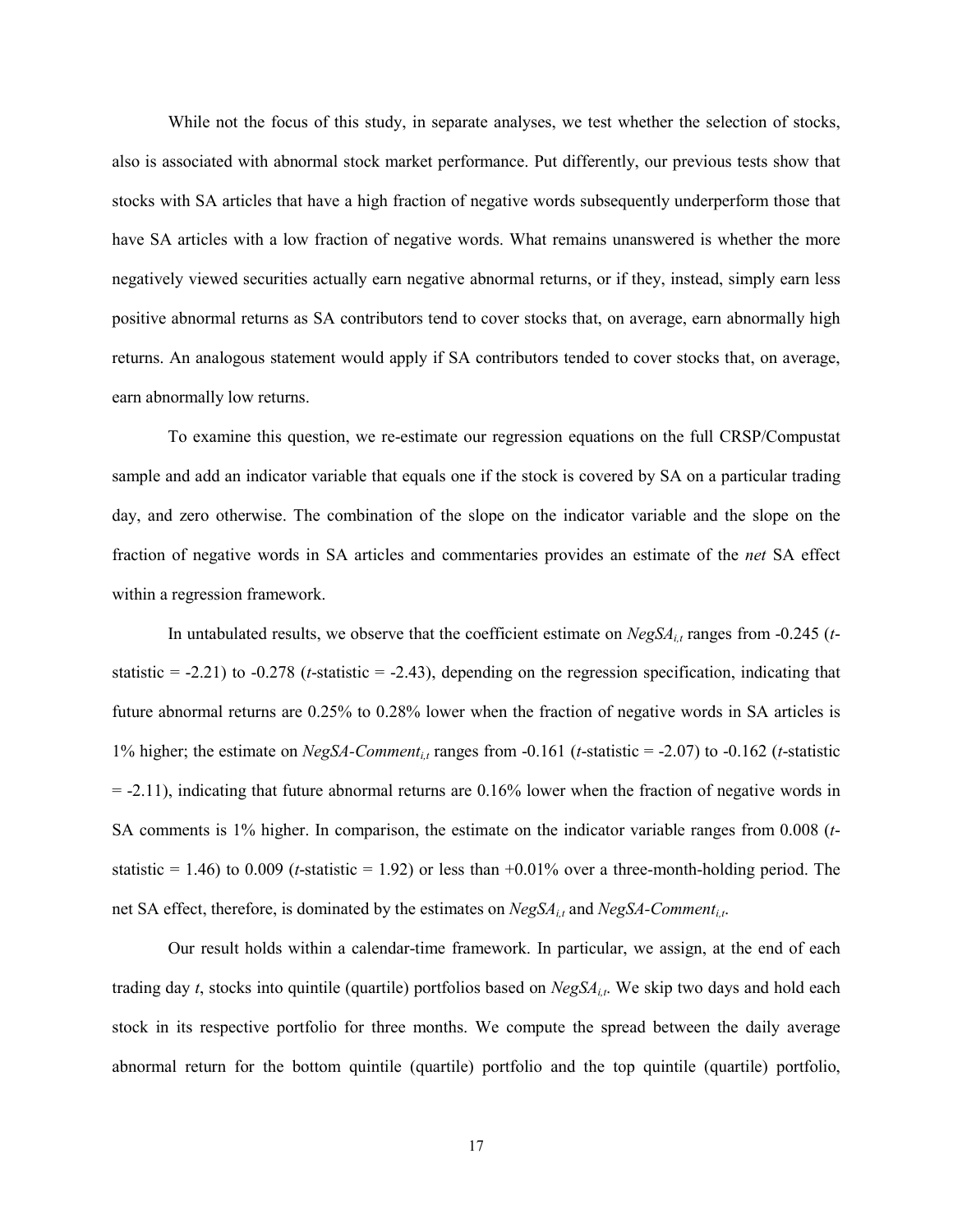*aretlong-short, NegSA, quintile* (*aretlong-short, NegSA, quartile*). The average *aretlong-short, NegSA, quintile* in our sample period is 2.6 basis points (bp) (*t*-statistic = 2.87); the average *aret<sub>long-short*, NegSA, quartile is 2.4 bp (*t*-statistic = 2.89).</sub>

When repeating our analysis for *NegSA-Comment<sub>i,t</sub>*, we observe that the average *aret<sub>long-short, NegSA*-</sub> *Comment, quintile* is 2.2 bp (*t*-statistic = 1.87); the average *aret<sub>long-short, NegSA-Comment, quartile* is 1.7 bp (*t*-statistic =</sub> 2.92).

These numbers compare well to those presented in Tetlock et al. (2008). When forming quartile portfolios based on news content of each firm's DJNS stories during the prior trading day and holding the portfolio for one trading day, Tetlock et al. find that the corresponding long-short portfolio earns abnormal returns of 10.1 bp a day (the effect for WSJ stories is much weaker).<sup>16</sup> Compared to Tetlock et al., we evaluate the strength of an "opinion signal" over a relatively long time horizon; it appears reasonable to entertain the notion that the average *daily* effect of a SA opinion article over a period of three months should be noticeably smaller than the ensuing-one-day effect of a DJNS news article.

Figure 4 depicts how much \$1 invested in the aforementioned long-short strategy would have evolved over our sample period. Figure 4 illustrates that while the profits from going long (short) stocks with relatively positive (negative) SA views are stronger in some years than in others, they are not exclusive to a brief time period either, suggesting that our results hold more generally across time.

In the end, our finding that a measure of tone in SA articles and commentaries predicts future stock returns suggests that the opinions transmitted via this particular social media outlet impart valuerelevant information. Generalizing this interpretation, our results suggest that investment-related social media websites are providing a meaningful platform for users to help each other and make more informed investment decisions; they also hint at the possibility that, going forward, these outlets will eventually mirror the development of other bottom-up knowledge generators such as Wikipedia and the way these knowledge generators have changed how information is produced and shared.

In this regard, our study speaks to the growing literature in household finance and discussions about the degree to which retail investors make informed investment decisions. Much of the early

<sup>16</sup> Please see Table II and Table III in Tetlock et al. (2008).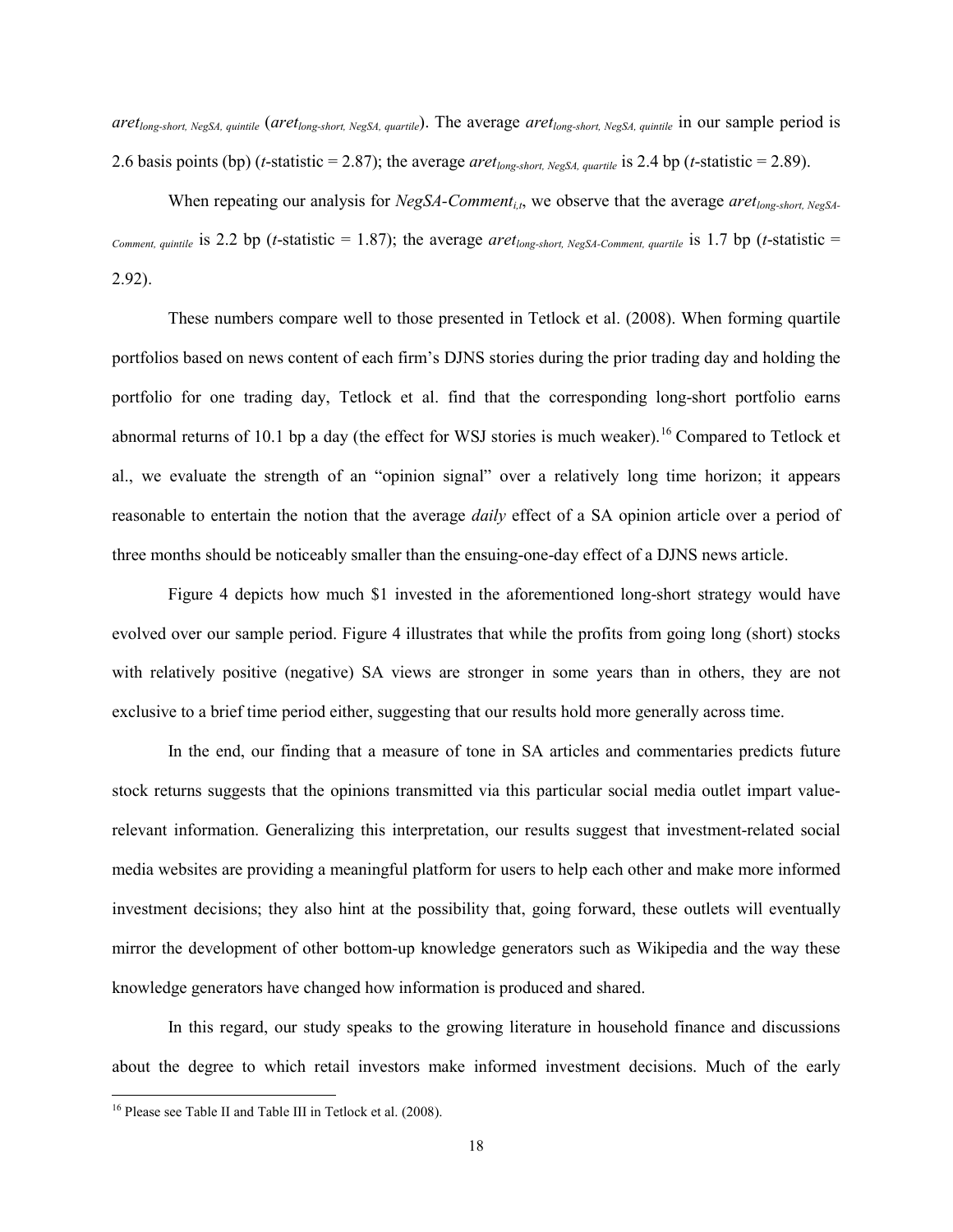literature suggests that retail investors are uninformed and taken advantage of by institutional investors; retail investors also have been found to suffer from various behavioral biases (e.g., Odean 1998; Barber and Odean 2000; Benartzi 2001). However, a growing body of more recent works detects patterns in the data which, taken together, imply that retail traders are skilled and able to identify and trade on novel, value-relevant information (e.g., Coval and Shumway 2005; Kaniel et al. 2008; Griffin et al. 2011; Kaniel et al. 2012; Kelley and Tetlock 2013). Social media may represent one channel through which retail investors, as a group, have become more informed.

# **3.1 Number of Comments**

 $\overline{\phantom{0}}$ 

In an attempt to better understand our results, we explore whether the pattern documented here depends on the number of comments over which aggregate views on a stock are computed. We focus on the subset of observations with SA comments and we assign each observation its tercile rank based on the number of comments over which *NegSA-Comment<sub>i,t</sub>* is computed. We then re-estimate our main regression with the addition of this new tercile-rank variable and its interaction term with *NegSA-Comment<sub>i,t</sub>*; the tercile-rank variable either equals zero, one, or two. The average number of comments across the bottom-tercile observations is 1.39; the average number of comments across the medium-tercile observations is 4.18; and the average number of comments across the top-tercile observations is 20.63.

As reported in Table 5, the regression produces a negative slope on the interaction term, suggesting that the predictive power of *NegSA-Comment<sub>i,t</sub>* for future abnormal stock returns is stronger when *NegSA-Comment<sub>it</sub>* is computed over many comments. The coefficient estimates on *NegSA*-*Comment<sub>it</sub>* and its interaction term are  $-0.120$  (*t*-statistic=-1.74) and  $-0.196$  (*t*-statistic=-2.18), respectively. These numbers imply that when the average fraction of negative words in SA comments is 1% higher, future abnormal returns for firms in the top tercile are 0.512% lower, <sup>17</sup> whereas future abnormal returns for firms in the bottom tercile are only 0.120% lower.<sup>18</sup>

<sup>&</sup>lt;sup>17</sup> Calculation for firms in the top tercile, i.e., *Rank*(#*SA-Comment<sub>i,t</sub>*) = 2: (0.120+0.196×2)\*1%) = 0.512%.<br><sup>18</sup> Calculation for firms in the bottom tercile, i.e., *Rank*(#*SA-Comment<sub>i,t</sub>*) = 0: (0.120+0.196×0)\*1%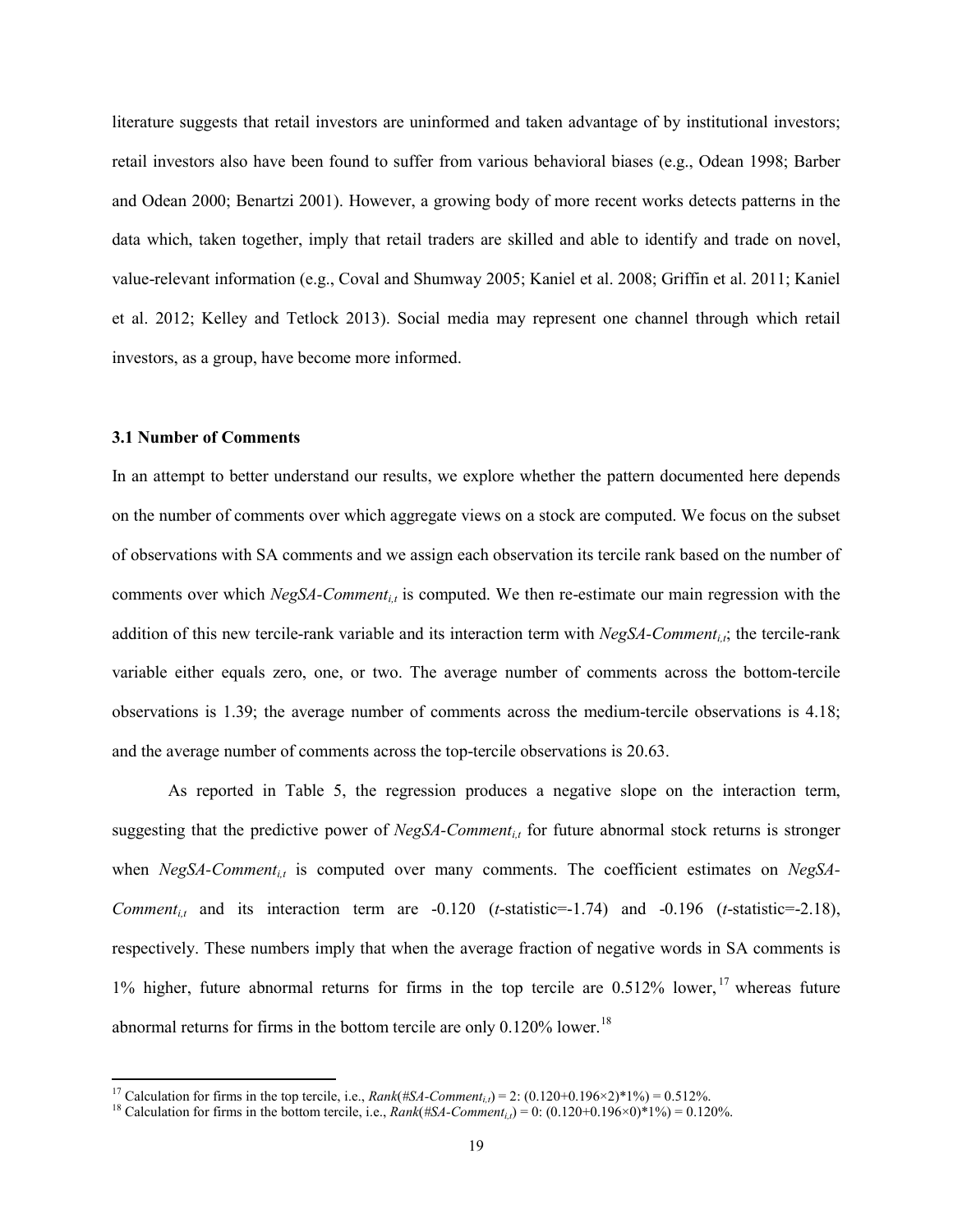#### **3.2 Noise or Value-Relevant Information?**

Despite the lack of a reversal in future stock market performance (Figure 3) and the methodological steps we have taken (skipping the first two days after article publication and assessing abnormal returns over a medium-/long-run horizon), we cannot conclude with confidence whether stock opinions revealed through social media contain value-relevant news ("*predictability channel*"), or whether followers react to false or spurious publicity, which then moves market prices over the ensuing three months ("*clout channel*"). Both channels point to the importance of social media outlets, but with very different implications.

Table 6 provides additional evidence on this matter. In particular, we regress a firm's price-scaled quarterly earnings surprise on the fraction of negative words in SA articles published from thirty days to three days prior to the earnings announcement, the fraction of negative words in the corresponding SA comments, and various control variables. Earnings surprise is the difference between the reported quarterly EPS and the average EPS forecast across all analysts issuing estimates. We do not consider "stale" forecasts issued more than 30 days prior to the earnings announcement. SA views and earnings consensus forecasts are, thus, computed over the same horizon. We winsorize the absolute value of the price-scaled earnings surprise at the 99th percentile to mitigate the influence of outliers on our results. In total, our regression analysis encompasses 3,621 quarterly earnings announcements (and as such 3,621 observations) with the data necessary to construct our dependent- and independent variables.

The appealing feature of this setting is that a company's reported quarterly earnings are unlikely to be affected by opinions posted on the SA website. Sell-side analysts are also unlikely to revise their earnings forecasts *upward* in direct response to negative SA views (thereby inducing negative SA views to predict negative earnings surprises). SA views predicting future earnings surprises would, thus, more point towards the predictability channel.

Following Tetlock et al. (2008), our independent variables include: (a) the average fraction of negative words across all single-ticker SA articles about company *i* from thirty days to three days prior to the earnings announcement ( $NegSA_{i,t-30,t-3}$ ); (b) the average fraction of negative words across comments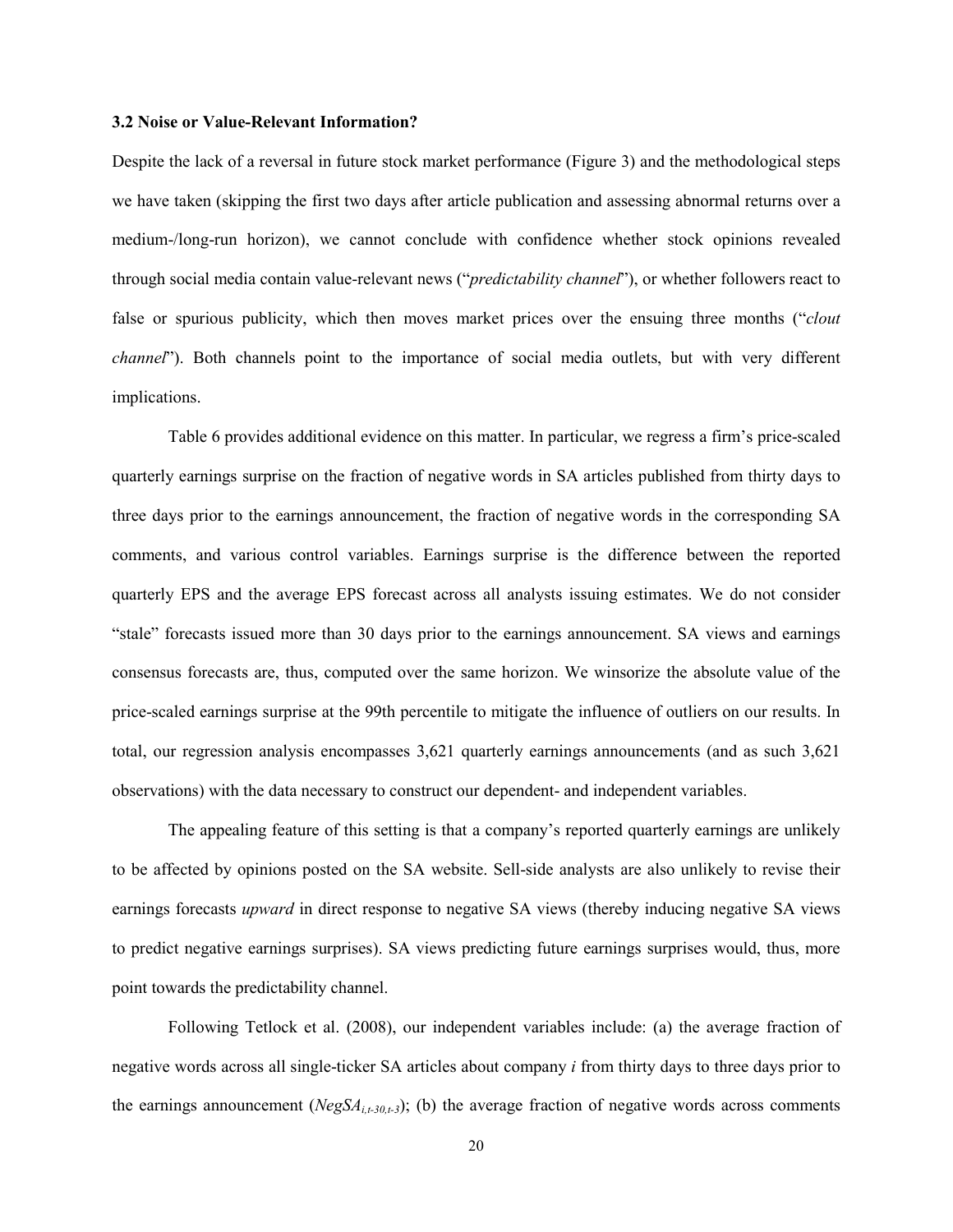posted in response to these single-ticker SA articles, if there are any such comments, and zero otherwise  $(NegSA-Comment_{i,t-30,t-3})$ ; (c) the average fraction of negative words across all DJNS articles about company *i* from thirty days to three days prior to the earnings announcement, if there are any such articles, and zero otherwise ( $NegDJNS<sub>i,t-30,t-3</sub>$ ); and (d) indicator variables denoting whether any comments were posted in response to SA articles and whether any DJNS article appeared about company *i* from thirty days to three days prior to the earnings announcement  $(I(SA-Comment_{i,t-30,t-3})$  and  $I(DJNS_{i,t-30,t-3}))$ .

Tetlock et al. (2008) provide evidence that much of the predictability from WSJ- and DJNS articles to subsequent earnings surprises is generated by articles that contain the word stem "*earn*." In additional tests, we examine whether this finding carries over to our setting. We separate our textualanalysis-based variables by whether the underlying SA and DJNS articles contain the word stem "*earn*" or not (*NegSA\_EAi,t-30,t-3* versus *NegSA\_NoEAi,t-30,t-3*; *NegSA-Comment\_EAi,t-30,t-3* versus *NegSA-Comment\_NoEAi,t-30,t-3*; *NegDJNS\_EAi,t-30,t-3* versus *NegDJNS\_NoEAi,t-30,t-3*). We do not require SA comments to contain the word stem "*earn*" as such requirement would dramatically lower the number of SA comments available for analysis. However, we do separate SA comments by whether they are made in response to SA articles that contain the word stem "*earn*" versus those that do not.

If, in the period from thirty days to three days prior to the earnings announcement, there are no articles that contain [do not contain] the word stem "*earn*", the respective variables are set equal to zero and we include indicator variables denoting these cases.

Our control variables represent various firm characteristics: (e) lagged scaled earnings surprises; (f) price-scaled standard deviations of analysts' earnings-per-share forecasts; (g) the logarithm of market capitalization; (h) the logarithm of market-to-book ratios as of December of the calendar year prior to the earnings announcement; and (i) cumulative abnormal returns from thirty to three calendar days prior to the earnings announcement. As in all of our previous regression equations, we include year-month fixed effects and we compute *t*-statistics using standard errors clustered by firm and year-month to account for serial- and cross-correlation as well as heteroskedasticity.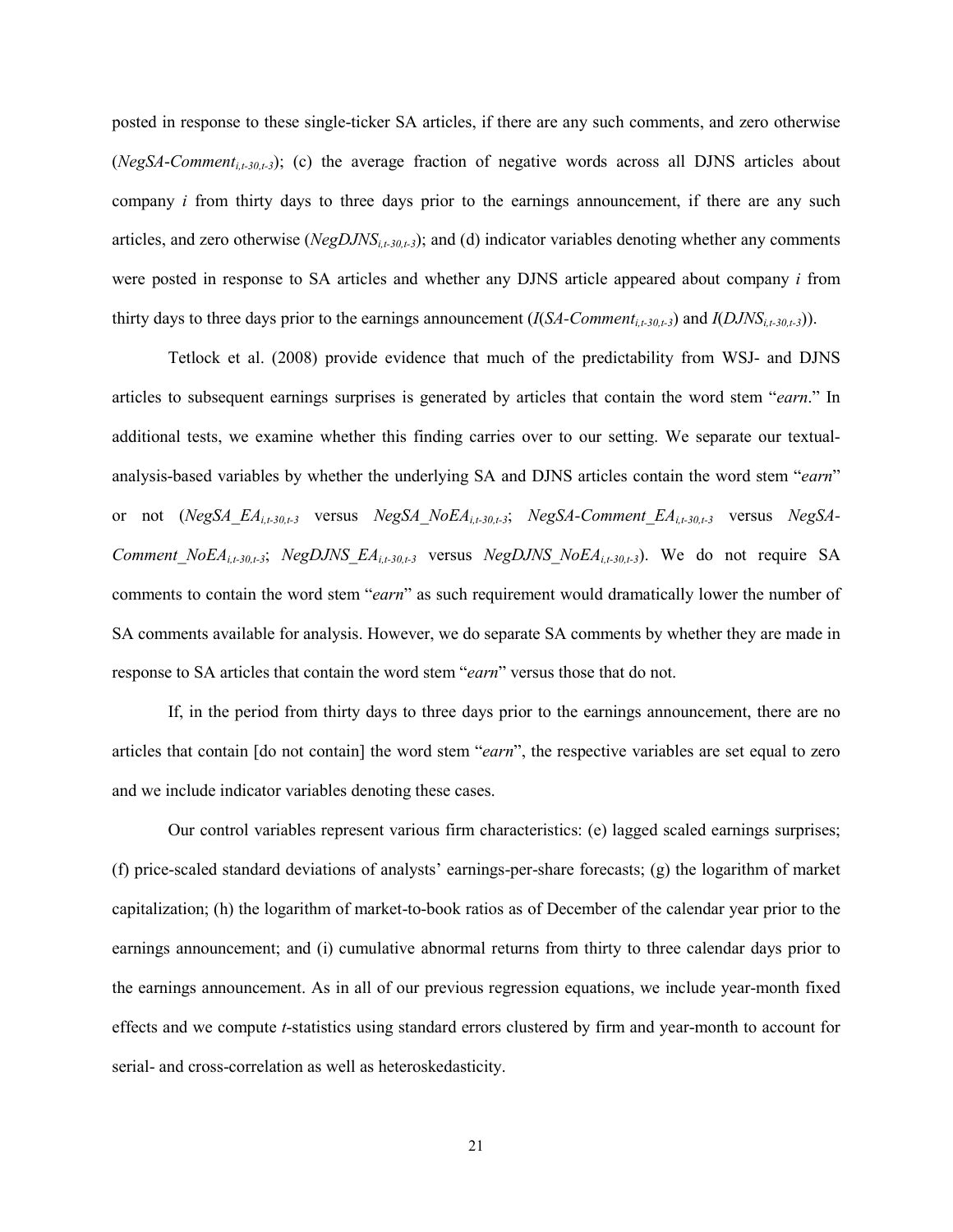As reported in columns (1)-(2) of Table 6, the coefficient estimate on  $NegSA_{i,t-30,t-3}$  ranges from -0.232 (*t*-statistic=-2.27) to -0.266 (*t*-statistic=-2.45) depending on the set of control variables chosen, suggesting that when the fraction of negative words in SA articles is 1% higher, subsequent scaled earnings are between 0.232% and 0.266% further below market expectations as measured via financial analysts' forecasts. For reference, the mean scaled earnings surprise is -0.069% and the median is 0.052%.<sup>19</sup> The coefficient estimate on *NegSA-Comment<sub>i,t-30,t-3*</sub> ranges from -0.094 (*t*-statistic=-1.72) to -0.095 (*t*-statistic=-1.72).

When we separate our textual-analysis-based variables by whether the underlying articles contain the word stem "*earn*" or not, we observe in columns (3)-(4) of Table 6 that more of the predictability from articles (comments) to subsequent earnings surprises comes from articles that contain the word stem "*earn*." The coefficient estimate on *NegSA\_EA<sub>i,t-30,t-3* ranges from -0.267 (*t*-statistic=-2.34) to -0.306 (*t*-</sub> statistic=-2.54) versus -0.193 (*t*-statistic=-1.43) to -0.209 (*t*-statistic=-1.48) for *NegSA\_NoEAi,t-30,t-3*. Similarly, the coefficient estimate on *NegSA-Comment EA<sub>i,t-30,t-3* ranges from -0.144 (*t*-statistic=-2.28) to</sub> -0.146 (*t*-statistic=-2.25) versus -0.019 (*t*-statistic=-0.25) to -0.023 (*t*-statistic=-0.30) for *NegSA-Comment*   $NoEA_{i.t-30,t-3}.$ 

In general, our results appear robust. In untabulated analyses, we re-compute the earningssurprise variable based on the *median* EPS forecast across all analysts issuing estimates and we observe similar results. We also obtain qualitatively similar results when re-computing the earnings estimate component in the earning surprise variable based on a seasonal random walk; in this case, the coefficient estimates on  $NegSA_{i,t-30,t-3}$  and  $NegSA$ -Comment<sub>it-30,t-3</sub> are -0.645 (*t*-statistic=-2.43) and -0.354 (*t*-statistic=-1.73), respectively.

The coefficient estimates on the control variables are generally consistent with expectations. In particular, our results indicate that earnings surprises tend to be more positive for larger, growth-oriented firms. This pattern is in line with prior literature and consistent with the notion that these firms have stronger incentives to manage earnings upward and guide analyst earnings forecasts downward in an

<sup>&</sup>lt;sup>19</sup> The 10<sup>th</sup> percentile is -0.282%, the 25<sup>th</sup> percentile is -0.022%, the 75<sup>th</sup> percentile is 0.189%, and the 90<sup>th</sup> percentile is 0.462%.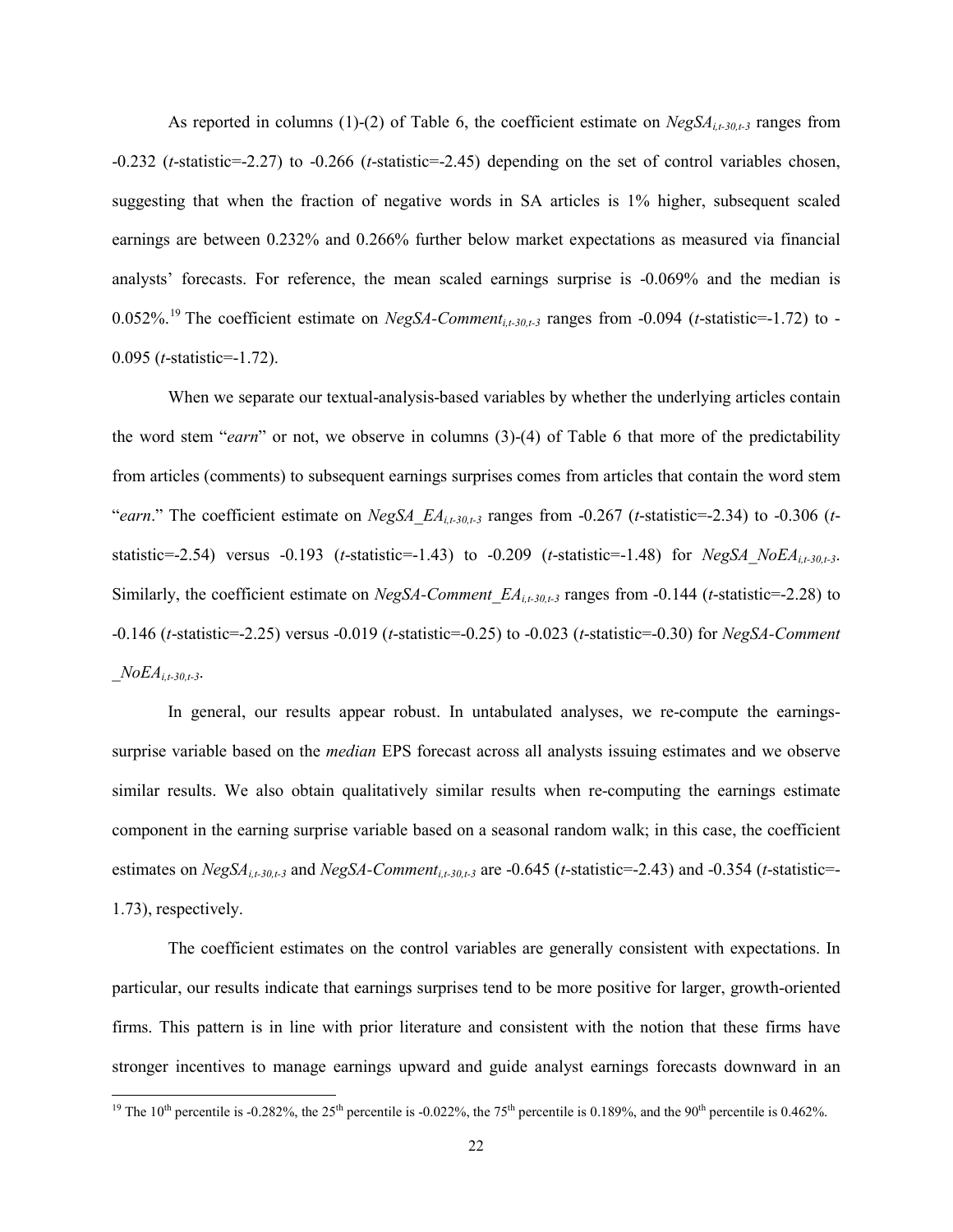attempt to avoid negative earnings surprises (e.g., Richardson, Tuna and Wu, 2002; Skinner and Sloan, 2002). Consistent with prior literature, we also observe that the fraction of negative words in DJNS articles negatively predicts subsequent earnings surprises.

Before proceeding to the next section, we examine one last possibility. While SA views and earnings consensus forecasts are computed over the same horizon, there remains the concern that SA articles are published closer to the earnings announcement date than analyst earnings forecasts and that, as a result, SA articles have a "timing advantage" based on their closer proximity to the earnings release. To get a sense of the impact of SA's timing advantage, we conduct the following test for each quarterly earnings announcement. Consider a quarterly earnings announcement *i* covered by *x* analysts and associated with *y* SA articles in the month prior to the announcement. For each of the *x* analysts, we compute the number of calendar days that pass from the analyst's most recent earnings forecast to the quarterly earnings announcement date. We then compute the average across the *x* analysts, *analysthorizon<sub>i</sub>*. Correspondingly, we compute the number of calendar days that pass from a SA article's publication date to the quarterly earnings announcement date for each of the *y* SA articles. We then compute the average across the y articles, *SA-horizon<sub>i</sub>*. We observe that the average *analyst-horizon<sub>i</sub>* is 14.99 (median = 14.62), while the average *SA-horizon<sub>i</sub>* is 16.19 (median = 16.33), suggesting that SA articles actually have a slight timing *dis*-advantage.

In column (5) of Table 6, we report results excluding SA articles that are published after the first estimate used to compute the consensus forecast. In particular, consider a firm with a quarterly earnings announcement on May  $31<sup>st</sup>$ , 2013 that is covered by two analysts: analyst *A* makes his/her last earnings forecast on May 20<sup>th</sup>; analyst *B* makes his/her last earnings forecast on May 8th. In this last specification, we only consider the SA articles that are published *prior to* May 8th (if there are any) to ensure that SA has no timing advantage relative to *any* of the analysts whose forecast is used to construct the consensus forecast. When doing so, the average *analyst-horizon<sub>i</sub>* becomes 12.37 (median = 12.00) and the average *SA-horizon<sub>i</sub>* becomes 24.53 (median = 25.75); that is, SA articles now have a distinct timing disadvantage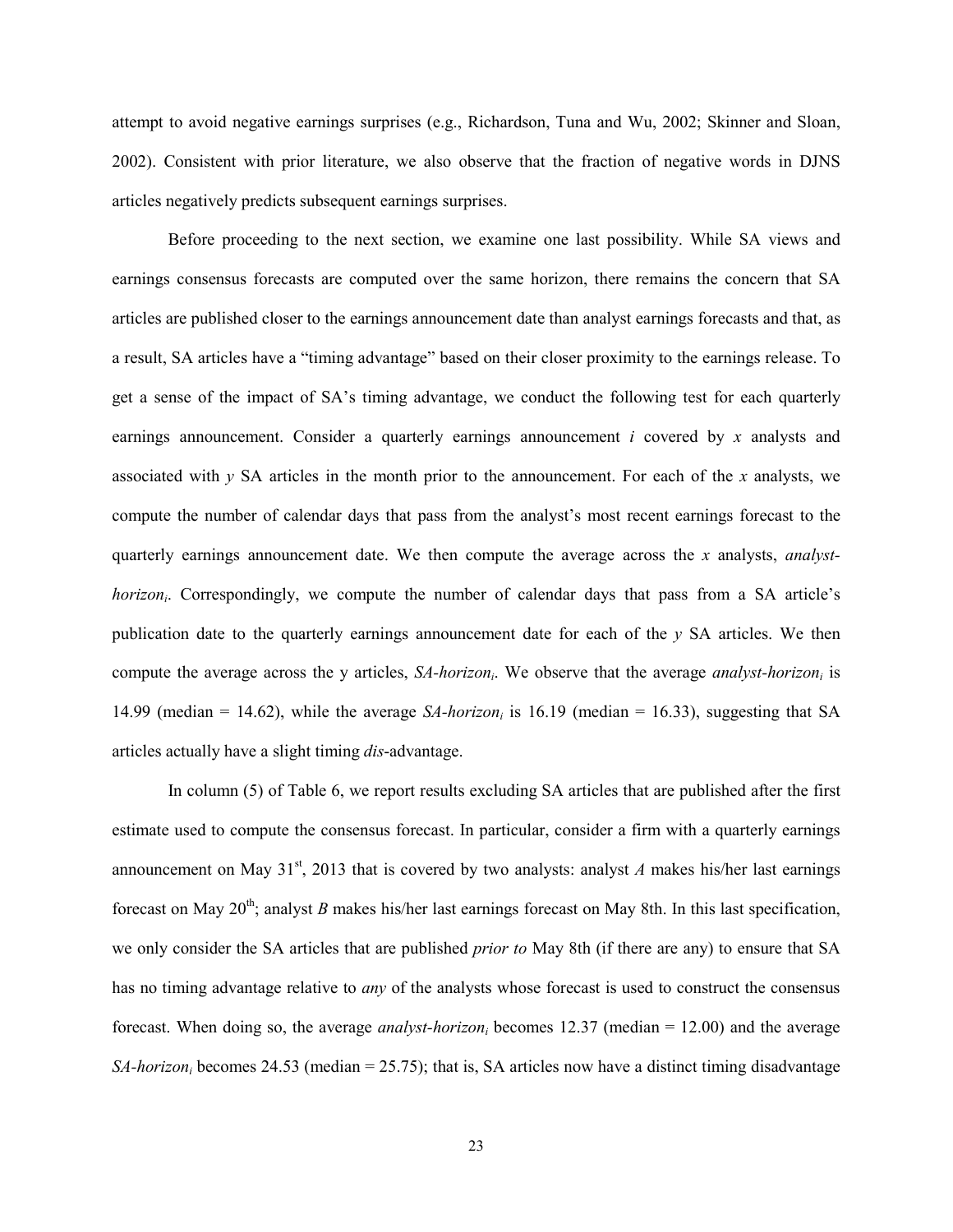relative to financial analysts. The estimates on *NegSA\_EAi,t-30,t-3* and *NegSA-Comment\_EA i,t-30,t-3* are now - 0.229 (*t*-statistic=-1.72) and -0.100 (*t*-statistic=-1.59), respectively.

# **4. The Mechanisms**

 $\overline{\phantom{0}}$ 

In the last part of this study, we examine the potential mechanisms behind social media's seeming value relevance. To preview our results, in Section 4.1, we provide evidence that followers tend to ignore authors whose articles had historically proven to be inaccurate. On the assumption that skill is persistent, this particular mechanism leads readers to assign less weight to articles of lower quality. Moreover, since authors presumably do not like to be ignored, this mechanism potentially motivates authors to produce good and honest articles for both monetary and non-monetary reasons. In Section 4.2, we point to a second channel. Our evidence suggests that when articles are likely to be of lower quality, readers disagree more through their commentaries, potentially dampening the impact of inaccurate articles.

# **4.1 Author-Track Record and Following by Readers**

We obtain proprietary data from SA. The dataset contains the number of page views an article receives and the number of times an article is read-to-end for each article published in the second half of  $2012$ <sup>20</sup> Our observations are now on an author-level and we estimate a single cross-sectional regression equation. There are 308 SA authors who compose single-ticker articles in the second half of 2012 and for whom we have data to construct our measure of author-track record to be defined below.

The dependent variable in the first regression equation is author *i*'s number of page views across his/her articles published in the second half of 2012 (*PageViewi*). The dependent variable in the second regression equation is the number of times an article is read-to-end (*Read-to-Endi*). Both *PageViewi* and *Read-to-Endi* are expressed in thousands.

 $20$  The mechanism that allows SA to gauge the number of read-to-ends is as follows: Whenever the reader scrolls down and reaches the end of the article, the webpage automatically searches for and loads all comments made in response to the article. Whenever a search for comments is triggered, it is counted as one read-to-end.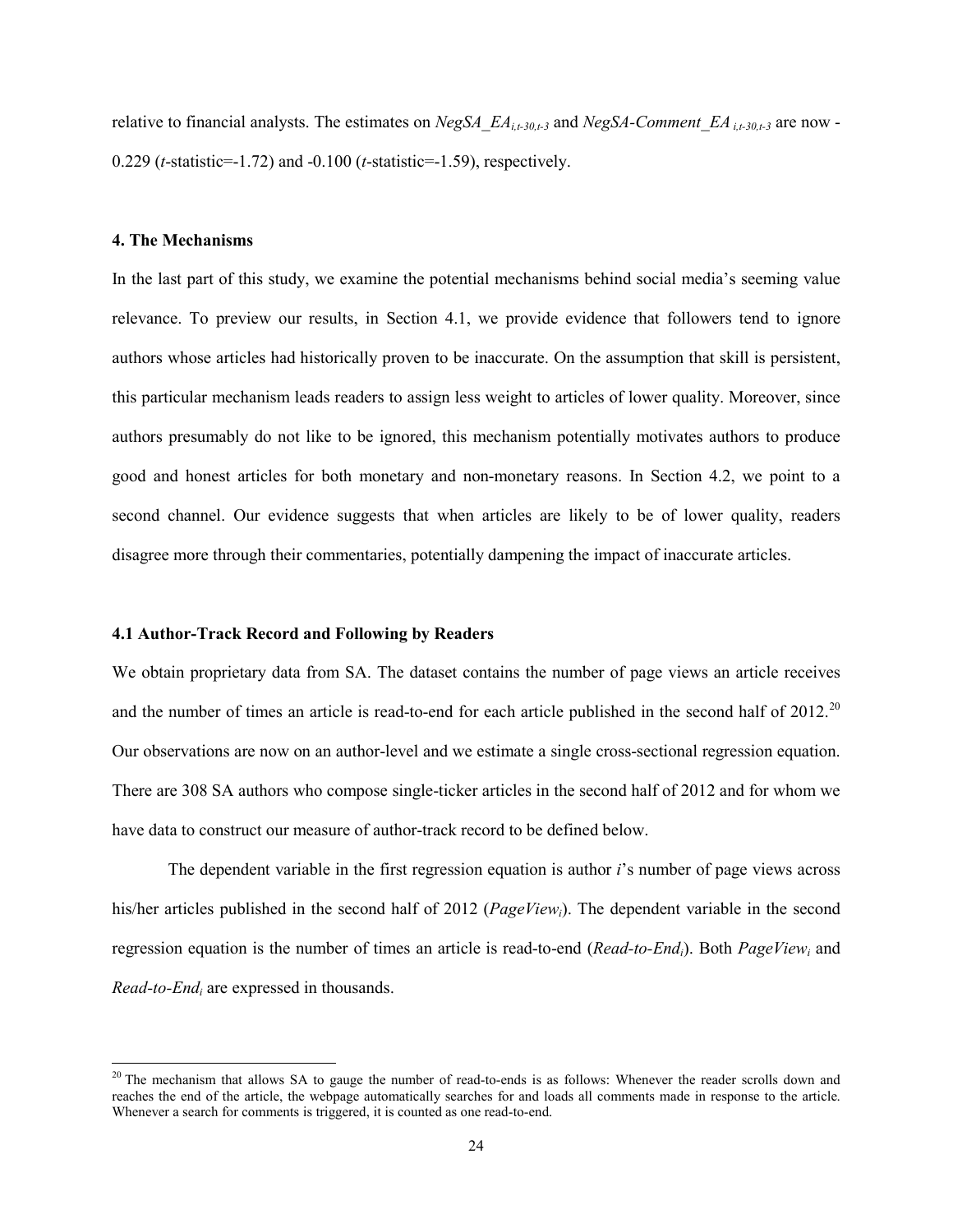Our independent variable of primary interest is *Consistencyi*. For each single-ticker article published by author *i* over the three-year period prior to 2012, we compute the ensuing cumulative threemonth-abnormal return; as in our main analysis, we skip the first two days after article publication. An article is considered "bullish" if its fraction of negative words is below the median of its overall distribution; an article is considered "bearish" if its fraction of negative words is above the median. An article is defined to be *consistent* if a bullish article is followed by positive abnormal returns OR if a bearish article is followed by negative abnormal returns. *Consistencyi* is the fraction of articles published by author *i* that are consistent.

In robustness checks, we experiment with an alternate measure, *Consistency-Portfolio<sub>i</sub>*, which is computed as (1) the average cumulative three-month-abnormal returns following bullish articles (set equal to zero if the author has no bullish articles) minus (2) the average cumulative three-month-abnormal returns following bearish articles (set equal to zero if the authors has no bearish articles). In short, we observe similar results to those obtained when using *Consistency*<sup>21</sup>

We note that realizations of *Consistencyi* display a mild degree of persistence. When sorting authors into terciles based on their *Consistencyi* over the three-year period prior to 2012 and re-computing *Consistencyi* for 2012, we observe that the average *Consistencyi* of top-tercile authors is 5.7% higher than that of their bottom-tercile counterparts.

Other independent variables include the natural logarithm of the average number of words used by author *i* across articles published in the second half of 2012 (*Article Lengthi*) and the corresponding average fraction of negative words (*NegSAi*). We expect the coefficient estimate on *Article Lengthi* to be negative as long articles could deter readers, thereby lowering the page view. Long articles may also be more difficult to finish, thereby lowering the number of times an article is read to end. Whether more negative articles attract more reader attention than more positive articles is an empirical question.

 $\overline{\phantom{0}}$ 

<sup>&</sup>lt;sup>21</sup> In particular, the coefficient estimate on *Consistency-Portfolio<sub>i</sub>* equals 172.400 (*t*-statistic = 2.40) when the dependent variable is the number of page views and 97.686 (*t*-statistic  $= 2.54$ ) when the dependent variable is the number of times an article is readto-end. The reason the estimates on *Consistency-Portfolioi* are of different magnitude than those on *Consistencyi* is due to the difference in the unit of the underlying variables. When gauging the effect of a one-standard deviation increase in *Consistency-Portfolio<sub>i</sub>* and *Consistency<sub>i</sub>* on the dependent variables, the estimates imply effects of similar economic significance.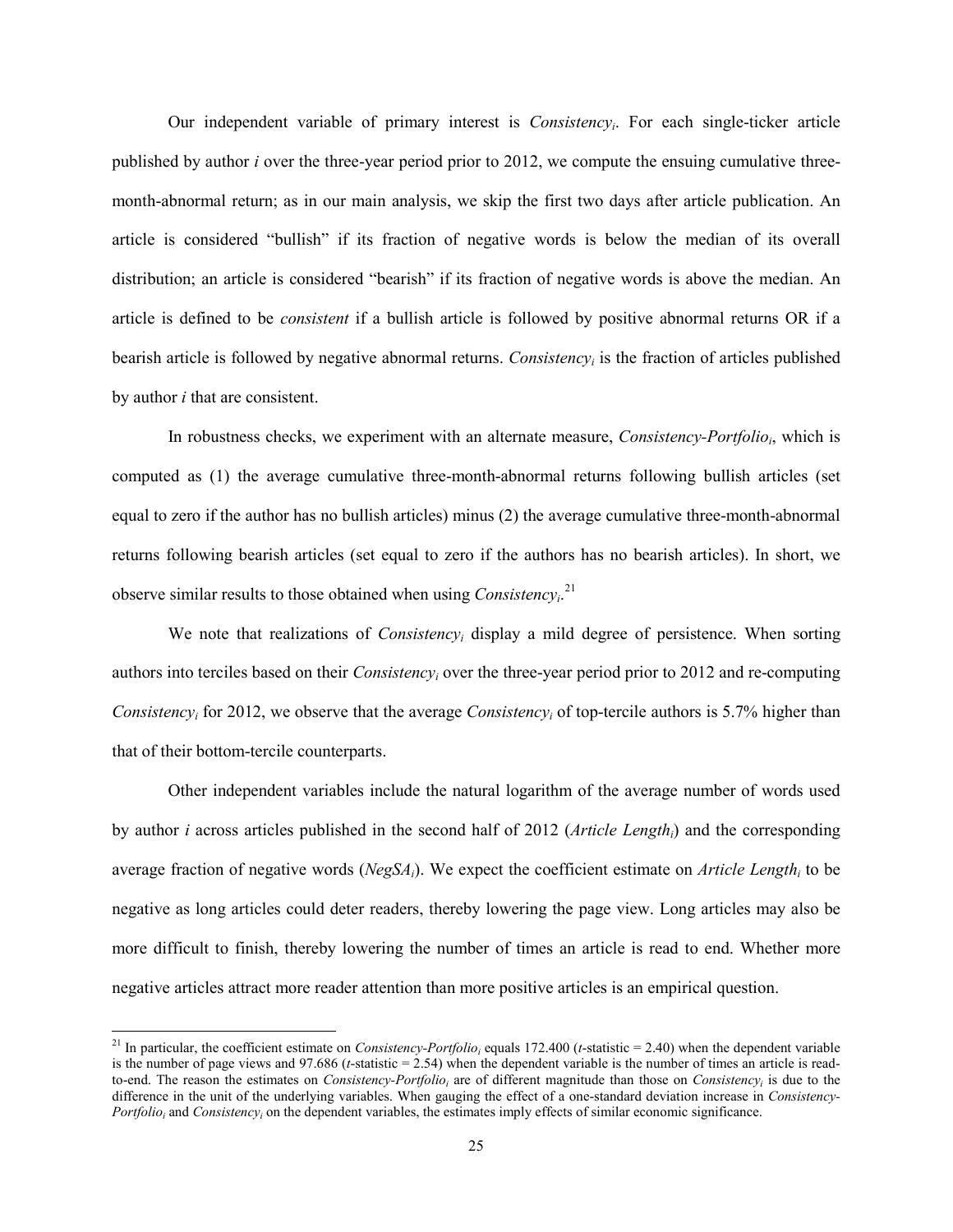We also include an indicator variable denoting whether author *i* maintains an investment-related blog (*I*(*Blogi*)) and an indicator variable denoting whether author *i* reveals the name of the company name he/she works for (*I*(*Companyi*)). Having an investment blog could increase the author's incentive to produce consistent, high-quality research reports. Together, with disclosing the name of the company the author works for, it may also serve to enhance the author's credibility and, hence, his or her page views and the number of times his or her articles are read-to-end. *T*-statistics are computed using White (1980) standard errors.

The results are presented in Table 7. When the dependent variable is the number of page views, the coefficient estimate on *Consistencyi* equals 49.15 (*t*-statistic=2.34), suggesting that when the fraction of consistent articles increases by 10%, subsequent page views, on average, increase by 4,915. To put this number in perspective, such an increase would move the median article (in terms of number of page views) to the  $56<sup>th</sup>$  percentile. Given SA's current compensation scheme of \$10 per 1,000 page views, such an increase translates to an increase in monetary compensation of \$49.15. When the dependent variable is the number of times an article is read-to-end, the coefficient estimate on *Consistencyi* equals 27.75 (*t*statistic=2.33), suggesting that when the fraction of consistent articles increases by 10%, the number of read-to-ends, on average, increases by 2,775. Such an increase would move the median article (in terms of read-to-ends) to the  $55<sup>h</sup>$  percentile.

The analysis up to this point exploits across-author variation. In separate tests, we examine whether we arrive at similar conclusions when exploiting within-author variation. Specifically, we aim to look at how measures of incremental author popularity evolve with the performance of recent stock picks. Given the short sample period of our proprietary SA data, which renders the estimation of the time-series effect of past article performance on author popularity difficult, our time-series results should be interpreted with caution.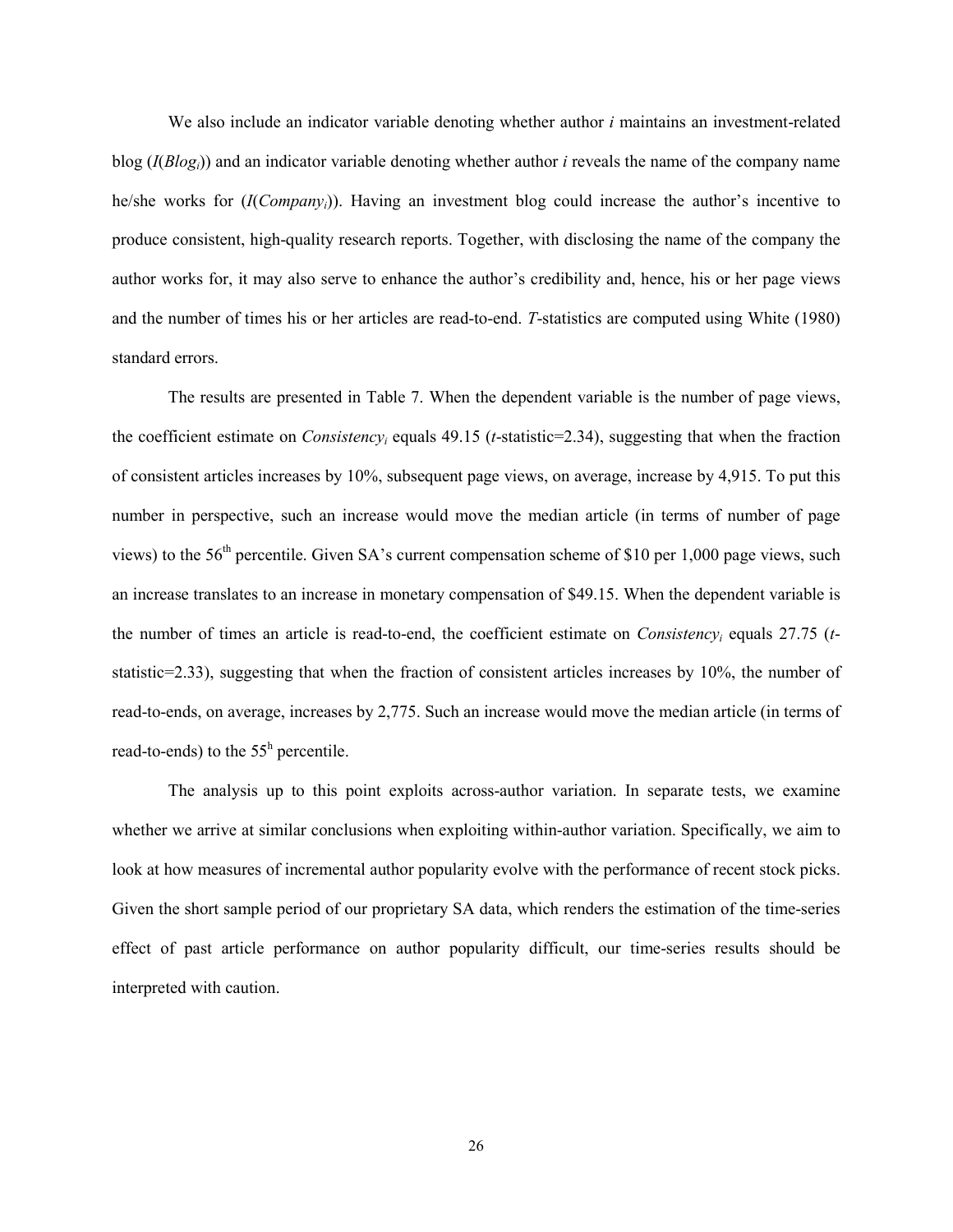We construct the following variables:

- For each author *i,* we take his/her very first article published during the second half of 2012 and we save the corresponding page view<sub>[in thousands]</sub>  $\rightarrow$  *Baseline-PageView<sub>i</sub>*, and the number of times<sub>[in thousands] the</sub> article was read-to-end *Baseline-Read-to-Endi*.
- For the very first single-ticker article and for each subsequent single-ticker article, we compute the ensuing cumulative three-month-abnormal returns (skipping two days after article publication) and we check whether the article is consistent. An article *j*-1 composed by author *i* is defined to be consistent (*Consistency<sub>ii-1</sub>*=1) if a bullish article is followed by positive abnormal returns or if a bearish article is followed by negative abnormal returns, and not consistent otherwise (*Consistency<sub>ij-1</sub>*=0). An article is bullish if its fraction of negative words is below the median of its overall distribution; an article is bearish if its fraction of negative words is above the median.

We test how the rolling performance measure of recent stock picks *j*-1, *Consistency Recent Articles<sub>i,i-1</sub>*, relates to subsequent  $\Delta PageView_{i,j}$  (=*PageView<sub>i,j</sub>* - *Baseline-PageView<sub>i</sub>*) and to subsequent Δ*Read-to-Endi,j* (=*Read-to-Endi,j* - *Baseline-Read-to-Endi*). We require article(s) *j*-1 to have been published at least three months prior to article *j*. 22 The standard errors are clustered by author and by yearmonth.

$$
\Delta Y_{i,j} = \alpha + \beta_1 Consistency Recent Articles_{i,j-1} + \varepsilon_{i,j}.
$$
 (2)

In short, we find that our measures of incremental author popularity increase with the performance of recent stock picks. The coefficient estimate on *Consistency Recent Articles<sub>i,i-1</sub>* equals 14.911 (*t*-statistic = 3.37) when the dependent variable is based on the number of page views and 9.042 (*t*statistic = 4.27) when the dependent variable is based on the number of times an article is read-to-end. The results are in line with our regression results exploiting across-author variation.<sup>23</sup>

<sup>&</sup>lt;sup>22</sup> The results are similar when shortening the window needed to evaluate the quality of recent stock picks from three months to two months or one month (results are available upon request).

<sup>&</sup>lt;sup>23</sup> In robustness checks, we also re-estimate our regression equations on the panel of author/article-level observations. The results are similar to the ones presented in this paper and are available upon request.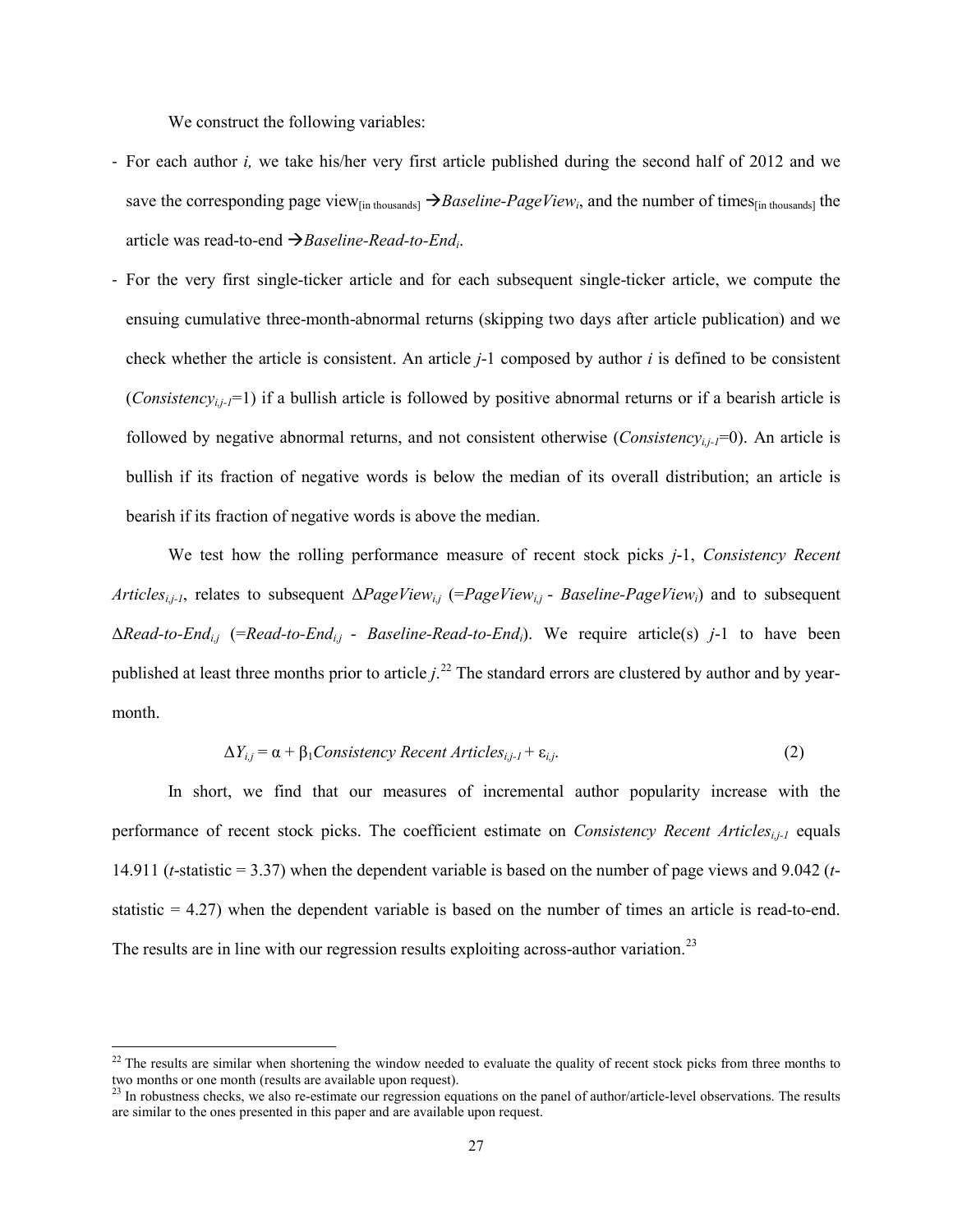One explanation for our findings is that intelligent followers can differentiate between authors that offer historically good versus bad advice and the popularity of these authors changes accordingly. This interpretation assumes that *Consistencyi* captures the author's ability to predict future abnormal stock market performance ("*predictability channel*"). However, if we assume that SA followers can significantly alter market prices, one may also argue that *Consistencyi* captures an author's completely undeserved clout and the degree to which he/she can persuade completely uninformed, naïve readers to follow completely non-informative advice; the author's undeserved clout on SA, in turn, relates to his/her SA page views ("*completely undeserved clout channel*").

Because we focus on a three-month-return window and because we choose to skip the first two days of article publication (during which most of the undeserved, clout-induced price impact may be expected to occur), our evidence, perhaps, more points towards the predictability channel than the completely undeserved clout channel. We also note that we observe weaker, but, overall, still similar results when re-computing the *Consistencyi* measure skipping the entire first month (as opposed to skipping the first two days). $^{24}$ 

In separate tests, we also re-compute *Consistencyi* based on the degree to which positive (negative) articles prior to an earnings announcement are followed by positive (negative) earnings surprises. A company's reported quarterly earnings are unlikely to be affected by naïve investor following. One downside of this alternate measure of author-track-record is that not all authors compose articles shortly before an earnings announcement and our sample size drops noticeably. We observe qualitatively similar results under this alternate measure of *Consistencyi*. 25

<sup>&</sup>lt;sup>24</sup> The coefficient estimate on *Consistency<sub>i</sub>* equals 40.026 (*t*-statistic = 2.01) when the dependent variable is the number of page views and 22.655 (*t*-statistic = 1.97) when the dependent variable is the number of

<sup>&</sup>lt;sup>25</sup> The coefficient estimate on *Consistency*; equals 37.066 (*t*-statistic = 1.87) when the dependent variable is the number of page views and 21.025 (*t*-statistic = 1.91) when the dependent variable is the number of times an article is read-to-end.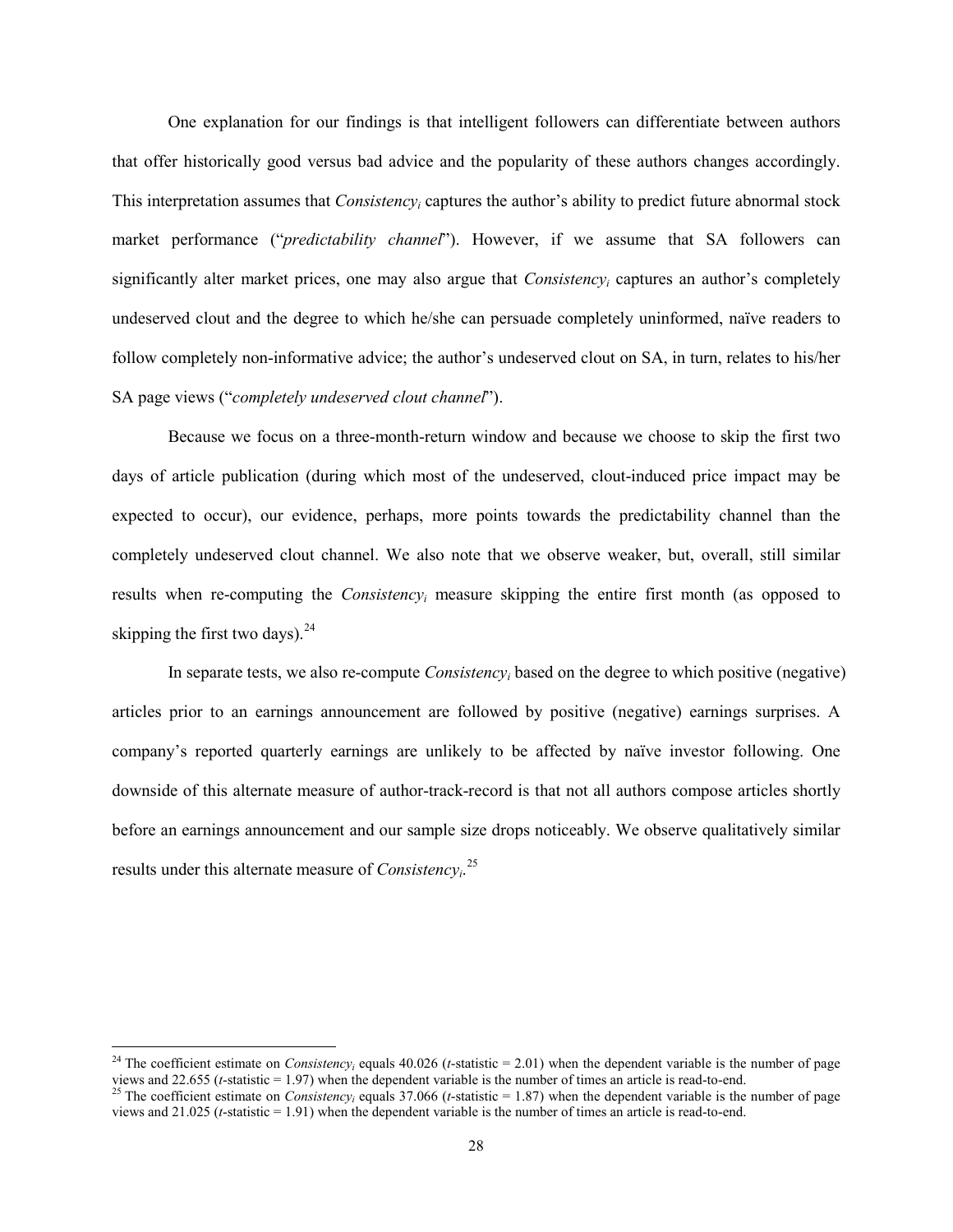#### **4.2 Author-Track Record and Author/Reader Interaction**

To the degree that *Consistencyi* captures an author's predictive ability, another potential mechanism behind social media's seeming value relevance becomes testable. The incremental predictive power of SA articles and SA commentaries documented in Section 3 arises from authors' and commentators' views not always being perfectly aligned. The correlation between *NegSA* and *NegSA-Comment* within the subset of observations with comments is 0.170. Here, we examine factors that determine the magnitude of the correlation between *NegSA* and *NegSA-Comment* and the degree to which readers adopt or, conversely, challenge the author's viewpoint on the company. Although this exercise does not allow us to make causal statements, it enables us to better understand which scenarios are more likely to be associated with author/follower "disagreement."

To be consistent with our previous test, we estimate a single cross-sectional regression equation for the second half of 2012; our observations are again on an author-level. For each single-ticker article published by author *i* in the second half of 2012 that receives at least one comment, we measure author/follower disagreement as the absolute difference between the fraction of negative words in the article and the average fraction of negative words across all comments written in response to the article; as in our main analysis, we only consider comments written in the first two days of article publication. Our dependent variable is the average author/follower disagreement across articles published by author *i*. We include the same set of independent variables as in our previous test: *Consistencyi*, *Article Lengthi*, *NegSAi*, *I*(*Blogi*), and *I*(*Companyi*). Again, *t*-statistics are computed using White (1980) standard errors.

The results are presented in Table 8. Several features are noteworthy. In line with expectations, the coefficient estimate on *Consistency<sub>i</sub>* is negative  $(-0.004, t$ -statistic=-2.22), suggesting that historically more accurate (inaccurate) authors, subsequently, are faced with comments that disagree with the authors' articles to a smaller (greater) degree. The regression produces a positive slope on *NegSAi*, implying that followers are more prone to challenge the author's viewpoint when the author writes a more negative article. The coefficient estimate on *Article Length<sub>i</sub>* is negative. One possible interpretation of this finding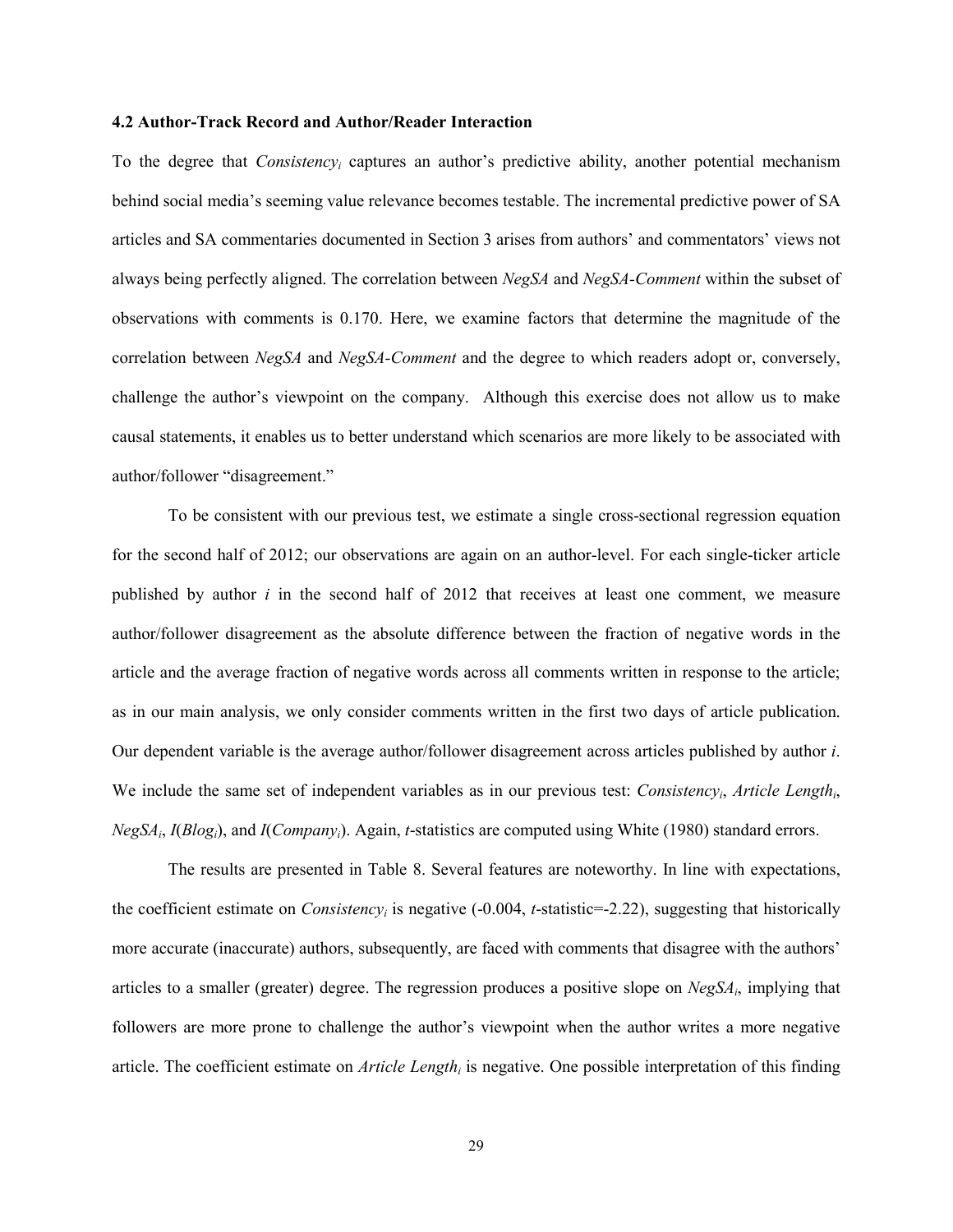is that longer articles are more detailed and more convincing, thereby inviting less disagreement from the followers' side.

All qualifications made to the results on author following presented in the previous subsection also apply to the results on author/reader interaction. In particular, our results are weaker, but, overall, similar when using alternate measures of *Consistencyi*, including *Consistency-Portfolioi*, *Consistencyi* when skipping the entire first month (as opposed to skipping the first two days) and earnings-based Consistency<sub>i</sub>.<sup>26</sup> In addition, when exploiting within-author variation (as opposed to across-author variation), we find that our measure of incremental author-follower disagreement decreases with the performance of recent stock picks; our results also hold when estimating our regression equations on the panel of author/article-level observations (all results are available upon request).

In a tangential, yet related vein, we observe that the absolute difference between the average fraction of negative words in SA articles about stock *i* published on date *t* and the average fraction of negative words across all comments written in response to these articles over days *t* and *t*+1 weakly positively correlates with share turnover in stock *i* over days *t* and  $t+1$  ( $\rho=0.02$ ;  $p$ -value=0.01). Share turnover also increases with the *standard deviation* in the fraction of negative words across the comments  $(\rho=0.35; p-value<0.01)$ . To the degree that trading intensity increases with disagreement, the positive correlations suggest that author/follower disagreement and follower disagreement are accompanied with disagreement among investors in general.

Our final test provides indirect evidence on the possibility that readers, through their interaction, can help improve articles composed by historically inaccurate authors. We re-estimate our main regression equation of subsequent abnormal stock returns on *NegSA<sub>it</sub>* and *NegSA-Comment<sub>it</sub>*, but we now focus on the subset of firm-day observations for which (1) there is disagreement about the single-covered firm between author and commentators AND (2) the SA author has a "poor track record." Author and commentators are defined to disagree if  $NegSA_{it}$  is below the median and  $NegSA-Comment_{it}$  is above the median of its distribution in year *t* OR if *NegSA<sub>i,t</sub>* is above the median and *NegSA-Comment<sub>i,t</sub>* is below the

<sup>26</sup> The coefficient estimates equal -0.007 (*t*-statistic = -1.35), -0.006 (*t*-statistic = -1.61) and -0.005 (*t*-statistic = -1.55).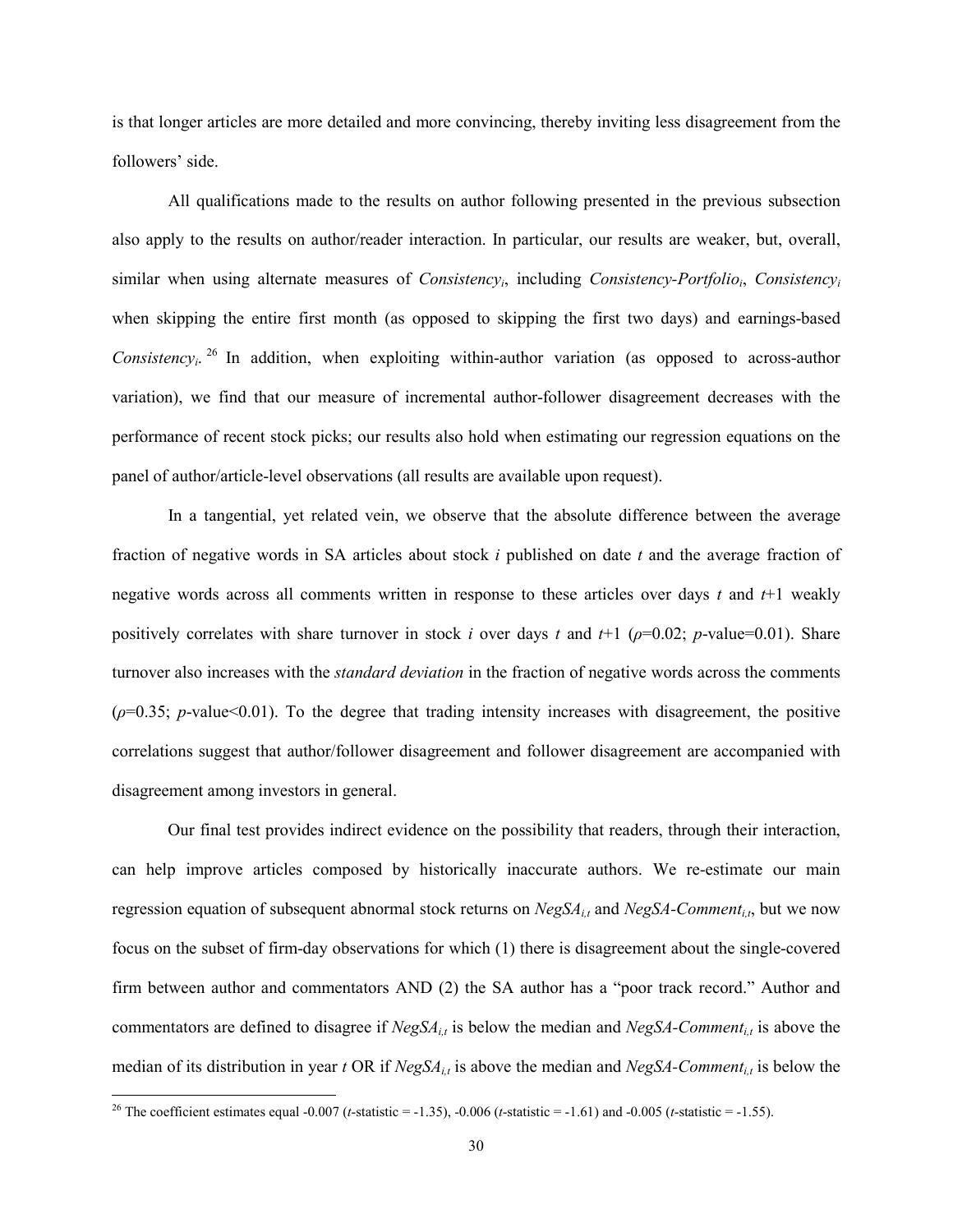median of its distribution in year *t*. To gauge an author's track record, we compute each author *i*'s *Consistency<sub>i,t-3,t-1</sub>* over the previous three years. An author is defined to have a "poor track record" as of year *t* if his/her *Consistency*<sub>*i*,*t*-3,*t*-*I*</sub> is below the median of its distribution.

The results presented in Table 9 show that the regressions produce strong negative slopes on *NegSA-Comment<sub>i,t</sub>*, all of which are statistically significant at the 1% level. In two out of three regressions, the slope on  $NegSA_{i,t}$  is large by economic standards; but, in all cases, the estimates lack statistical significance. At least from a statistical perspective then, Table 9 suggests that when authors have a poor track record and when authors and commentators disagree, it is the tone of the comments that more reliably predicts subsequent stock market performance.

# **5. Conclusion**

The Internet has become increasingly popular both as a venue to place trades and as a source of information. Da et al. (2011), for instance, provide evidence of a strong link between aggregate search frequency of stock tickers in Google and trading by retail investors. This study examines how views expressed on a popular social-media site for investors pertain to security prices. We find that the opinions revealed on this site strongly predict future stock returns and earnings surprises. The predictability holds even after controlling for the effect of traditional advice sources, such as financial analysts and newspaper articles. Together, our findings point to the usefulness of peer-based advice in financial markets.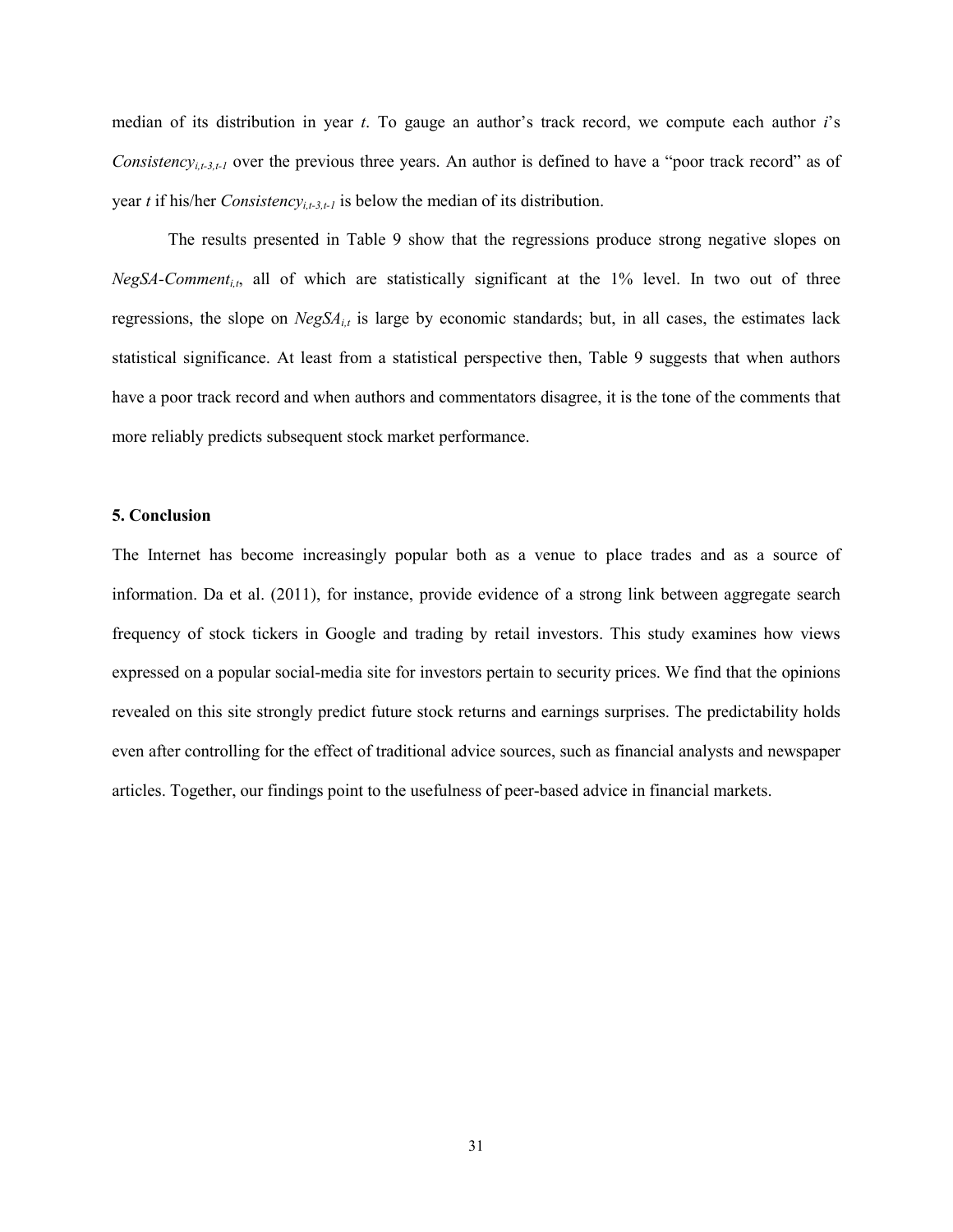#### **References**

- Antweiler, W., and M. Z. Frank, 2004, "Is all that talk just noise? The information content of internet stock message boards," *Journal of Finance*, 59(3), 1259-1294.
- Barber, B. M., R. Lehavy, M. McNichols, and B. Trueman, 2006, "Buys, Holds, and Sells: The Distribution of Investment Banks' Stock Ratings and the Implications for the Profitability of Analysts' Recommendations," *Journal of Accounting and Economics,* 41(1), 87-117.
- Barber, B. M. and T. Odean, 2000, "Trading is hazardous to your wealth: The common stock investment performance of individual investors," *Journal of Finance*, 55(2), 773-806
- Barber, B. M. and D. Loeffler, 1993, "The 'dartboard' column: Second-hand information and price pressure," *Journal of Financial and Quantitative Analysis*, 28(2), 273-284.
- Benartzi, S., 2001, "Excessive extrapolation and the allocation of 401(k) accounts to company stock," *Journal of Finance,* 56(5), 1747-1764.
- Boehme, R. D., B. R. Danielsena, and S. M. Sorescu, 2006, "Short-sale constraints, differences of opinion, and overvaluation," *Journal of Financial and Quantitative Analysis*, 41(2), 455-487.
- Boyd, D. M. and N. B. Ellison, 2007, "Social network sites: Definition, history, and scholarship," *Journal of Computer-Mediated Communication*, 13(1), 210-230.
- Busse, J. A. and T. C. Green, 2002, "Market efficiency in real time," *Journal of Financial Economics*, 65(3), 415-437.
- Chapman, C. (2009). The history and evolution of social media.
- Chevalier J. A. and D. Mayzlin, 2006, "The effect of Word of Mouth on sales: Online book reviews," *Journal of Marketing Research*, 43(3), 345-354.
- Chen, Y. and J. Xie, 2008, "Online consumer review: Word-of-mouth as a new element of marketing communication mix," *Management Science*, 54(3), 477-491.
- Cogent Research, 2008, "Social Media's Impact on Personal Finance & Investing." Available from: [http://www.cogentresearch.com.](http://www.cogentresearch.com/)
- Coval, J. D. and T. Shumway, 2005, "Do Behavioral Biases Affect Prices?" *Journal of Finance*, 60(1), 1- 34.
- Da, Z., J. Engelberg, and P. Gao, 2011, "In search of attention," *Journal of Finance,* 66(5), 1461-1499.
- Daniel, K., M. Grinblatt, S. Titman, and R. Wermers, 1997, "Measuring Mutual Fund Performance with Characteristic-Based Benchmarks," *Journal of Finance*, 52(3), 1035-1058.
- Daniel, K., D. Hirshleifer, and S. H. Teoh, 2002, "Investor psychology in capital markets: Evidence and policy implications," *Journal of Monetary Economics*, 49(1), 139-209.
- Das, S. R. and M. Y. Chen, 2007, "Yahoo! for Amazon: Sentiment extraction from small talk on the web," *Management Science*, 53(9), 1375-1388.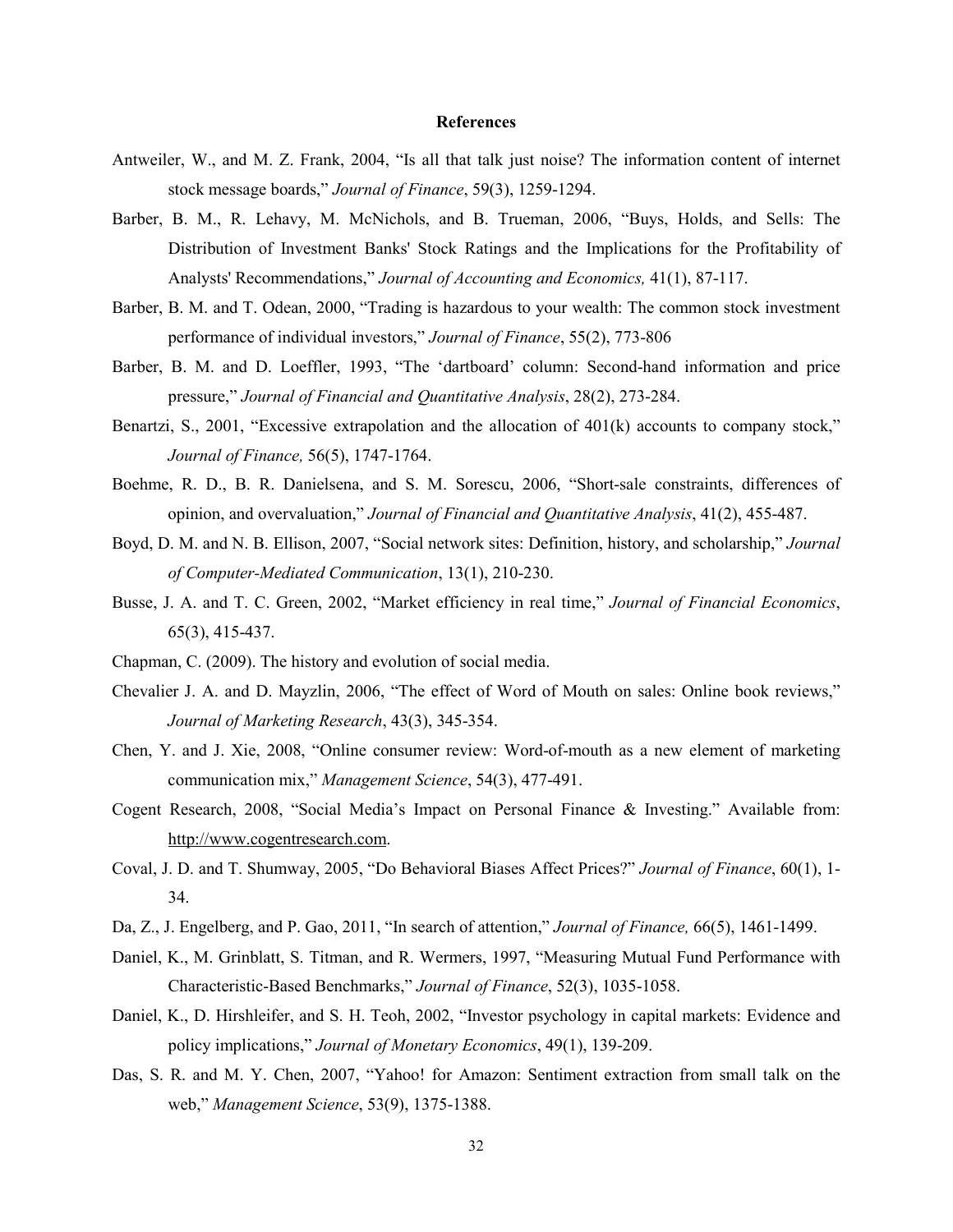Datamonitor, 2010, "Social media in financial services: The customer as the advisor."

- Davis, A. K., J. M. Piger, and L. M. Sedor, 2011, "Beyond the numbers: Measuring the information content of earnings press release language." SSRN eLibrary.
- Deloitte, 2007, "Most consumers read and rely on online reviews; companies must adjust."
- Dougal, C., J. Engelberg, D. Garcia, and C. Parsons, 2012, "Journalists and the Stock Market," *Review of Financial Studies,* 25(3), 639-679.
- Engelberg, J., 2008, "Costly information processing: Evidence from earnings announcements." SSRN eLibrary.
- Engelberg, J. and C. A. Parsons, 2011, "The causal impact of media in financial markets," *Journal of Finance*, 66(1), 67-97.
- Fang, L. and J. Peress, 2009, "Media coverage and the cross-section of stock returns," *Journal of Finance*, 64(5), 2023-2052.
- Feng, L. and M. Seasholes, 2004, "Correlated trading and location," *Journal of Finance*, 59(5), 2117- 2144.
- Frieder, L. and J. Zittrain, 2008, "Spam works: Evidence from stock touts and corresponding market activity," *Hastings Communications & Entertainment Law Journal,* 30, 479-520.
- Gartner (2010). User survey analysis: Consumer marketing using social network analysis, worldwide.
- Giannini, R. C., 2011, "Twitter: An Investigation of the Impact of Network Communication," SSRN eLibrary.
- Griffin, J. M., J. Harris, T. Shu, and S. Topaloglu, 2011, "Who Drove and Burst the Tech Bubble?" *Journal of Finance,* 66(4), 1251-1290
- Gurun, U. G. and A. W. Butler, 2012, "Don't Believe the Hype: Local Media Slant, Local Advertising, and Firm Value", *Journal of Finance,* 67(2), 561-598.
- Hanke, M. and F. Hauser, 2008, "On the effects of stock spam e-mails," *Journal of Financial Markets*, 11(1), 57-83.
- Hirshleifer, D. and S. H. Teoh, 2009, *Thought and Behavior Contagion in Capital Markets*, chapter 1, pages 1–56. Elsevier/North-Holland.
- Hong, H., J. D. Kubik, and J. C. Stein, 2004, "Social interaction and stock-market participation," *Journal of Finance,* 59(1), 137-163.
- Huberman, G. and T. Regev, 2001, "Contagious speculation and a cure for Cancer: A non-event that made stock prices soar," *Journal of Finance*, 56(1), 387-396.
- Ivkovic, Z. and S. Weisbenner, 2007, "Information diffusion effects in individual investors common stock purchases: Covet thy neighbors investment choices," *Review of Financial Studies*, 20(4), 1327- 1357.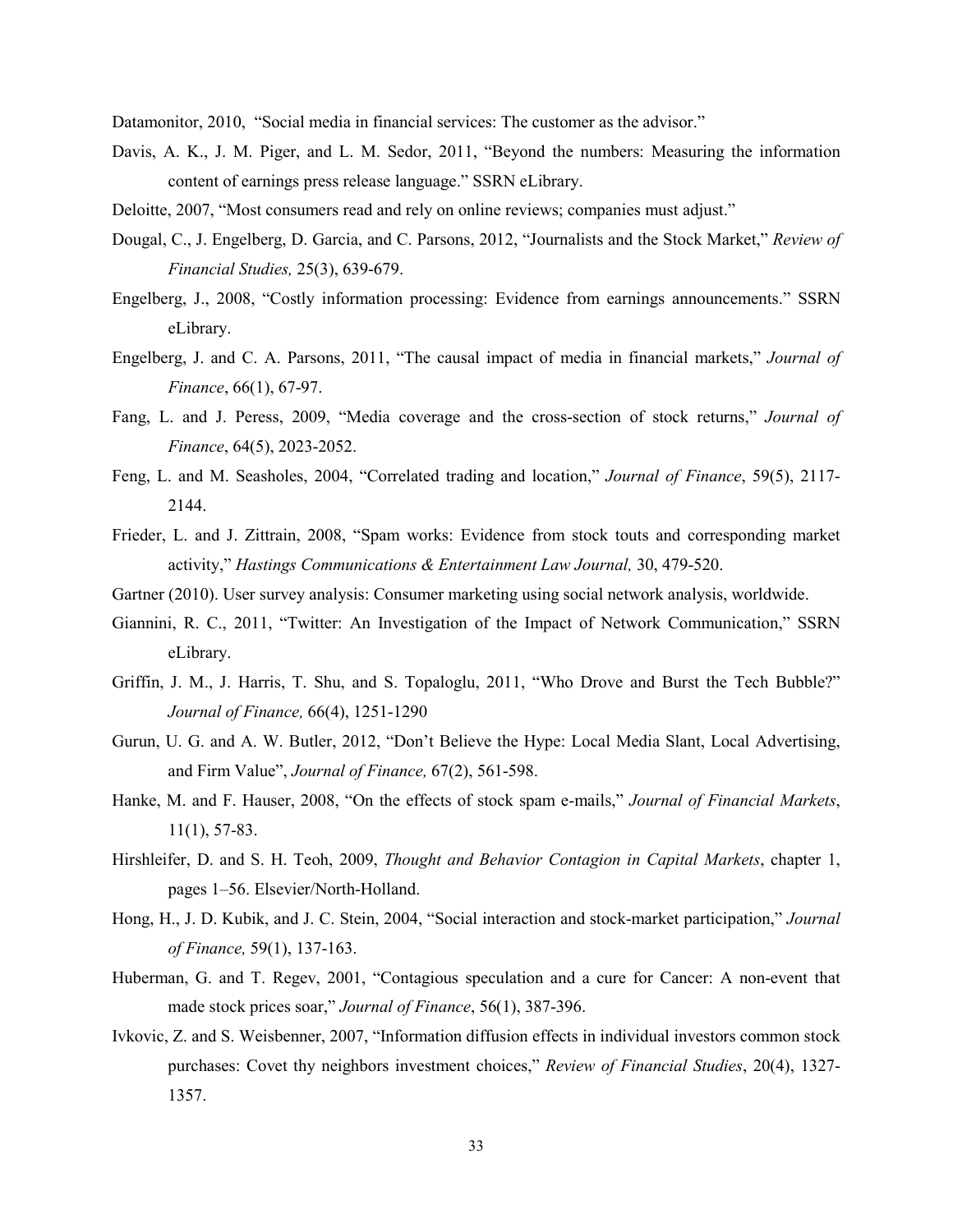- Kelley, E. K. and P. C. Tetlock, 2013, "How Wise Are Crowds? Insights from Retail Orders and Stock Returns," *Journal of Finance*, 68(3), 1229-1265.
- Kaniel, R., G. Saar, and S. Titman, 2008, "Individual Investor Trading and Stock Returns," *Journal of Finance*, 63(1), 273-310.
- Kaniel, R., S. Liu, G. Saar, and S. Titman, 2012, "Individual Investor Trading and Return Patterns around Earnings and Announcements," *Journal of Finance,* 67(2), 639-680.
- Li, F., 2008, "Annual report readability, current earnings, and earnings persistence," *Journal of Accounting and Economics*, 45(2-3), 221-247.
- Liu, Y., 2006, "Word of Mouth for movies: Its dynamics and impact on box office revenue. *Journal of Marketing*, 70(3), 74-89.
- Loughran, T. and B. McDonald, 2011, "When is a liability not a liability? textual analysis, dictionaries, and 10-ks," *Journal of Finance,* 66(1), 35-65.
- Odean, T., 1998, "Are Investors Reluctant to Realize Their Losses?" *Journal of Finance*, 53(5), 1775- 1798.
- Richardson, S., I. Tuna, and M. Wu, 2002, "Predicting Earnings Management: The case of earnings restatements," Working Paper, University of Pennsylvania.
- Seasholes, M., 2010, *Social Interactions and Investing.* Hoboken, NJ: John Wiley & Sons, Inc.
- SEC, 2012, "Investment adviser use of social media," *National Examination Risk Alert*, 2(1), 1-7.
- Seeking Alpha , 2012, *About Seeking Alpha*, http://seekingalpha.com/page/about\_us.
- Skinner, D. J. and R. G. Sloan, 2002, "Earnings Surprises, Growth Expectations, and Stock Returns," *Review of Accounting Studies*, 7(2-3), 289-312.
- Solomon, D. H., 2012, "Selective Publicity and Stock Prices", *Journal of Finance*, 67(2), 599-638.
- Stein, J. C., 2008, "Conversations among competitors," *American Economic Review*, 98(5), 2150-2162.
- Surowiecki, J., 2005, *The Wisdom of Crowds: Why the Many Are Smarter Than the Few*. New York: Anchor Books.
- Tetlock, P. C., 2007, "Giving content to investor sentiment: The role of media in the stock market," *Journal of Finance,* 62(3), 1139-1168.
- Tetlock, P. C., M. Saar-Tsechansky, and S. Macskassy, 2008, "More than words: Quantifying language to measure firms' fundamentals," *Journal of Finance*, 63(3), 1437-1467.
- Tumarkin, R. and R. F. Whitelaw, 2001, "News or noise? Internet postings and stock prices," *Financial Analysts Journal*, 57(3), 41-51.
- Tyckoson, D., D. Hoffman, P. Kobasa, and P. Ayers, 2011, "The Wikipedia effect: How Wikipedia has changed the way the world finds and evaluates information," Working Paper, ALA Annual Conference and Exhibition.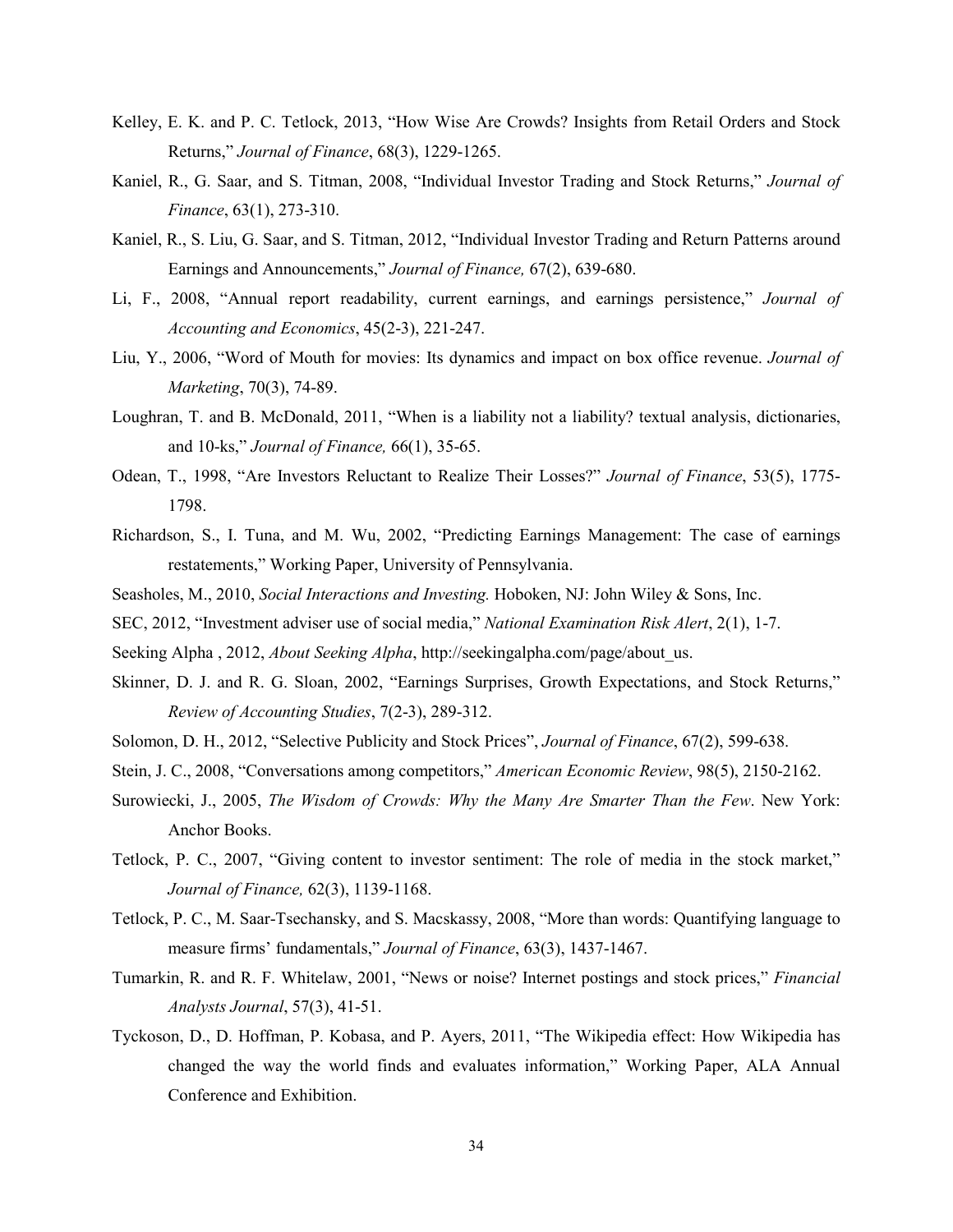- Womack, K., L., 1996, "Do Brokerage Analysts' Recommendations Have Investment Value?" *Journal of Finance*, 51(1), 137-167.
- Zhu, F. and X. M. Zhang, 2010, Impact of online consumer reviews on sales: The moderating role of product and consumer characteristics. *Journal of Marketing*, 74(2), 133-148.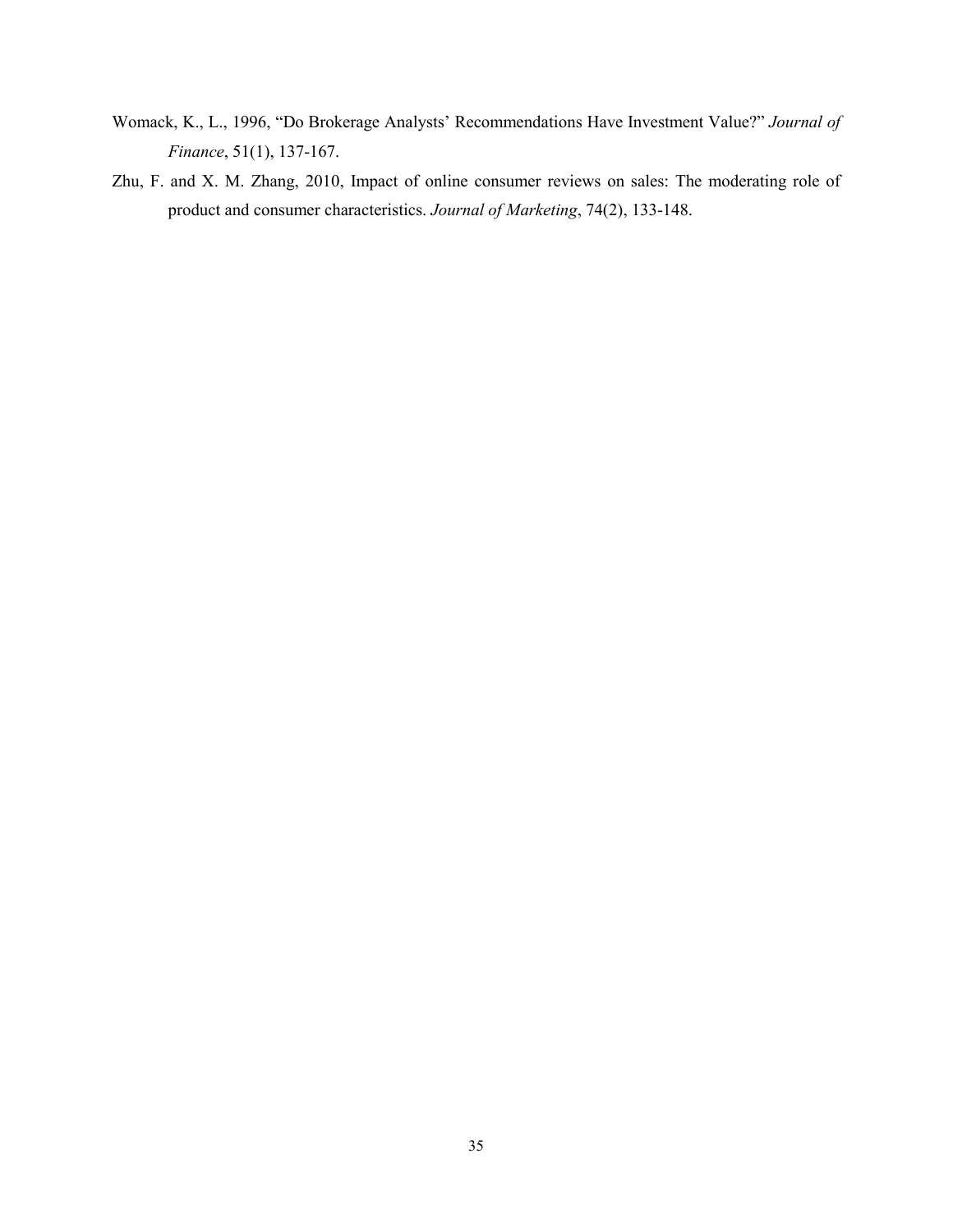# Figure 1. Two Sample Articles from Seeking Alpha

This figure presents two articles published on Seeking Alpha. The first article is "positive" (the fraction of negative words is 0%: 0 out of 447); the second article is "negative" (the fraction of negative words is 2.43%: 12 out of 494). The format is slightly adjusted; the content, however, is unaltered.

A "Positive" Article about Google (0 negative word, 447 total words, *NegSA* = 0%):

"Android: Potentially the Greatest Gaming Platform

June 1, 2009 | about: GOOG

Author: Bruce Everiss (http://seekingalpha.com/author/bruce-everiss) Article URL: http://seekingalpha.com/article/140631-android-potentially-the-greatest-gaming-platform

With all this talk of Android here and elsewhere on the web, it is perhaps worth looking at what it is. Especially as it has the potential to very rapidly become one of the biggest gaming platforms.

Android is a Linux based operating system for smart phones championed by Google (GOOG). It is open source and is developed by the Open Handset Alliance, whose 47 members include nearly all the major organisations in the smartphone industry. Sony Ericsson (SNE), Toshiba (TOSBF.PK), LG, Samsung, Motorola (MOT), HTC, Garmin (GRMN), Intel (INTC), Nvidia (NVDA), ARM, Google, [[eBay]], Vodafone (VOD), Sprint Nextel (S), etc etc. So there are more major players behind it than there are behind all the other smartphone standards put together. So it has the makings of becoming a standard.

Android has also been implemented by users on a wide range of devices that it was not installed on by the manufacturer. This includes devices from Nokia (NOK), Dell (DELL), Asus and Motorola. This is possible because Android is open source. Expect users to implement it on just about every device that they can!

The Android Software Development Kit (SDK) is available for free download and works on a wide variety of platforms including Windows XP, Vista, Mac OS and Linux.

Android can use touch screens, still & video cameras, accelerometers, GPS and accelerated 3D graphics. It works with most media standards.

The application store is called Android Market. Initially everything was free, but since February 2009 it can handle paid for applications with developers getting 70% and carriers getting 30%.

Android is the new kid on the block when it comes to smartphones. However it already works amazingly well. Just look at an HTC Magic or Samsung i7500 to see just how amazingly well. Android has a very strong potential to end up beating competing smartphone systems from Nokia, Microsoft (MSFT), Blackberry (RIMM), Palm (PALM) and Apple (AAPL), and here's why:

- Because it is open source and the SDK is freely available, there will be a massive number of people developing for it. So there will very soon be more applications available for it than for the competitors.
- Handsets will be available from nearly every handset manufacturer. There will be a huge choice of such devices with different specifications and price points. Android will also be used on netbook devices.
- With the backing of Google there is already the huge array of Google applications that run on it. These make Android phones immensely useful even before you start downloading applications from other people.

This is exciting and important stuff, everybody involved in the game industry should be watching it very closely indeed.

Disclosure: No positions"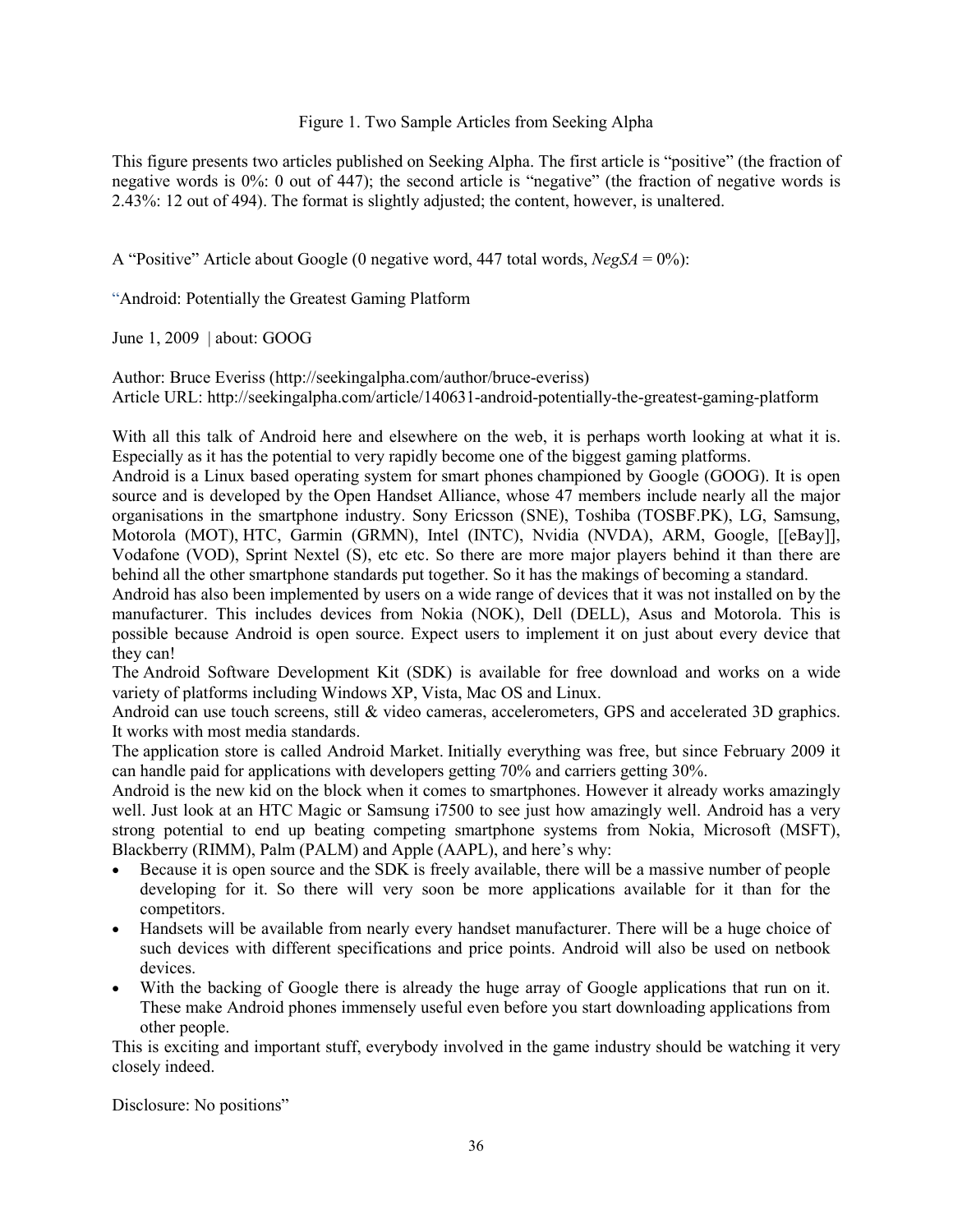# Figure 1. Continued.

A "Negative" Article about Google (12 negative words, 494 total words, NegSA = 2.43%):

**"**Does Google Uphold 'Do No Evil' with shareholders?

January 12, 2010 | about: GOOG

Author: Ravi Nagarajan (http://seekingalpha.com/author/ravi-nagarajan) Article URL: http://seekingalpha.com/article/182037-does-google-uphold-do-no-evil-with-shareholders

As we discussed recently in an article on Ken Auletta's new book,*Googled: The End of the World as We Know It,* the story of Google's (GOOG) founding and astounding growth is one that has a secure place in the history books. A major part of Google's success has been attributed to its unique way of doing business. The motto "Do No Evil" has been enshrined into Google's core philosophy. Google has been positioned by its founders as more than just a business but as an institution that seeks to promote a better world for society.

This type of pronouncement from a corporation was always certain to bring about a great deal of skepticism. After all, Google is now a large corporation presumably seeking to maximize shareholder wealth. Or is it?

Wonderful Timing, Just Not For Shareholders

As the Wall Street Journal reminds us Monday, in early 2009 Google re-priced a large number of options at much lower strike prices. 7.6 million options with an average strike price of \$522 were exchanged for an equivalent number exercisable at \$308.57. This narrowly missed the low for the year of \$282.75. Google now trades at just under \$600.

Google's founders were supposedly influenced by Warren Buffett when they published an "owner's manual" shortly before Google's IPO. It is, therefore, even more surprising that management reacted to what proved to be a temporary share price decline by massively re-pricing options at the expense of Google's shareholders.

### No Justification

Did Google's management believe that the share price decline was temporary and did not reflect a decline in intrinsic value? If so, how could a re-price of the options be justified? Eventually, the share price would recover to reflect intrinsic value and option holders would benefit even at the original strike price.

Or did Google's management believe that intrinsic value had declined and the share price accurately reflected the decline? If so, how could management possibly justify resetting the option strike price and providing employees and managers who presided over the decline in intrinsic value any benefit from a subsequent recovery?

The likely response to this criticism is that management "had no choice" because they had to "retain key employees". There are ample reasons for skepticism regarding such a claim. But even if the concern had merit, why use stock options to promote retention? Does the average recipient of Google options have any direct control over Google's share price or intrinsic value?

This sorry episode is only another reason to be highly skeptical of companies that use stock options as currency for paying employees. Other than for top management (who presumably are accountable for progress in overall corporate results and intrinsic value progress), options are a very poor way of aligning employee incentives with shareholder interests. Of course, this is even more true when management creates a "heads I win, tails you lose" situation by re-pricing options when the share price declines.

Disclosure: Author has no position."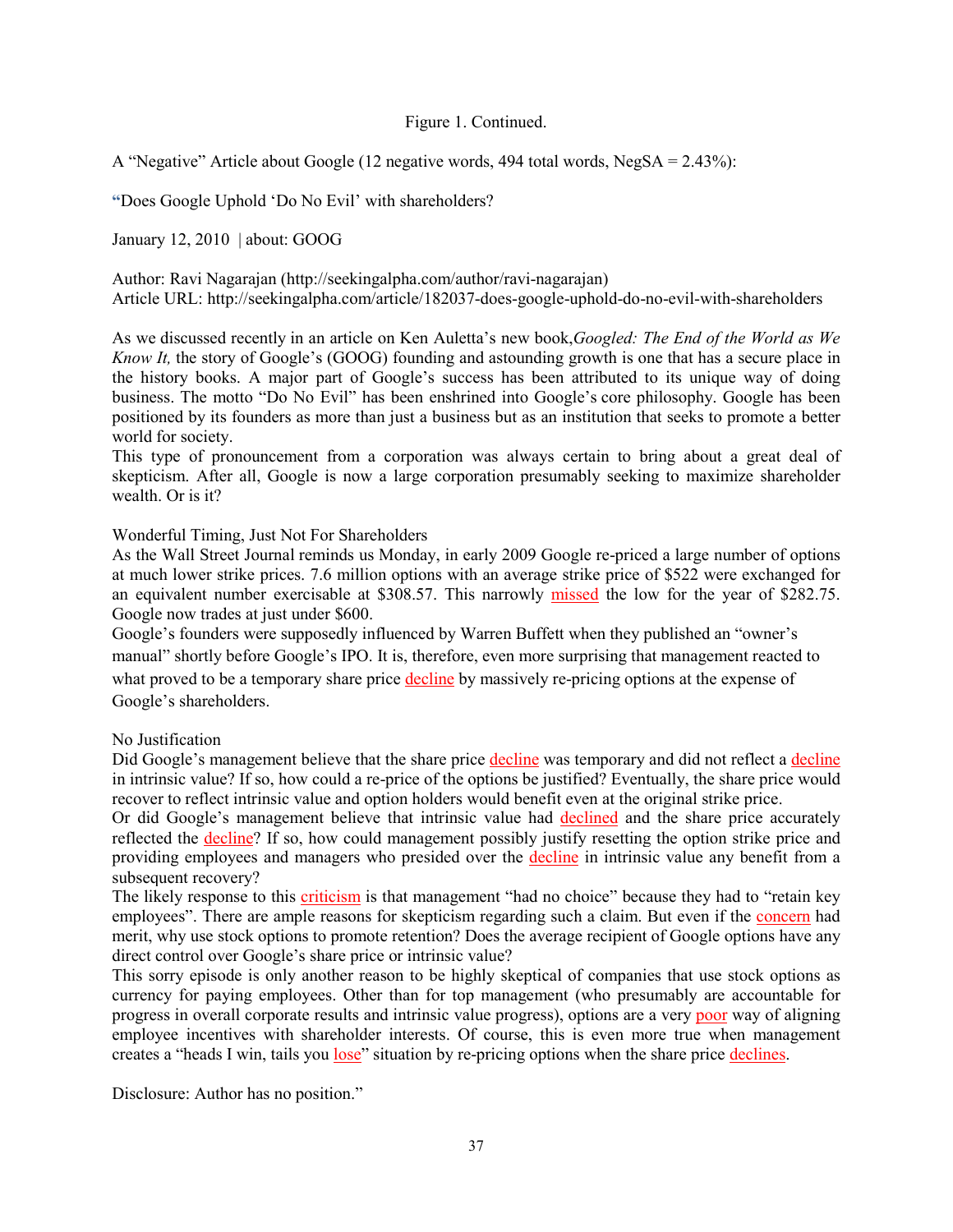# Figure 2. Sample Comments from Seeking Alpha

This figure presents four selected comments made on the same article published on Seeking Alpha (Article URL: http://seekingalpha.com/article/578061-new-reasons-google-could-plummet-by-2013). The title of the article is "New Reasons Google Could Plummet By 2013".

Two "Positive" Comments about Google:

1. Commenter: gmmpa (http://seekingalpha.com/user/2323881/comments) (3 negative words, 239 total words, *NegSA-Comment* = 1.26%):

"As an investor I am not ready to give up on Google just yet. The Internet is still a very large expanding and evolving entity. It is the biggest change in human history since the printing press. It represents among other things the sum total of human knowledge and repesents a new way to store, access and present the information to everyone on the planet. It is not even close to being done. It is natural to believe there will be problems, legal issues, an governmental interference in its growth. This will not stop its growth. It is too important to mankind.

Like IBM, Microsoft, Intel, Apple, AT&T, MCI and dozens companies before it Google will figure it out and remain a player. It has a huge amount of free cash flow and needs a mature management team to figure out how best to deploy it wisely. It shows signs that it may be able to do that. Facebook is just another new player in the scheme of things and it has and will have the same growing problems as did the companies listed above. It needs to figure out how to add value to the sector to remain a long term player.

As an investor I have made money investing in everyone of these companies starting with IBM in the early 60s. It has been a fun ride. Google is a player and the ride is not yet over."

2. Commenter: XRTrader (http://seekingalpha.com/author/xrtrader/comments) (1 negative word, 171 total words, *NegSA-Comment* = 0.58%):

"What?

1. GOOG can do \$50 in EPS this next year, and has \$140 in cash. At 600, it is trading at <10x PE ex cash.

2. Yes, it has eccentric founders who are dabbling in too many industries. But, no one can doubt the search business.

3. Android business continues to ramp, and will become one of the dominant business. This could become a cash cow. The mobility acq will aid with this.

4. Chrome, mobile, and cloud businesses are all huge possible avenues for growth.

In the article, you use a lot of broad language and generalities, but you dont mention the earnings power, cash position, and low valuation of GOOG. In fact, i think the issues you bring up (Gov attention, etc) are already baked into the stock price. When these lift, there will be multiple expansion. And, if the multiple expands to even 12 to 14 ex cash, you would be talking about 750 to 850 stock price. Thats not counting continued growth and the new markets."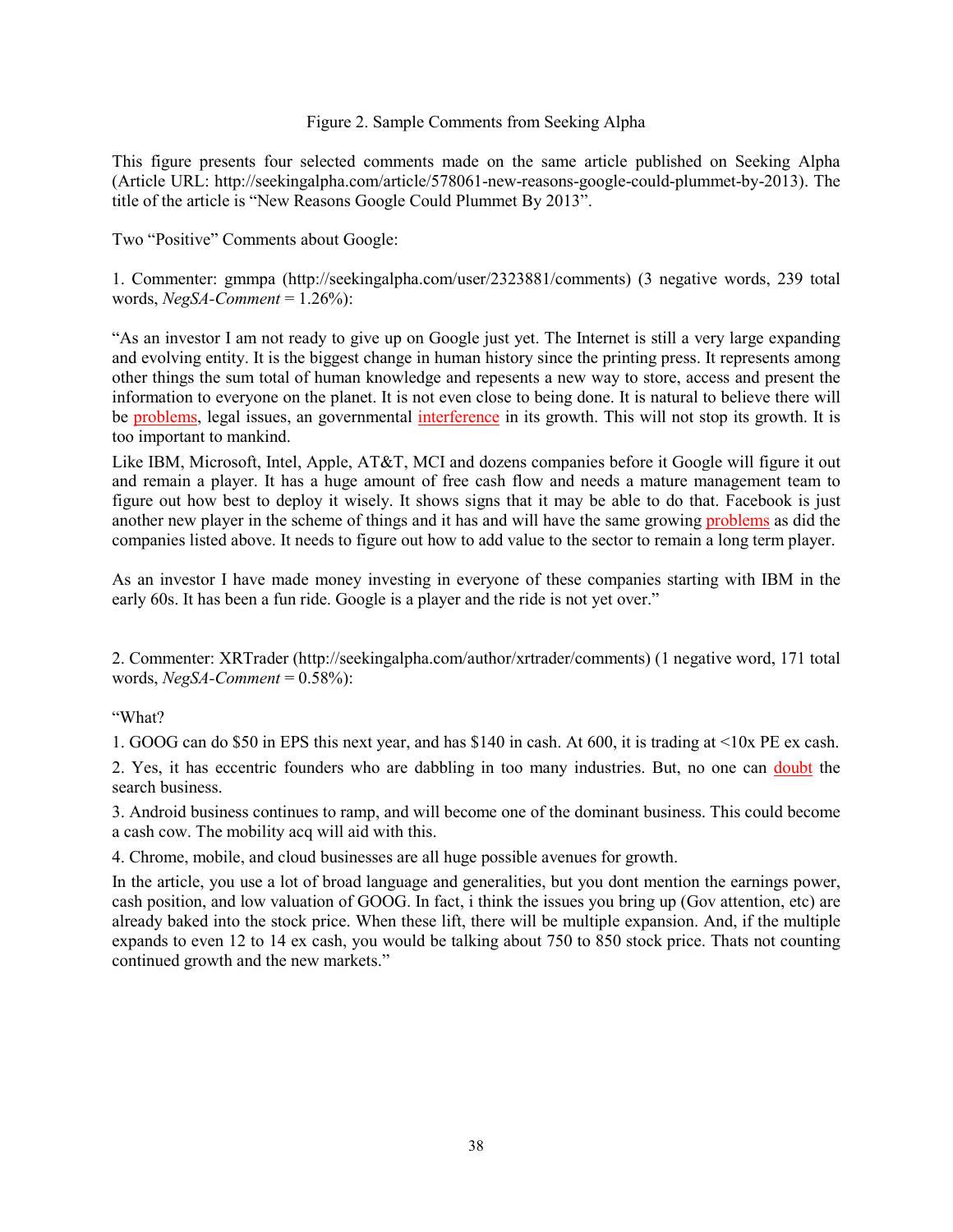# Figure 2. Continued.

Two "Negative" Comments about Google:

3. Commenter: SC Investor (http://seekingalpha.com/user/1115868/comments) (4 negative words, 167 total words, *NegSA-Comment* = 2.40%):

"Google's long term problem is the declining quality of its crown jewel - its browser. The bulk of Google's revenue still derives from advertising revenues around its browser which still maintains a market share of over 70%. This will decline long term partially due to mobil which is the author's point. The main issue for me is the Google search engine is becoming less and less usable due to the pre-paid ranking of search results. A prime example is my search for a restaurant's web site. Using Google search the restaurant's own web site can usually be found on page three of the search results. What are the first two pages? Yelp and twenty other rating sites that paid for their place in line. The point is I don't use Google's search nearly as often now. Where do I go? Less commercialized search engines or worse for Google - Facebook. Maybe I am overreacting to my personal experience but I have friends coming to the same conclusion."

4. Commenter: joshpritchard (http://seekingalpha.com/user/758651/comments) (15 negative words, 287 total words, *NegSA-Comment* = 5.23%):

# "@rubicon59

The trial has progressed quite a bit from then. It was **broken** into three phases: Copyright, Patents, then Damages. The copyright component, which would have been where Oracle had its chance to win an injunction, is over. The ruling is out. The jury found Google to have infringed by copying 9 lines of code, out of millions. That's it. They said Google did infringe the SSO of the API, but couldn't decide whether it was covered by Fair Use. Then Oracle brought a motion to the judge to decide on Fair Use as a matter of law. He rejected the motion yesterday.

The judge in the Oracle v Google case stated yesterday that the max damages for the 9 lines of Rangecheck code would be \$150K (the max for statutory damages). Now the court is on the patent phase of the trial, with only 2 of the remaining 7 patents in suit still standing. All three court experts (Oracle, Google, and the Court have all provided one) say that the combined value of the 2 patents is ~5M at most. Even if Oracle were to win 3x treble for willful infringement, you're still looking at damages <\$20M. An injunction \*is\* off the table. Oracle has almost definitely spent more on the case than they can hope to recoup in damages.

See groklaw.net for court filing and transcripts... it was just yesterday (Thurs) that Judge Alsup said explicitly that Oracle was going to get a max of \$150K in damages for the copyright infringement, and suggested they settle instead of putting before the jury (which will almost certainly be a more cost effective move for Oracle at this point, though they'd lose a lot of face for their baseless case)."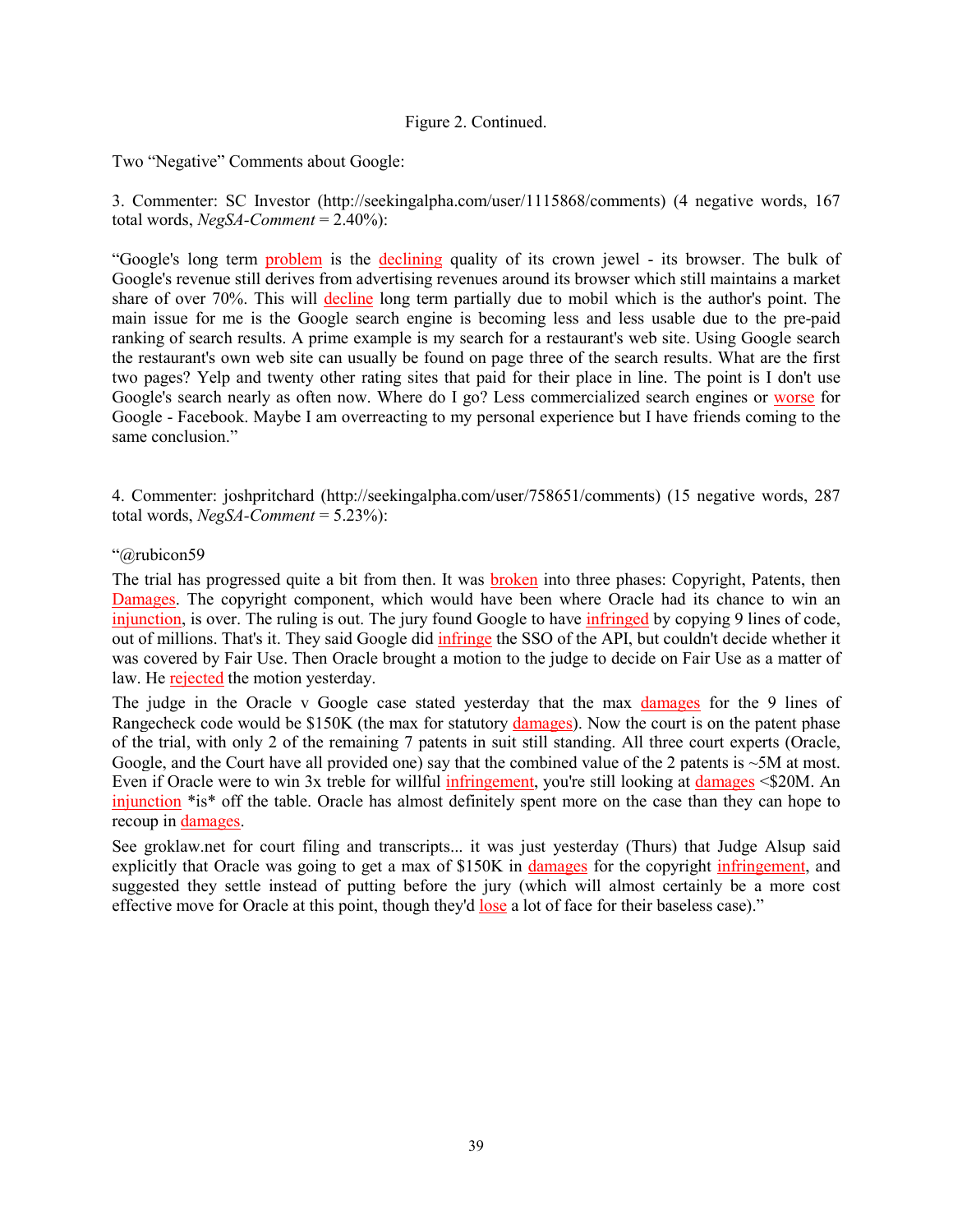Figure 3. Seeking Alpha and Abnormal Returns over Different Holding Periods

This figure reports coefficient estimates from regressions of abnormal returns on measures of the views reflected in *Seeking Alpha* (SA) articles and comments. The sample period is 2005-2012. Abnormal returns are the company's raw returns minus the return of a value-weighted portfolio with similar size/book-tomarket/past return-characteristics. The horizons over which cumulative abnormal returns are computed are 1 month, 3 months, 6 months, 12 months and 36 months. The regression equation is identical to the one in column (3) of Table 4. Here, we plot the coefficient estimates on *NegSA<sub>i,t</sub>* and *NegSA-Comment<sub>i,t</sub>* along with their corresponding 95% confidence intervals. Standard errors are clustered by firm and year-month.







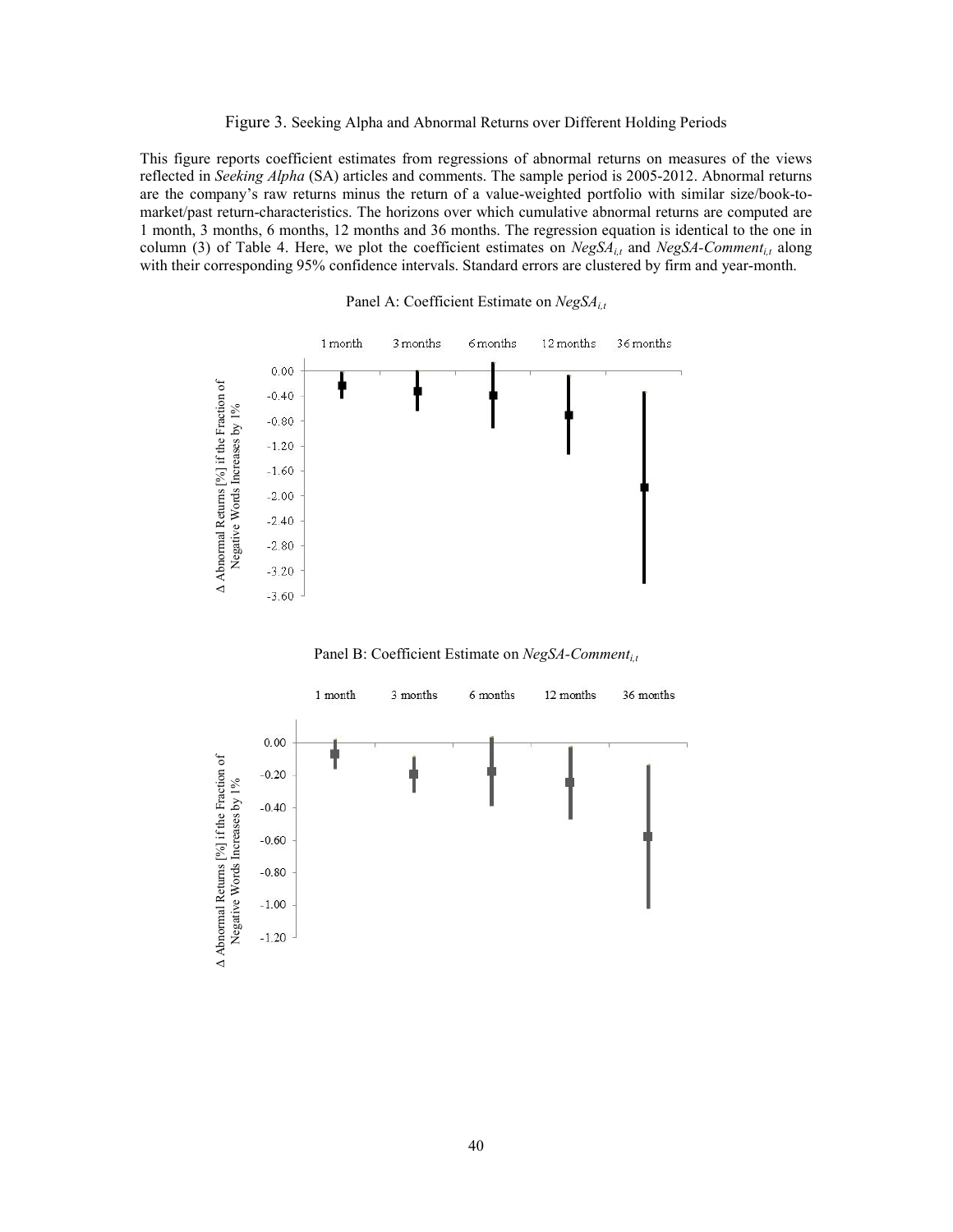#### Figure 4. Seeking Alpha and Abnormal Returns over Different Holding Periods

This figure depicts how \$1 invested in a simple calendar-time trading strategy would have evolved. The trading strategy is as follows: At the end of each trading day *t*, we assign stocks into quintile (quartile) portfolios based on the average fraction of negative words across all articles published on SA about company *i* on day *t* ( $NegSA_{i,t}$ ); we also form quintile (quartile) portfolios based on the average fraction of negative words across SA comments posted over days *t* to *t*+1 in response to the SA articles (*NegSA-Comment<sub>i,t</sub>*). We skip two days and hold each stock in its respective portfolio for three months. Based on the daily returns of a long-short portfolio, where we go long stocks in the bottom quintile (quartile) and short stocks in the top quintile (quartile)), we plot how much \$1 would have grown/shrunk through calendar time.

Panel A: *NegSA<sub>it</sub>* - Based



Panel B: *NegSA-Comment<sub>i.t</sub>* - Based

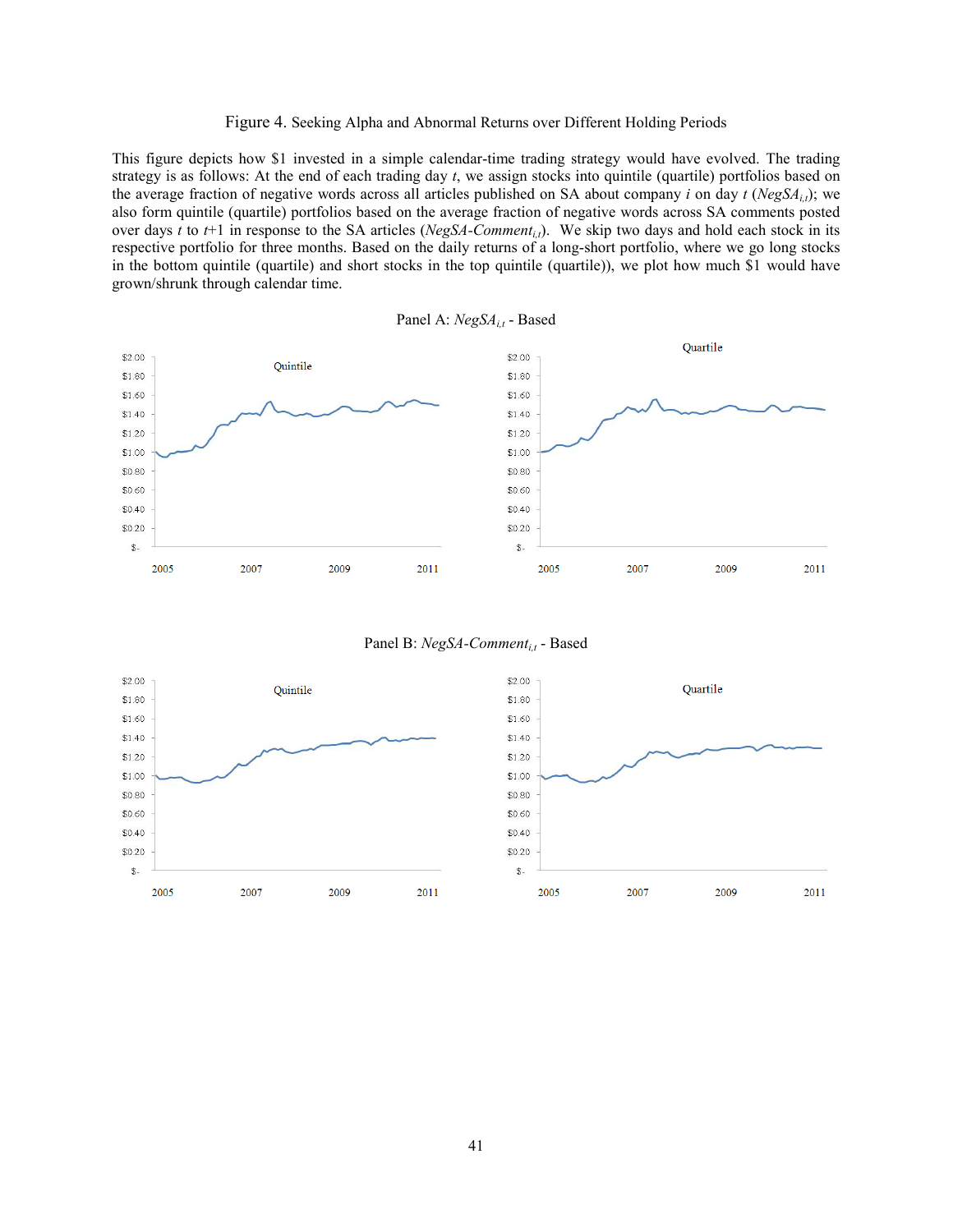### Table 1. Descriptive Statistics of Seeking Alpha and Dow Jones News Service Articles

This table reports summary statistics for single-ticker *Seeking Alpha* (SA) articles, SA comments written in response to single-ticker SA articles and *Dow Jones News Service* (DJNS) articles. In Panel B, we report summary statistics for the subset of single-ticker SA articles with the word stem "*earn*" and the SA comments written in response to these SA articles, as well as DJNS articles with the word stem "*earn*." The sample period is 2005-2012.

|                                | Seeking Alpha (SA)<br>Articles | Seeking Alpha (SA)<br>Comments                                    | Dow Jones News<br>Service (DJNS)<br>Articles |
|--------------------------------|--------------------------------|-------------------------------------------------------------------|----------------------------------------------|
|                                |                                | Panel A: Single-Ticker SA Articles, SA Comments and DJNS Articles |                                              |
| Total # Stock tickers          | 7,422                          | 5,031                                                             | 4,507                                        |
| Total # Articles (or Comments) | 97,070                         | 459,679                                                           | 322,046                                      |
| Avg. $#$ Words per article     | 675                            | 82                                                                | 380                                          |
| StDev. # Words per article     | 466                            | 104                                                               | 934                                          |
| Avg. % Negative words          | 1.25%                          | 1.75%                                                             | 1.48%                                        |
| StDev % Negative words         | 0.96%                          | 2.74%                                                             | 1.49%                                        |

Panel B: SA and DJNS Articles with Word Stem "*Earn*" and Corresponding SA Comments

| Total # Stock tickers        | 5,054    | 3,406   | 3,889   |
|------------------------------|----------|---------|---------|
| Total # Articles             | 45,239   | 200,546 | 100,403 |
| Avg. $#$ Words per article   | 741      | 79      | 455     |
| StDev. $#$ Words per article | 520      | 101     | 836     |
| Avg. % Negative words        | $1.20\%$ | 1.63%   | 1.49%   |
| StDev % Negative words       | $0.88\%$ | 2.62%   | 1.20%   |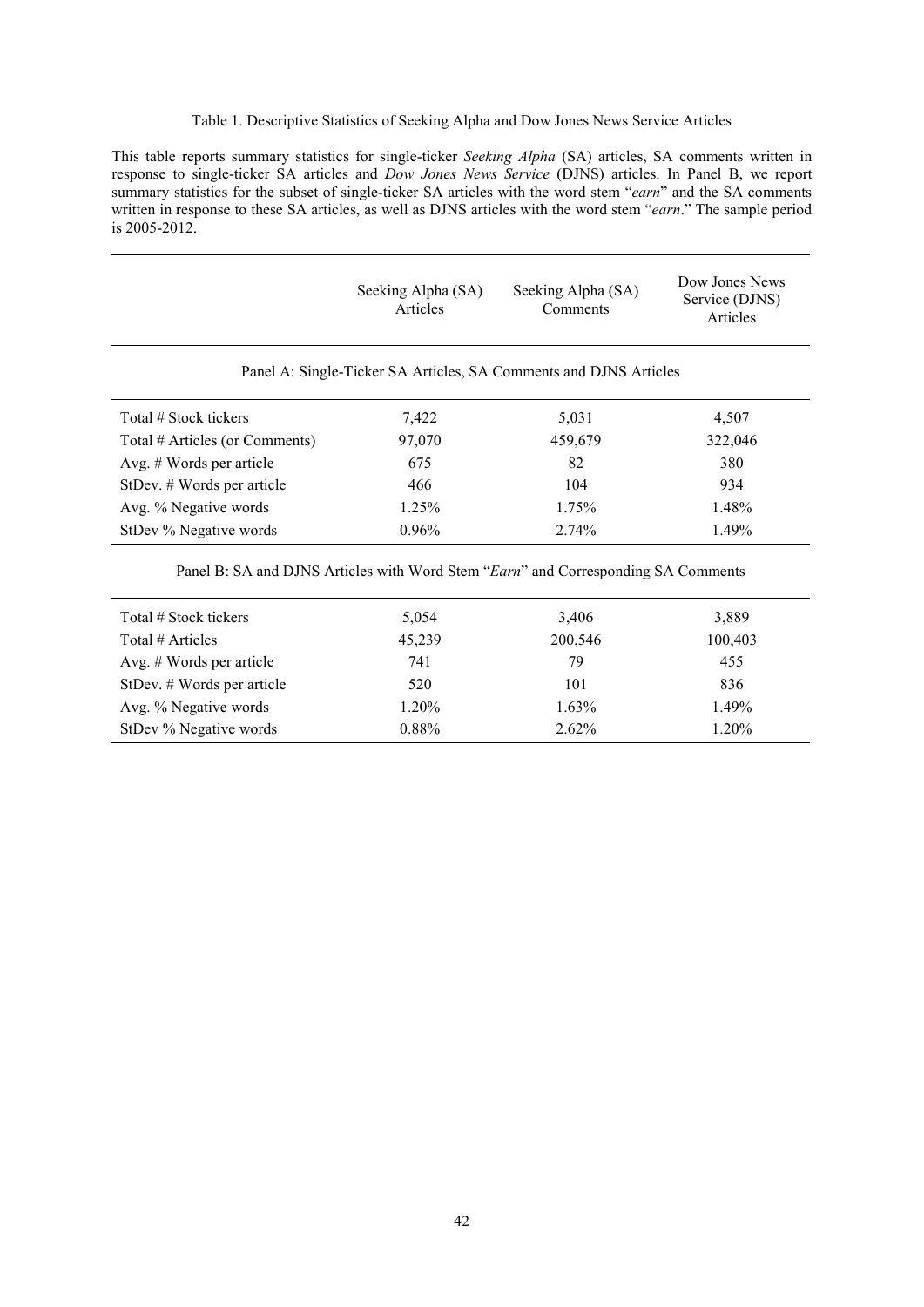#### Table 2. Summary Statistics – Firm/Trading Day Level

This table reports summary statistics of the main variables used in this study. The observations are on a firm-day level. Abnormal returns (*AReti*) are company *i*'s raw returns minus the return of a value-weighted portfolio with similar size/book-to-market/past-return-characteristics; *t* is the day an article about company *i* is published on the *Seeking Alpha* website, or the ensuing trading day if the article is published on a non-trading day. *Upgrade<sub>it</sub>* and *Downgrade<sub>i,t</sub>* are the number of financial analysts upgrading and downgrading company *i* on day *t*. *PosES*<sub>i,t</sub> and *NegES<sub>i,t</sub>* are indicator variables denoting whether company *i* experienced a positive (negative) earnings surprise on day *t*. *Volatility<sub>it</sub>* is the sum of squared daily returns in the calendar month prior to day *t*.

|                     | N      | Mean     | Std. Dev | $25^{th}$ Pctl | $50th$ Pctl | $75th$ Pctl |
|---------------------|--------|----------|----------|----------------|-------------|-------------|
| $ARet_{i,t+2,t+60}$ | 40,946 | $-0.004$ | 0.162    | $-0.079$       | $-0.006$    | 0.067       |
| $ARet_{i.t}$        | 40,946 | 0.000    | 0.040    | $-0.010$       | 0.000       | 0.010       |
| $ARet_{i.t-1}$      | 40,946 | 0.000    | 0.041    | $-0.010$       | 0.000       | 0.010       |
| $ARet_{i.t-2}$      | 40,946 | 0.000    | 0.031    | $-0.009$       | 0.000       | 0.009       |
| $ARet_{i,t-60,t-3}$ | 40,946 | 0.004    | 0.241    | $-0.086$       | $-0.008$    | 0.073       |
| $Upgrade_{i}$       | 40,946 | 0.030    | 0.167    | 0.000          | 0.000       | 0.000       |
| Downgrade $_{i,t}$  | 40,946 | 0.034    | 0.180    | 0.000          | 0.000       | 0.000       |
| $PosES_{i,t}$       | 40,946 | 0.060    | 0.238    | 0.000          | 0.000       | 0.000       |
| $NegES_{i.t}$       | 40,946 | 0.016    | 0.126    | 0.000          | 0.000       | 0.000       |
| $Volatility_{i,t}$  | 40,946 | 0.018    | 0.059    | 0.004          | 0.008       | 0.017       |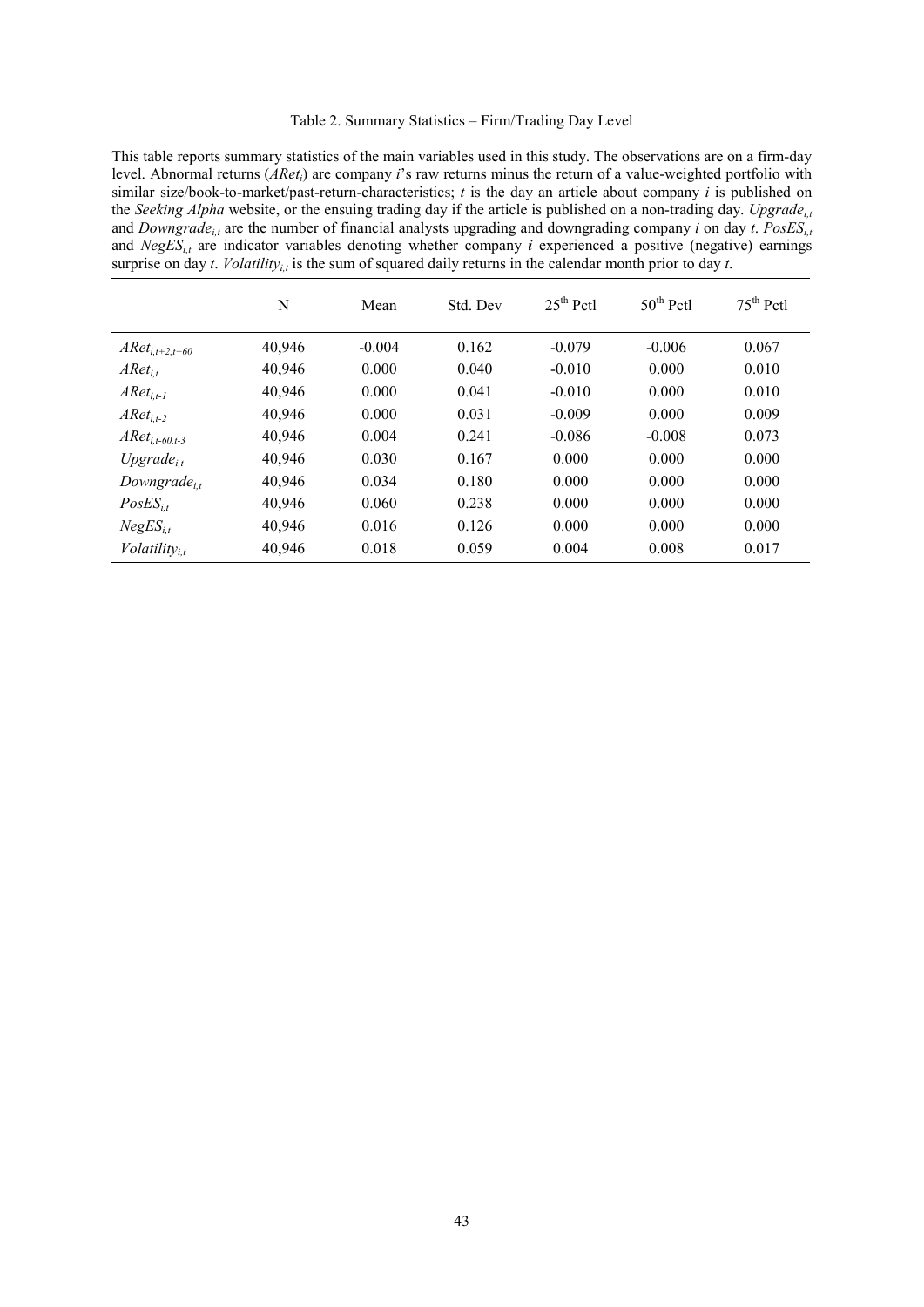#### Table 3. Summary Statistics – Firm/Calendar Year Level

This table reports summary statistics of various firm characteristics. The observations are on a firm-year level. Every year *t* (from 2005 to 2012), we compile a list of firms in our sample. We then compute the respective firms' characteristics as of December. *Size* is the firm's market capitalization in millions. *BM* is the firm's bookto-market ratio. *Past Return* is the firm's cumulative one-year return. *Coverage* is the firm's analyst coverage, which is set equal to zero if the firm is not covered by any analysts in that year. *Retail Holdings* is one minus the fraction of shares held by institutional investors.

|                        | N     | Mean   | Std. Dev | $25^{th}$ Pctl | $50^{th}$ Pctl | $75^{\text{th}}$ Pctl |
|------------------------|-------|--------|----------|----------------|----------------|-----------------------|
| Size                   | 7,773 | 10,291 | 29.424   | 529            | 1,930          | 7,204                 |
| BМ                     | 7,773 | 0.640  | 1.080    | 0.274          | 0.470          | 0.760                 |
| Past Return            | 7,773 | 0.140  | 1.300    | $-0.200$       | 0.070          | 0.310                 |
| Coverage               | 7,773 | 10.870 | 7.840    | 5.000          | 10.000         | 16.000                |
| <b>Retail Holdings</b> | 7,773 | 0.260  | 0.230    | 0.083          | 0.210          | 0.390                 |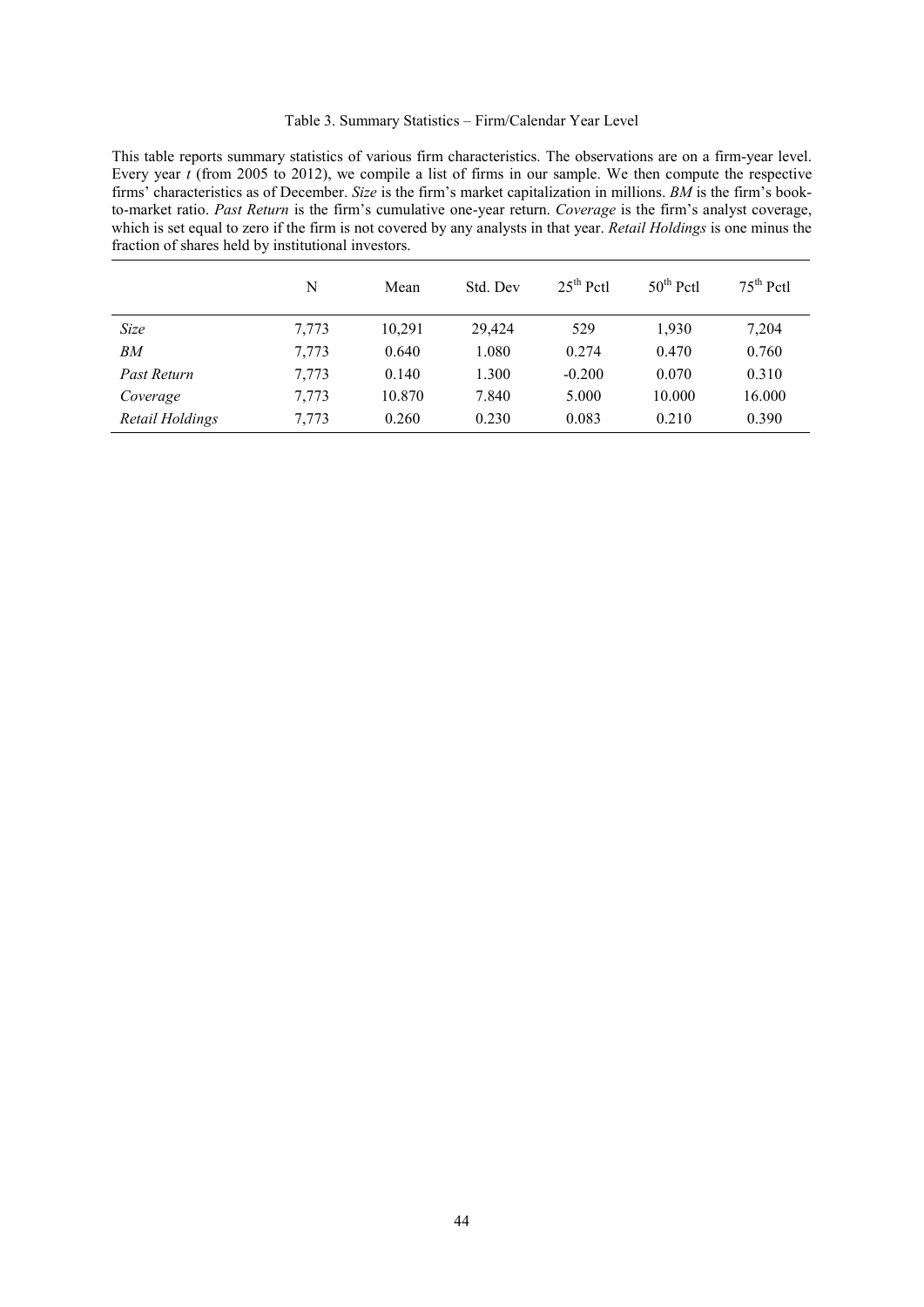#### Table 4. Seeking Alpha and Abnormal Returns

This table reports coefficient estimates from regressions of abnormal returns on measures of the views reflected in *Seeking Alpha* (SA) articles and comments. The sample period is 2005-2012. Abnormal returns are the company's raw returns minus the return of a value-weighted portfolio with similar size/book-to-market/past return-characteristics from  $t+3$  to  $t+60$ , where t is the day of article appearance or the ensuing trading day if the article is published on a non-trading day.  $NegSA_{i,t}$  is the average fraction of negative words across all articles published on SA about company *i* on day *t*. *NegSA-Comment<sub>i,t</sub>* is the average fraction of negative words across SA comments posted over days  $t$  to  $t+1$  in response to the SA articles, if there were any such comments, and zero otherwise. *NegDJNS<sub>it</sub>* is the average fraction of negative words across all articles published in the DJNS about company *i* on day *t*, if there were any such articles, and zero otherwise. *I*(*SA-Comment<sub>ij</sub>*) and *I*(*DJNS*<sub>*ij*</sub>) are indicator variables denoting whether there were comments posted on SA articles and whether there were articles published in the DJNS. We include year-month fixed effects. Other independent variables are as described in Table 2. *T*-statistics are computed using standard errors clustered by firm and year-month and are reported in parentheses.

|                       | (1)       | (2)       | (3)       |
|-----------------------|-----------|-----------|-----------|
| $NegSA_{i,t}$         | $-0.379$  | $-0.332$  | $-0.320$  |
|                       | $(-2.24)$ | $(-2.03)$ | $(-1.98)$ |
| $NegSA-Comment_{i,t}$ |           | $-0.194$  | $-0.196$  |
|                       |           | $(-3.44)$ | $(-3.55)$ |
| $I(SA-Comment_{i,t})$ |           | 0.001     | 0.001     |
|                       |           | (0.25)    | (0.17)    |
| $NegDJNS_{i.t}$       |           |           | $-0.254$  |
|                       |           |           | $(-1.44)$ |
| $I(DJNS_{i,t})$       |           |           | 0.009     |
|                       |           |           | (1.33)    |
| $Upgrade_{i,t}$       | 0.003     | 0.003     | 0.003     |
|                       | (0.59)    | (0.60)    | (0.50)    |
| Downgrade $_{i,t}$    | $-0.005$  | $-0.005$  | $-0.005$  |
|                       | $(-1.08)$ | $(-1.06)$ | $(-1.10)$ |
| $PosES_{i,t}$         | 0.0014    | 0.001     | $-0.002$  |
|                       | (0.38)    | (0.35)    | $(-0.41)$ |
| $NegES_{i,t}$         | $-0.004$  | $-0.004$  | $-0.006$  |
|                       | $(-0.44)$ | $(-0.49)$ | $(-0.66)$ |
| $Volatility_{i,t}$    | $-0.044$  | $-0.043$  | $-0.042$  |
|                       | $(-0.52)$ | $(-0.50)$ | $(-0.49)$ |
| $ARet_{i,t}$          | $-0.068$  | $-0.070$  | $-0.071$  |
|                       | $(-1.64)$ | $(-1.68)$ | $(-1.71)$ |
| $ARet_{i,t-1}$        | $-0.077$  | $-0.077$  | $-0.077$  |
|                       | $(-2.00)$ | $(-2.00)$ | $(-2.01)$ |
| $ARet_{i,t-2}$        | $-0.021$  | 0.022     | $-0.022$  |
|                       | (0.35)    | (0.37)    | $(-0.38)$ |
| $ARet_{i,t-60,t-3}$   | $-0.021$  | $-0.022$  | $-0.022$  |
|                       | $(-1.41)$ | $(-1.42)$ | $(-1.43)$ |
| # Obs.                | 40,946    | 40,946    | 40,946    |
| Adj. $R^2$            | 1.20%     | 1.23%     | 1.24%     |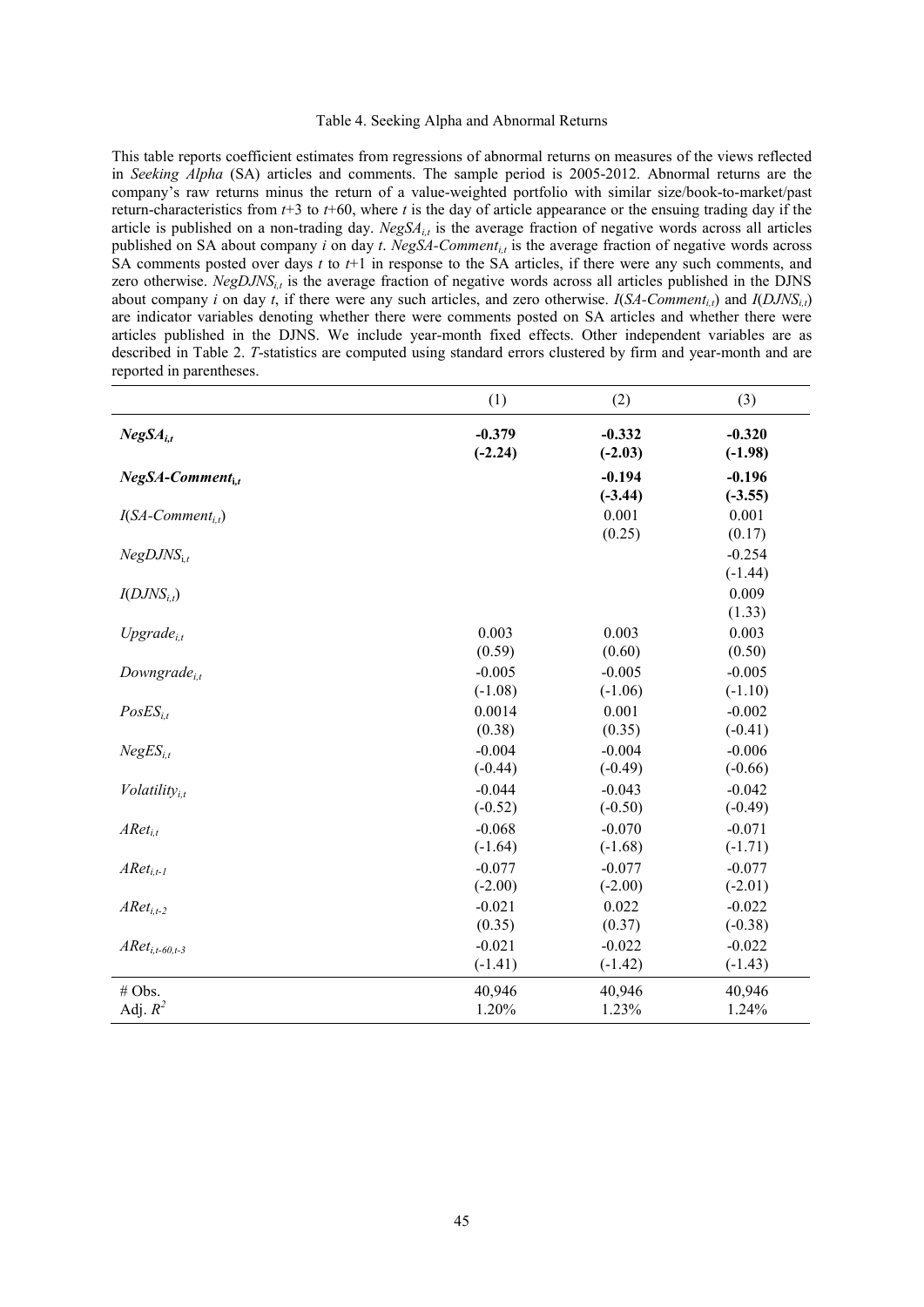#### Table 5. Seeking Alpha, Abnormal Returns and Number of SA Comments

This table reports coefficient estimates from regressions of abnormal returns on measures of the views reflected in *Seeking Alpha* (SA) articles and comments. The sample period is 2005-2012. The sample consists of observations with SA comments. Abnormal returns are the company's raw returns minus the return of a valueweighted portfolio with similar size/book-to-market/past return-characteristics from *t*+3 to *t*+60, where *t* is the day of article appearance or the ensuing trading day if the article is published on a non-trading day.  $NegSA_{i,t}$  is the average fraction of negative words across all articles published on SA about company *i* on day *t*. *NegSA-Comment<sub>it</sub>* is the average fraction of negative words across SA comments posted over days *t* to  $t+1$  in response to the SA articles, if there were any such comments, and zero otherwise.  $Rank(\#SA-Comment_{i,t})$  is the tercile rank of number of SA-comments posted; realizations of *Rank*(#SA-Comment<sub>it</sub>) either equal zero, one, or two.  $NegDJNS_i$  is the average fraction of negative words across all articles published in the DJNS about company *i* on day *t*, if there were any such articles, and zero otherwise. *I*( $SA\text{-}Comment_i$ ) and  $I(DJNS_i)$  are indicator variables denoting whether there were comments posted on SA articles and whether there were articles published in the DJNS. We include year-month fixed effects. Other independent variables are as described in Table 2. *T*-statistics are computed using standard errors clustered by firm and year-month and are reported in parentheses.

|                                                  | (1)       | (2)       |
|--------------------------------------------------|-----------|-----------|
| $NegSA$ <sub>i,t</sub>                           | $-0.393$  | $-0.381$  |
|                                                  | $(-1.95)$ | $(-1.92)$ |
| $NegSA-Comment_{i,t}$                            | $-0.120$  | $-0.122$  |
|                                                  | $(-1.74)$ | $(-1.77)$ |
| $NegSA-Comment_{i,t} * Rank(\#SA-Comment_{i,t})$ | $-0.196$  | $-0.196$  |
|                                                  | $(-2.18)$ | $(-2.21)$ |
| $Rank(\#SA-Comment_{i,t})$                       | 0.009     | 0.009     |
|                                                  | (1.93)    | (2.05)    |
| $NegDJNS_{i.t}$                                  |           | $-0.226$  |
|                                                  |           | $(-1.05)$ |
| $I(DJNS_{i,t})$                                  |           | 0.007     |
|                                                  |           | (0.98)    |
| $Upgrade_{i,t}$                                  | 0.007     | 0.006     |
|                                                  | (0.92)    | (0.84)    |
| Downgrade $_{i,t}$                               | $-0.006$  | $-0.006$  |
|                                                  | $(-0.84)$ | $(-0.84)$ |
| $PosES_{i,t}$                                    | 0.003     | 0.000     |
|                                                  | (0.59)    | (0.01)    |
| $NegES_{i,t}$                                    | $-0.013$  | $-0.015$  |
|                                                  | $(-0.79)$ | $(-0.82)$ |
| $Volatility_{i,t}$                               | $-0.037$  | $-0.036$  |
|                                                  | $(-0.40)$ | $(-0.40)$ |
| $ARet_{i,t}$                                     | $-0.118$  | $-0.120$  |
|                                                  | $(-2.13)$ | $(-2.15)$ |
| $ARet_{i,t-1}$                                   | $-0.071$  | $-0.071$  |
|                                                  | $(-1.39)$ | $(-1.40)$ |
| $ARet_{i,t-2}$                                   | $-0.103$  | $-0.104$  |
|                                                  | $(-1.38)$ | $(-1.38)$ |
| $ARet_{i,t-60,t-3}$                              | $-0.031$  | $-0.031$  |
|                                                  | $(-1.70)$ | $(-1.71)$ |
| # Obs.                                           | 21,124    | 21,124    |
| Adj. $R^2$                                       | 2.26%     | 2.27%     |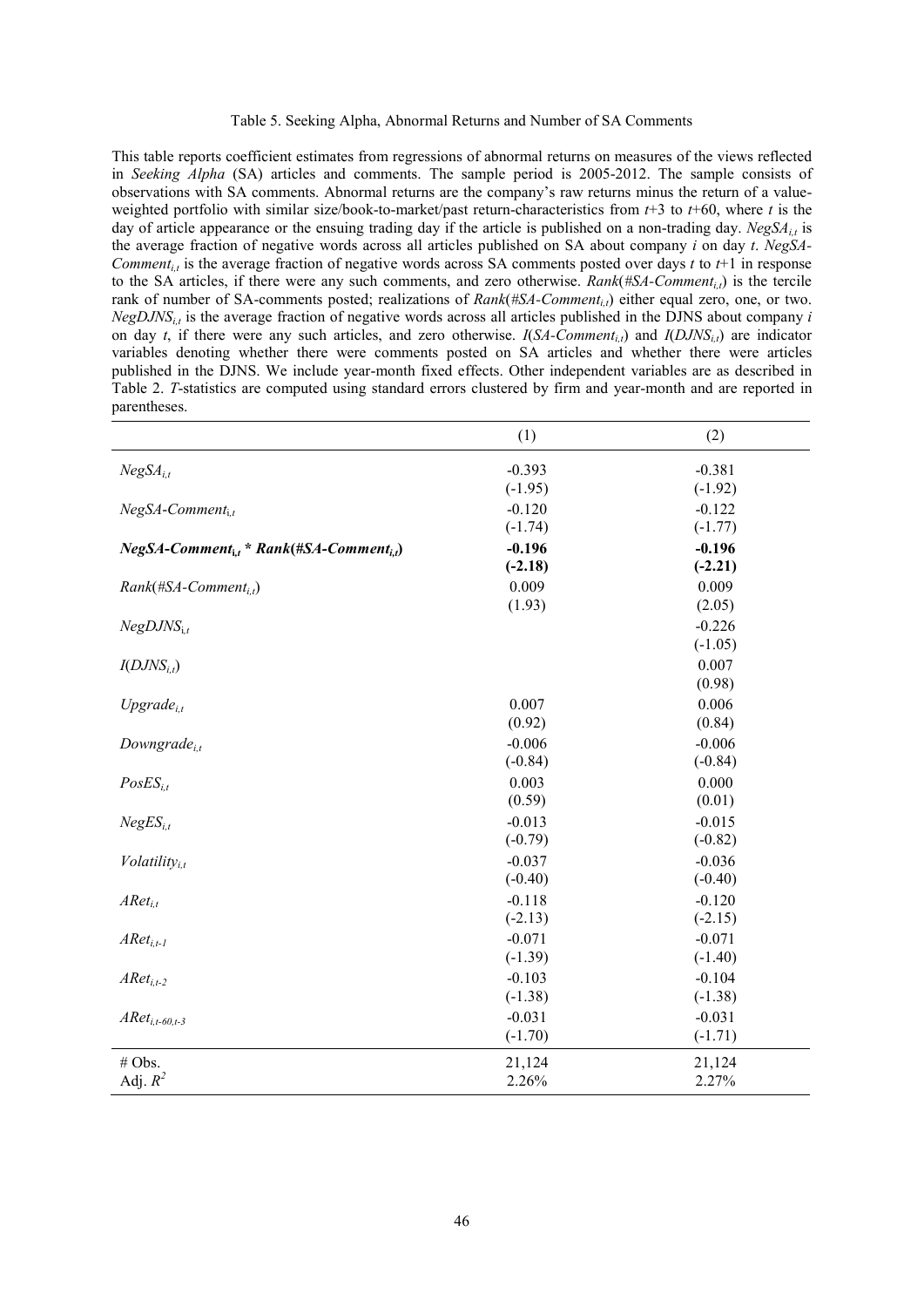#### Table 6. Seeking Alpha and Earnings Surprises

We estimate a regression of price-scaled earnings surprise on measures of views reflected in *Seeking Alpha* (SA). The sample period is 2005-2012. Earnings surprise is the difference between reported quarterly EPS and the consensus EPS forecast across all analysts issuing earnings estimates from thirty to three calendar days prior to the earnings announcement.  $NegSA_{i,t-30,t-3}$  is the fraction of negative words in SA articles about company *i* from thirty to three days prior to the earnings announcement on day *t*. *NegSA-Comment<sub>i,t-30,t-3* and *NegDJNS*<sub>i,t-30,t-3</sub> are</sub> the fraction of negative words in SA comments in response to the SA articles and the fraction of negative words in *Dow Jones News Service* articles about company *i* from thirty to three days prior to the earnings announcement; if there were no comments or no DJNS articles, these variables are set equal to zero. *I*(*SA-Comment<sub>i,t-30,t-3*</sub>) and *I*(*DJNS*<sub>*i,t-30,t-3*) are indicator variables denoting whether there were any SA comments</sub> posted and whether there were any DJNS articles written about company *i*. *NegSA\_EAi,t-30,t-3*, *NegSA*-*Comment EA<sub>i,t-30,t-3*, *I*(*SA-Comment EA<sub>i,t-30,t-3*), *NegDJNS*  $EA_{i,t-30,t-3}$ , *I*(*DJNS EA<sub>i,t-30,t-3*) are the analogues for</sub></sub></sub> articles that contain the word stem "*earn*". *NegSA\_NoEAi,t-30,t-3*, *NegSA*-*Comment\_NoEAi,t-30,t-3*, *I*(*SA-Comment NoEA<sub>i,t-30,t-3</sub>*), *NegDJNS NoEA<sub>i,t-30,t-3*, *I*(*DJNS NoEA<sub>i,t-30,t-3*</sub>) are the analogues for articles that do not</sub> contain the word stem "*earn*". *I*(*NegSA\_EA<sub>i,t-30,t-3*) [*I*(*NegSA\_NoEA<sub>i,t-30,t-3*)] is an indicator variable denoting</sub></sub> whether there were any SA articles that contain [do not contain] the word stem "*earn*." *Lagged(DependentVar<sub>i,t</sub>)* is the price-scaled earnings surprise (our dependent variable) from the previous quarter. *ForecastDispersion*<sub>ia</sub> is the price-scaled standard deviation of analysts' EPS forecasts. *ln(MarketCapitali,lagged)* is the logarithm of the market capitalization as of the quarterly earning's corresponding fiscal quarter end. *ln(Market/Booki,lagged)* is the logarithm of the market-to-book ratio as of the most recent fiscal year end. *PastReturn<sub>i,t-30,t-3</sub>* is the cumulative stock market performance from thirty to three calendar days prior to the earnings announcement. We include year-month fixed effects. In Column (5), we only consider SA content published prior to analysts' most recent earnings forecast to compute the earnings surprise variable. *T*-statistics are computed using standard errors clustered by firm and year-month and are reported in parentheses.

|                                            | (1)                   | (2)                   | (3)                                | (4)                                | (5)                          |
|--------------------------------------------|-----------------------|-----------------------|------------------------------------|------------------------------------|------------------------------|
| $NegSA_{i,t-30,t-3}$                       | $-0.266$<br>$(-2.45)$ | $-0.232$<br>$(-2.27)$ |                                    |                                    |                              |
| NegSA $EA_{i,t-30,t-3}$                    |                       |                       | $-0.306$<br>$(-2.54)$              | $-0.267$<br>$(-2.34)$              | $-0.229$<br>$(-1.72)$        |
| $I(NegSAL1,t-30,t-3)$                      |                       |                       | 0.001                              | 0.001                              | 0.005                        |
| $NegSA$ NoE $A_{i,t-30,t-3}$               |                       |                       | (0.72)<br>$-0.209$                 | (0.64)<br>$-0.193$                 | (1.62)<br>0.020              |
| $I(NegSA \space NoEA_{i.t-30,t-3})$        |                       |                       | $(-1.48)$<br>0.000                 | $(-1.43)$<br>0.001                 | (0.18)<br>0.002              |
| $NegSA-Comment_{i,t-30,t-3}$               | $-0.095$<br>$(-1.72)$ | $-0.094$<br>$(-1.72)$ | (0.15)                             | (0.36)                             | (0.61)                       |
| $I(SA-Comment_{i,t-30,t-3})$               | $-0.002$<br>$(-1.43)$ | $-0.002$<br>$(-1.31)$ |                                    |                                    |                              |
| NegSA-Comment_E $A_{i,t-30,t-3}$           |                       |                       | $-0.146$<br>$(-2.25)$              | $-0.144$<br>$(-2.28)$              | $-0.100$<br>$(-1.59)$        |
| $I(SA-Comment\ EA_{i,t-30,t-3})$           |                       |                       | 0.000                              | 0.000                              | 0.000                        |
| $NegSA$ -Comment NoEA <sub>it-30,t-3</sub> |                       |                       | (0.45)<br>$-0.023$                 | (0.49)<br>$-0.019$                 | (0.05)<br>$-0.008$           |
| $I(SA-Comment~NoEAi,t-30,t-3)$             |                       |                       | $(-0.30)$<br>$-0.003$<br>$(-1.75)$ | $(-0.25)$<br>$-0.003$<br>$(-1.66)$ | $(-0.08)$<br>0.001<br>(0.25) |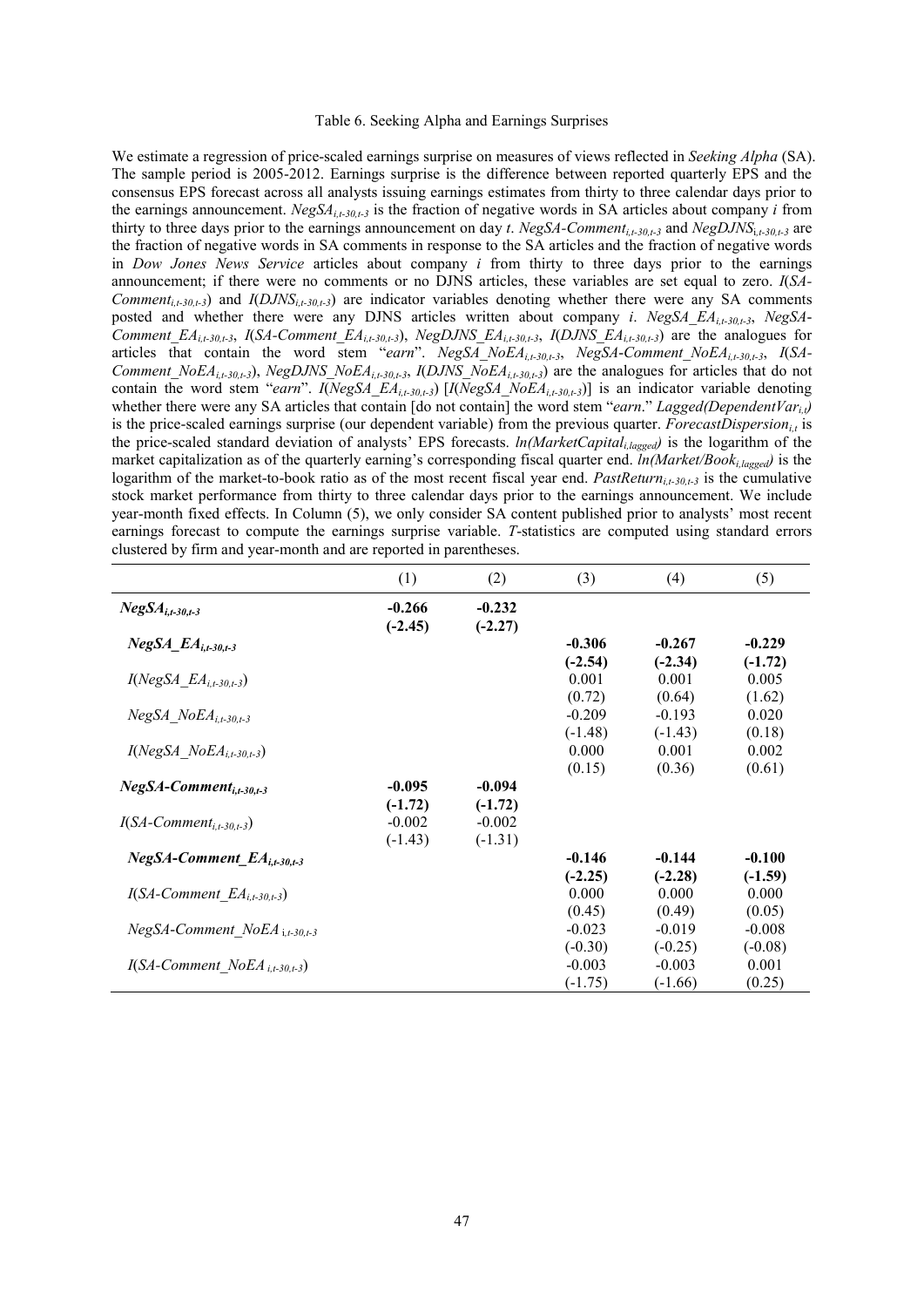|  | Table 6. Continued. |
|--|---------------------|
|  |                     |

|                                       | (1)    | (2)       | (3)    | (4)       | (5)        |
|---------------------------------------|--------|-----------|--------|-----------|------------|
| $NegDJNS_{i,t-30,t-3}$                |        | $-0.113$  |        |           |            |
|                                       |        | $(-1.52)$ |        |           |            |
| $I(DJNS_{i,t-30,t-3})$                |        | $-0.001$  |        |           |            |
|                                       |        | $(-0.57)$ |        |           |            |
| NegDJNS $EA_{i.t-30,t-3}$             |        |           |        | $-0.127$  | $-0.073$   |
|                                       |        |           |        | $(-1.68)$ | $(-1.50)$  |
| $I(DJNS E A_{i,t-30,t-3})$            |        |           |        | 0.001     | 0.001      |
|                                       |        |           |        | (0.78)    | (0.99)     |
| NegDJNS $NoEA_{i,t-30,t-3}$           |        |           |        | $-0.039$  | $-0.110$   |
|                                       |        |           |        | $(-0.63)$ | $(-0.78)$  |
| $I(DJNS\ NoEAi.t-30.t-3)$             |        |           |        | $-0.002$  | $-0.001$   |
|                                       |        |           |        | $(-1.35)$ | $(-0.31)$  |
| $LaggerVar_{i}$                       | 0.158  | 0.158     | 0.157  | 0.156     | 0.380      |
|                                       | (1.24) | (1.25)    | (1.26) | (1.27)    | (3.47)     |
| $ForecastDisperson_{i,t}$             | 0.224  | 0.227     | 0.238  | 0.241     | $-0.374$   |
|                                       | (1.14) | (1.15)    | (1.20) | (1.22)    | $(-11.94)$ |
| $ln(Market Capital_{i,lagged})$       | 0.001  | 0.001     | 0.001  | 0.002     | 0.001      |
|                                       | (3.45) | (3.77)    | (3.65) | (3.87)    | (2.03)     |
| ln(Marker/Book <sub>i, lagged</sub> ) | 0.001  | 0.001     | 0.002  | 0.001     | 0.000      |
|                                       | (1.78) | (1.57)    | (1.79) | (1.52)    | (0.15)     |
| $PastReturn_{i,t-30,t-3}$             | 0.005  | 0.004     | 0.004  | 0.004     | 0.09       |
|                                       | (0.37) | (0.33)    | (0.35) | (0.34)    | (0.95)     |
| # Obs.                                | 3,621  | 3,621     | 3,621  | 3,621     | 1,077      |
| Adj. $R^2$                            | 6.57%  | 6.82%     | 6.64%  | 7.35%     | 25.41%     |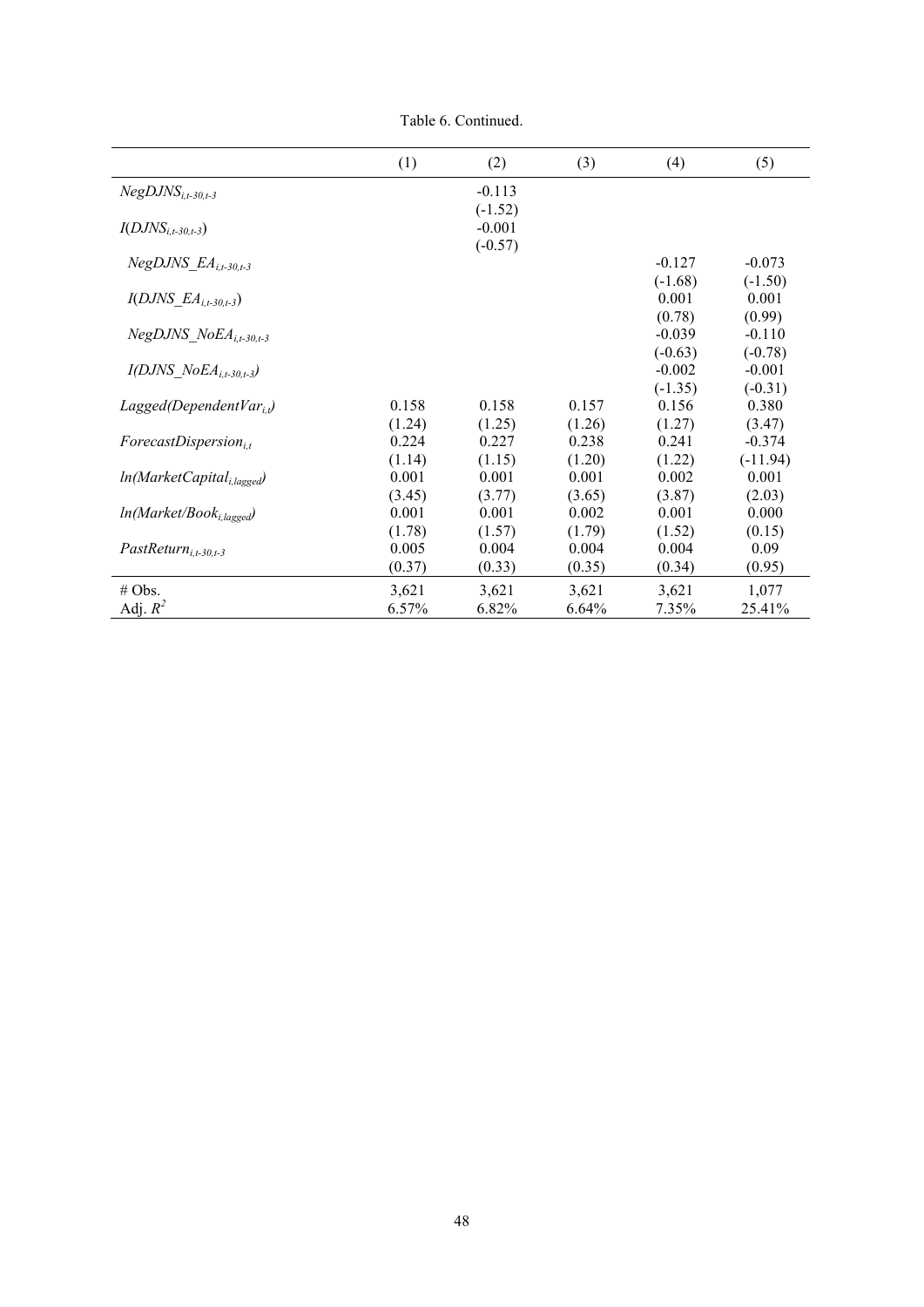#### Table 7. The Mechanisms: Author-Track Record and Following

We estimate cross-sectional regressions of measures of an author's following on a measure of an author's past track record. In Column (1), the dependent variable is *PageViewi*, which is the number of page views [in thousands] across articles published by author *i* in the second half of 2012. In Column (2), the dependent variable is *Read-to-Endi*, which is the number of times [in thousands] an article published by author *i* in the second half of 2012 was read-to-end. Our main independent variable, *Consistencyi*, is computed as follows: for each article published on the SA website by author *i* over the past three years, we compute the ensuing cumulative three-month-abnormal returns (skipping two days after article publication). An article is bullish if its fraction of negative words is below the median of its overall distribution; an article is bearish if its fraction of negative words is above the median. An article is defined to be consistent if a bullish article is followed by positive abnormal returns or if a bearish article is followed by negative abnormal returns. *Consistencyi* is the fraction of all single-ticker articles published by author *i* that are consistent. Other independent variables are: *Article Lengthi*, which is the natural logarithm of the average number of words in articles published by author *i* in the second half of 2012, *NegSAi*, which is the average fraction of negative words in single-ticker articles published by author *i* in the second half of 2012, *I(Blogi)*, which is an indicator variable equal to one if author *i* posts on his/her SA profile the URL of an investment-related blog that he/she maintains., and *I(Companyi)*, which is an indicator variable equal to one if author *i* posts on his/her SA profile the company he/she works for. *T*-statistics are computed using White (1980) standard errors and are reported in parentheses.

|                             | Page View                        | Read-to-End                      |
|-----------------------------|----------------------------------|----------------------------------|
|                             | (1)                              | (2)                              |
| $Consistency_i$             | 49.151                           | 27.754                           |
| Article Length <sub>i</sub> | (2.34)<br>$-27.663$<br>$(-1.94)$ | (2.33)<br>$-20.523$<br>$(-2.31)$ |
| $NegSA_i$                   | $-570.508$                       | $-300.345$                       |
| $I(Blog_i)$                 | $(-0.73)$<br>54.901<br>(3.50)    | $(-0.66)$<br>31.270<br>(3.28)    |
| $I(Compary_i)$              | $-24.978$<br>$(-1.33)$           | $-12.598$<br>$(-1.19)$           |
| # Obs.                      | 308                              | 308                              |
| Adj. $R^2$                  | 3.75%                            | 4.18%                            |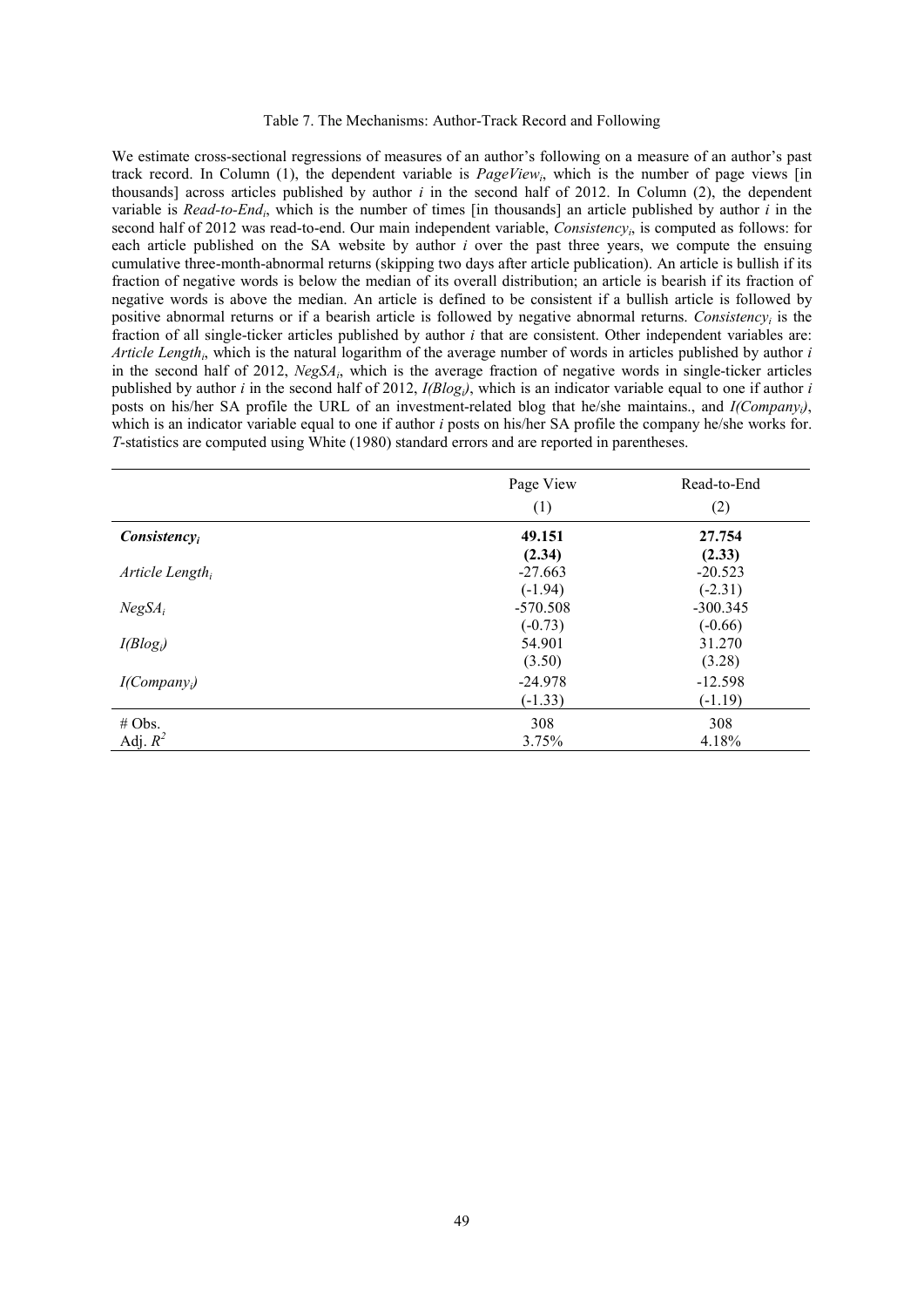#### Table 8. The Mechanisms: Author-Track Record and Follower Disagreement

We estimate a cross-sectional regression of author/follower disagreement on a measure of an author's past track record. The dependent variable is *Disagreementi*, which is the average author/follower disagreement across all single-ticker articles *j* published by author *i* in the second half of 2012. Author/follower disagreement on article *j* is measured as the absolute difference between the fraction of negative words in article *j* and the average fraction of negative words across all comments posted in response to article *j*. Our main independent variable, *Consistency<sub>i</sub>*, is computed as follows: for each article published on the SA website by author *i* over the past three years, we compute the ensuing cumulative three-month-abnormal returns (skipping two days after article publication). An article is bullish if its fraction of negative words is below the median of its overall distribution; an article is bearish if its fraction of negative words is above the median. An article is defined to be consistent if a bullish article is followed by positive abnormal returns or if a bearish article is followed by negative abnormal returns. *Consistencyi* is the fraction of all single-ticker articles published by author *i* that are consistent. Other independent variables are: *Article Lengthi*, which is the natural logarithm of the average number of words in articles published by author *i* in the second half of 2012, *NegSAi*, which is the average fraction of negative words in single-ticker articles published by author *i* in the second half of 2012, *I(Blogi)*, which is an indicator variable equal to one if author *i* posts on his/her SA profile the URL of an investment-related blog that he/she maintains, and *I(Companyi)*, which is an indicator variable equal to one if author *i* posts on his/her SA profile the company he/she works for. *T*-statistics are computed using White (1980) standard errors and are reported in parentheses.

|                             | Coefficient Estimate<br>$(t$ -statistic) |
|-----------------------------|------------------------------------------|
| $Consistency_i$             | $-0.004$                                 |
| Article Length <sub>i</sub> | $(-2.22)$<br>$-0.002$                    |
| $NegSA_i$                   | $(-2.47)$<br>0.240                       |
| I(Blog <sub>i</sub> )       | (3.08)<br>$-0.000$                       |
|                             | $(-0.12)$                                |
| $I(Compary_i)$              | 0.001<br>(0.94)                          |
| # Obs.                      | 265                                      |
| Adj. $R^2$                  | 7.51%                                    |